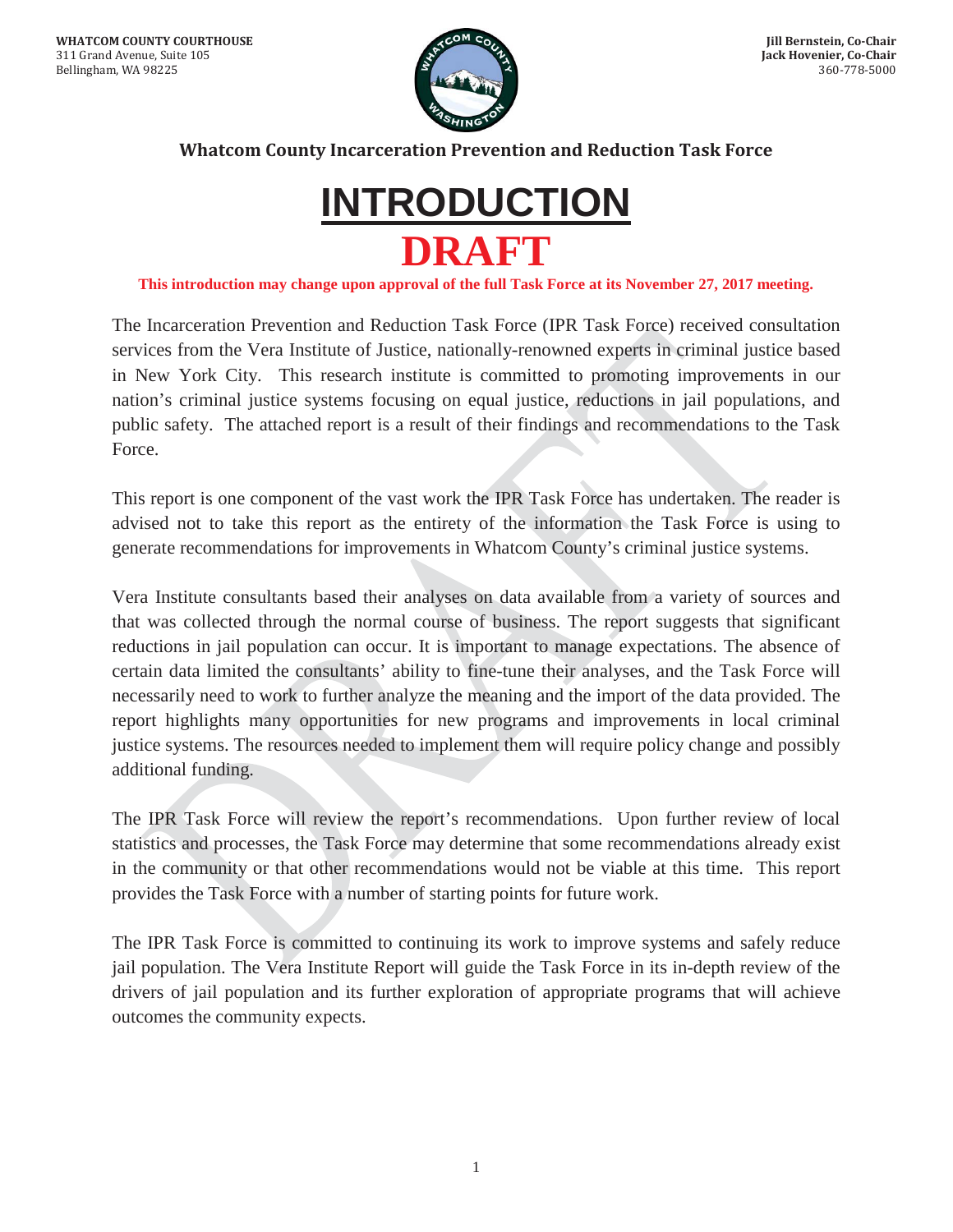November 2017

# Report to Whatcom County Stakeholders on Jail Reduction Strategies

*Elizabeth Swavola, Kristine Riley, Vedan Anthony-North, and Stephen Roberts*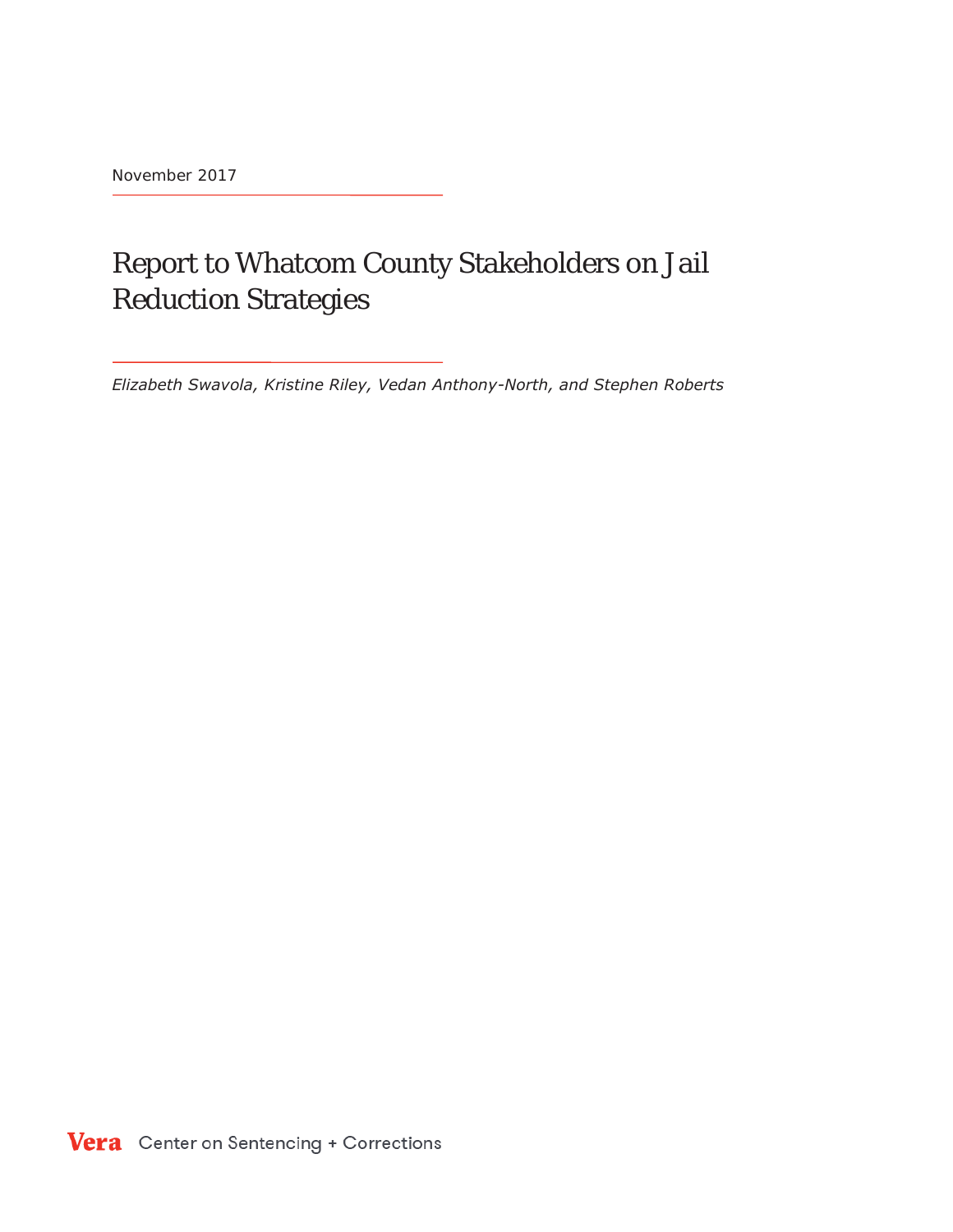# **Table of Contents**

| 2. Curtail the number of new and outstanding warrants for lower-level charges. 35                    |  |
|------------------------------------------------------------------------------------------------------|--|
|                                                                                                      |  |
|                                                                                                      |  |
| 3. Create a pretrial release process that is individualized and based on data-driven risk assessment |  |
|                                                                                                      |  |
|                                                                                                      |  |
| 4. Develop a caseflow management plan to reduce time to disposition and shorten people's length      |  |
|                                                                                                      |  |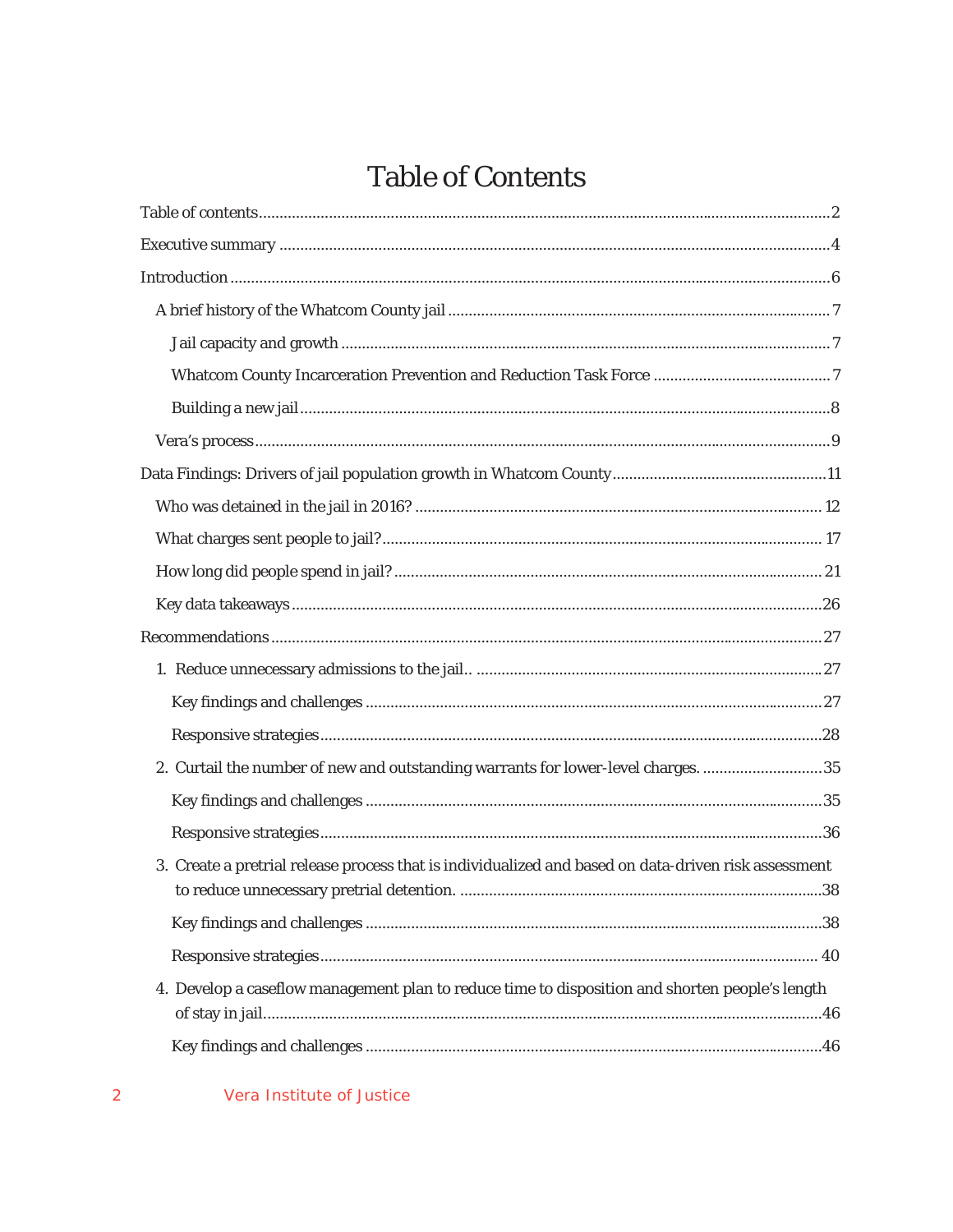| 5. Create oversight and accountability mechanisms to ensure successful and sustained jail |  |
|-------------------------------------------------------------------------------------------|--|
|                                                                                           |  |
|                                                                                           |  |
|                                                                                           |  |
|                                                                                           |  |
|                                                                                           |  |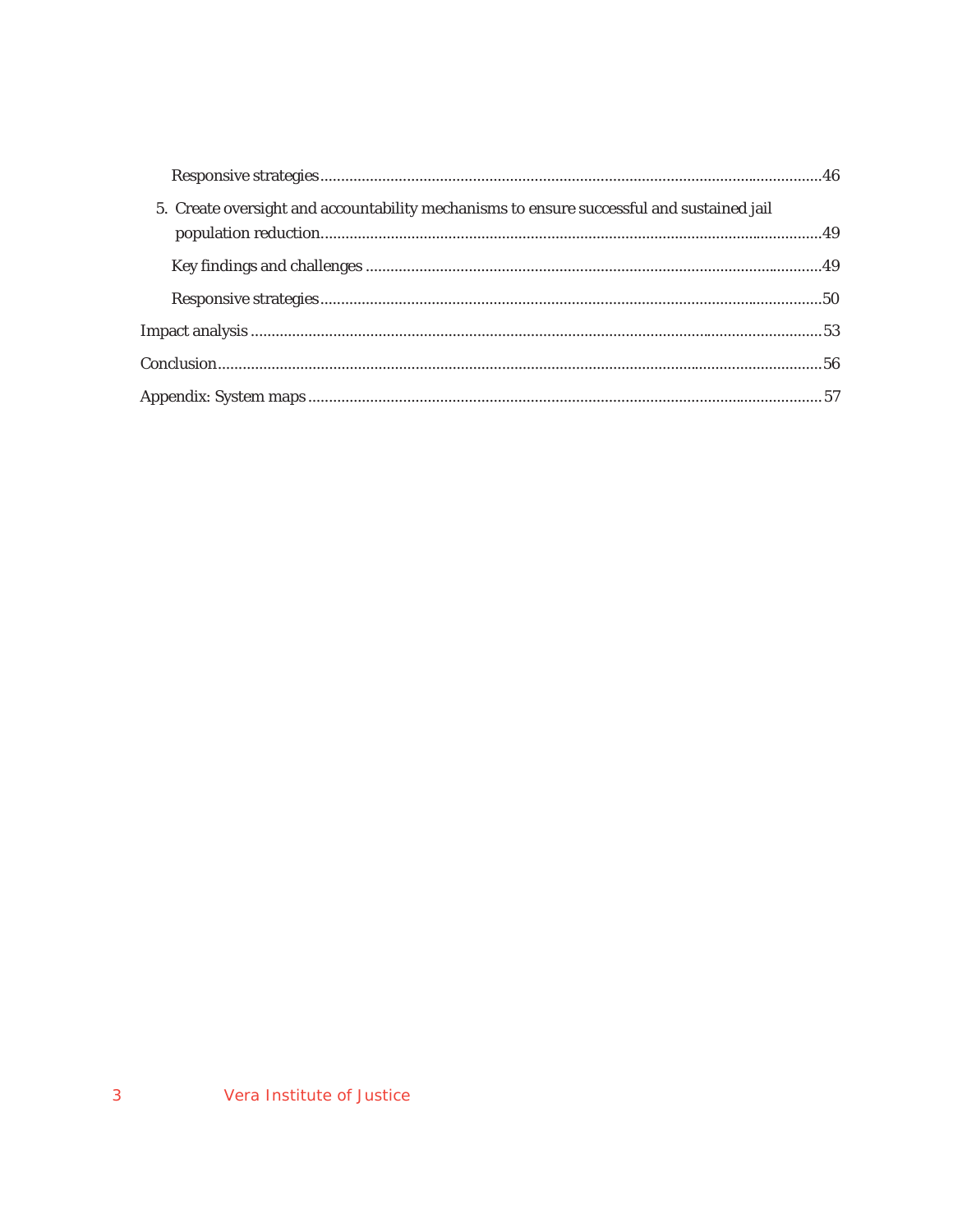# Executive Summary

Between 1970 and 2014, the number of people in jail in Whatcom County grew almost nine-fold—from 45 to 391 on any given day—while the overall county population only grew two-and-a-half times. With the county's jail population surging, local government leaders, justice system practitioners, and community members have become increasingly concerned about the public safety, fiscal, and human costs of jail overcrowding. To begin exploring ways to reverse the trend, the county convened the Incarceration Prevention and Reduction Task Force (Task Force), a multidisciplinary group of justice system and community member stakeholders.

Building on the efforts of the Task Force, Whatcom County hired the Vera Institute of Justice (Vera), an independent nonprofit organization, to develop a more thorough understanding of the factors driving the growing number of people in jail and to identify opportunities for reduction. Over the past year, in partnership with the Task Force, Vera conducted an in-depth examination of the local justice system, including on-site observations and meetings with Task Force members and other key elected officials, an exercise to map the flow of cases and potential outcomes in the county's three court levels, and an analysis of 2016 administrative data from the jail and the Whatcom County Superior Court, the Whatcom County District Court, and the Bellingham Municipal Court.

Through this process, Vera has identified the following factors that are contributing to jail overuse in Whatcom County:

- **Most admissions (62 percent) into the jail had non-felony charges as the most serious charge.** The majority of these bookings involved warrants.
- **Charges related to substance use are a significant driver of both admissions and lengths of stay.** Driving under the influence (DUI) is the most common top criminal traffic charge that resulted in a jail admission and, for felony charges, three of the five most common top charges that resulted in jail admissions involved drugs.
- **People who are pretrial make up a significant portion of the average daily population of the jail.** On any given day, almost 60 percent of the people detained in jail were held pretrial, awaiting resolution of their cases. Nearly all (82 percent) of those being held pretrial had financial bail amounts they had not yet posted, and a large percentage of them would not post bail prior to their cases being resolved.
- **It is likely that some people in the jail have behavioral health needs that would be better served in the community.** Nearly one-third (32 percent) of people admitted to jail were referred to jail behavioral health services.
- **The Whatcom County Superior, Whatcom County District, and Bellingham Municipal courts are not meeting prescribed time standards for resolving cases.**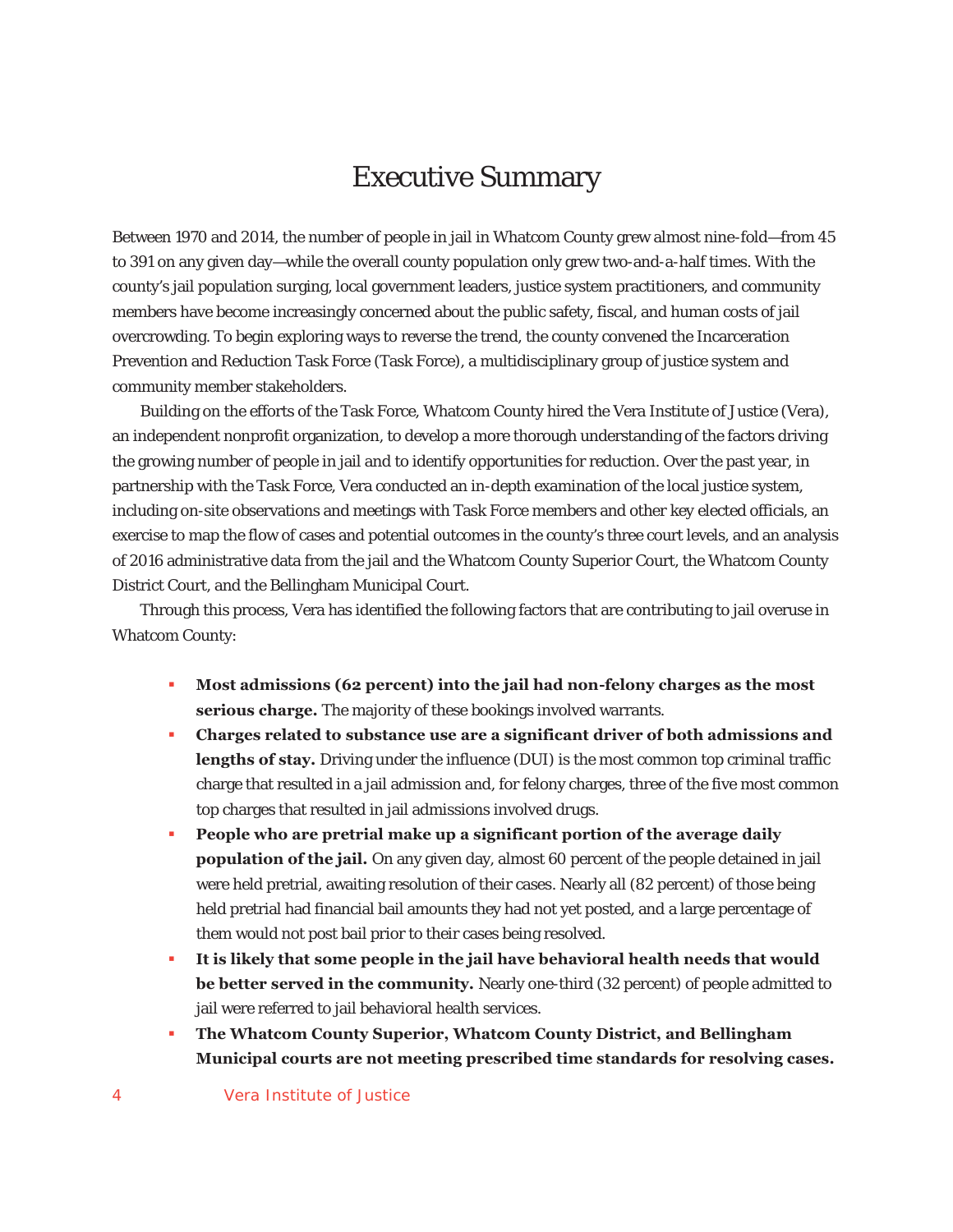The superior court resolves 65 percent of felony cases within 180 days, whereas Washington State calls for resolving 98 percent of felony cases within 180 days, and the National Center for State Courts (NCSC) calls for resolving 90 percent within the same timeframe. Similar patterns hold for Whatcom County District Court and Bellingham Municipal Court.

 **Native American people, black people, and people who identify as Hispanic are overrepresented in the jail population.** Native American and black individuals made up 14 percent and 7 percent of the average daily jail population in 2016, respectively, even though Native American people make up only 4 percent and black people make up only 2 percent of the county population, according to 2015 U.S. Census estimates.

To safely reduce unnecessary jail use, Vera recommends that Whatcom County:

- 1. Reduce jail admissions, focusing primarily on non-felony charges, by providing greater opportunities to deflect and divert people away from jail;
- 2. Curtail warrants by preventing issuance of new warrants and creating opportunities to clear existing warrants;
- 3. Limit pretrial detention by establishing a pretrial system guided by risk, not financial bail;
- 4. Develop a caseflow management plan to shorten case processing times and the length of jail stays; and
- 5. Create oversight and accountability by re-convening the Law and Justice Council and publishing data regularly, including data on race, ethnicity, and gender.

The full report offers a number of responsive strategies that Whatcom County can undertake to reduce the number of people in its jail without compromising public safety. Though some of these strategies will require additional data analysis, collaborative decision making, and investment of resources, justice system agencies within Whatcom County could implement many of them immediately. More than any other factor, including the economy and crime rates, jail size is a function of system policies and practices. With cross-agency partnerships and community engagement, local justice systems nationwide have reduced their jail use and achieved safer, more equitable, and more effective system outcomes.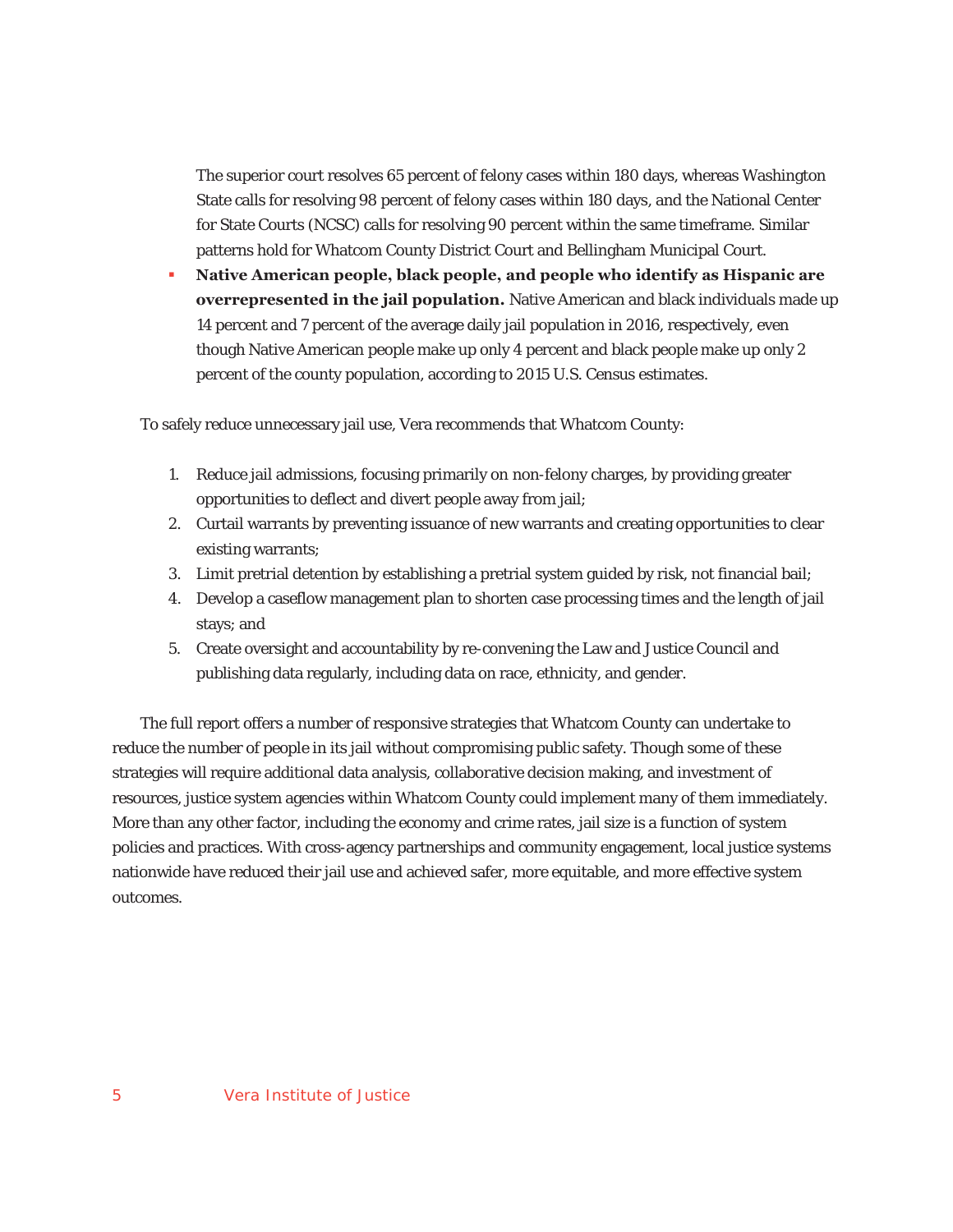# Introduction

Whatcom County has experienced dramatic growth in its local jail population over the past five decades: between 1970 and 2014, the number of people in jail in Whatcom County at any given time grew from 45 to 391, nearly a nine-fold increase.<sup>1</sup> During that same time period, the incarceration rate—the number of people incarcerated in jail per 100,000 county residents—more than tripled, from 87 to 276.2 (See Figure 1.) As the jail population has surged, both county and city governments, as well as community stakeholders, have become increasingly concerned with the fiscal, safety, and social consequences of an overcrowded jail. In an effort to understand the factors driving the growing number of people in jail and to reverse these trends, community and government have come together, forming the Whatcom County Incarceration Prevention and Reduction Task Force.





 In September 2016, Whatcom County contracted with Vera, an independent nonprofit organization, to provide assistance to the Task Force in developing a more thorough understanding of the local justice system and drivers of jail population growth in order to identify and prioritize recommendations for safely reducing unnecessary jail use. Vera has worked over the last five decades to transform justice systems through research, policy, practice, and public engagement. Vera has assisted counties and local justice systems across the United States to achieve their jail reduction goals. This report presents the findings from Vera's assessment and recommendations for how Whatcom County can reduce its jail population and create a safer, more effective local justice system.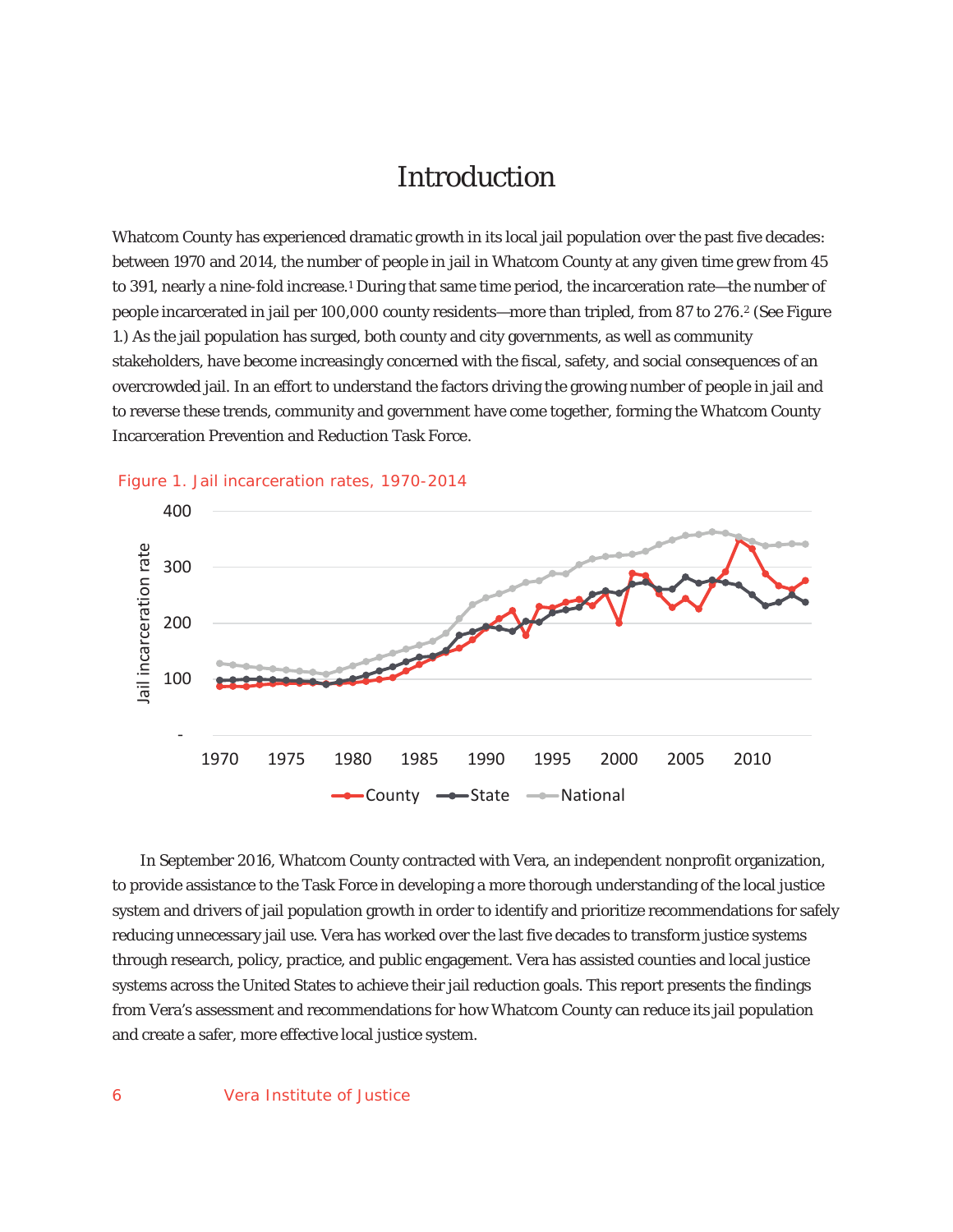# A brief history of the Whatcom County jail

#### **Jail capacity and growth**

Built in 1983, the current downtown jail facility can hold up to 212 people. In 2004, when the jail population was 289, the county passed a ballot measure to impose a 0.1 percent sales tax for "costs associated with financing, design, acquisition, construction, equipping, operating, maintaining, remodeling, repairing, reequipping, and improvement of jail facilities."<sup>3</sup> In 2006, the county used a portion of the funds raised by the tax increase to open an interim work center, a temporary minimum security facility that can hold up to 150 people, to alleviate overcrowding. The total jail population continued to swell, however, reaching a peak of 487 in 2009. The interim work center remains in operation today.

Authors of a 2011 assessment requested by Sheriff Bill Elfo and coordinated by the National Institute of Corrections found the physical conditions of the jail and work center—and lack of programming at both—cause for concern.4 They noted limited levels of supervision and lack of activity and recreation for people incarcerated in the jail. The authors recommended greater use of supervised pretrial release and alternatives to incarceration to alleviate capacity pressures by reducing the jail population.

In 2015, in an attempt to ease overcrowding, the county added a stipulation to jail use contracts requiring municipalities to relocate in-custody pretrial individuals—those awaiting resolution of their cases—within hours after their first appearance in court to jails in other counties, such as Yakima and King counties. The sheriff's office also reinstated restrictions that had been in place in various forms since 1995 on booking people arrested on gross misdemeanors and misdemeanors into jail when it approached capacity limits. To reduce its need to send people to other counties, Bellingham contracted with Friendship Diversion Services to provide electronic home monitoring of some pretrial individuals and some people serving municipal court sentences.

In July 2016, the county hired architecture firm design2LAST, inc., to analyze the cost of renovating the existing jail and work center. The firm estimated a cost of approximately \$10.5 million to correct current building deficiencies at the jail and work center and an additional \$32.4 million for a longer-term, 20-year renewal plan.5 With the total average daily jail population hovering around 324 in 2016, Whatcom County continues to face challenges with overcrowding and a deteriorating jail infrastructure.

## **Whatcom County Incarceration Prevention and Reduction Task Force**

In May 2015, recognizing the need to identify alternatives to detaining people in jail, the Whatcom County Council (Council) established the Whatcom County Incarceration Prevention and Reduction Task Force (Task Force). The Council charged the Task Force with developing plans for a new or expanded crisis triage center, recommendations for programs that would reduce the incarceration of people with substance use and mental health challenges, and an array of jail diversion programs and alternatives to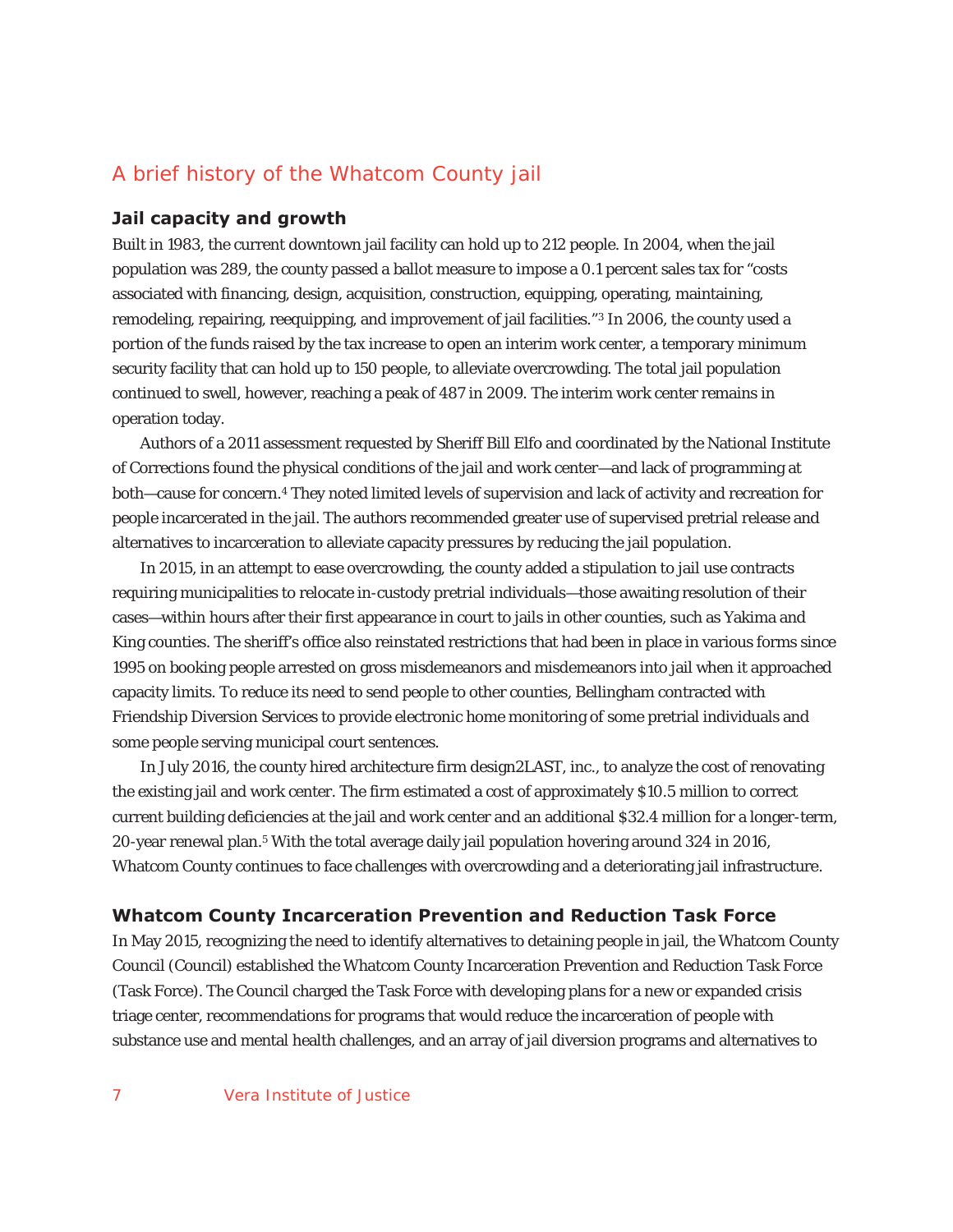incarceration.6 In July 2015, the Council included within the Task Force's responsibilities expansion of existing alternatives and programs, such as probation, home monitoring, and crisis intervention teams.<sup>7</sup>

The Task Force, which meets monthly, is made up of 24 multidisciplinary members and has four subcommittees: the Steering Committee, the Behavioral Health Ad Hoc Committee, the Legal and Justice System Ad Hoc Committee, and the Crisis Triage Ad Hoc Committee. Membership on the Task Force includes health care providers; community-based organizations; community members, including people who have been personally impacted by the justice system; and representatives from county, city, and tribal governments and justice system agencies.

In three phased reports, the Task Force has recommended development of two adjoined 16-bed units—one for crisis stabilization and one for withdrawal stabilization—to replace the current, smaller Crisis Triage Center; further exploration of pretrial risk assessment and supervision; and implementation of the Ground-level Response and Coordinated Engagement (GRACE) program, a coordinated intervention and care model for people with frequent involvement with criminal justice and behavioral health agencies.<sup>8</sup> Since September 2016, Vera has worked with the Task Force to gain a deeper understanding of challenges contributing to jail population growth in Whatcom County and identify additional opportunities for reduction.

#### **Building a new jail**

Simultaneous to other efforts to alleviate the problem of jail overcrowding, the county began exploring the possibility of building a new jail facility. In April 2011, the Council established the Jail Planning Task Force to recommend a size, location, and funding mechanism for the new jail.<sup>9</sup> Issuing its final report in March 2012, this task force recommended that the county move forward with plans to build a new jail with between 500 and 700 beds, but determined the other tasks, such as financing and location, were beyond the scope of the group's expertise.10

In 2013, the county hired an architecture consultant, DLR Group, to assess property the county intended to purchase for construction of a new jail facility. On completion of the consultant's review, the county purchased the property for nearly \$6.1 million and obtained a conditional use permit from the City of Ferndale, where the site is located. In November 2015, the county presented voters with a ballot measure to increase a sales tax to provide for construction of a new 521-bed jail on the Ferndale property to replace the existing jail and work center, at an estimated cost of \$100 million. With 51 percent of voters rejecting the sales tax increase, the measure failed.11

Deciding to revisit the ballot measure in the 2017 election cycle, the Council established the Jail Stakeholder Workgroup, a 16-member body made up of city and county government officials, law enforcement, tribal representatives, and community members, to develop a funding proposal for a new jail.12 The workgroup recommended a sales tax measure to fund a \$110 million new jail construction, and expressed its support for an agreement that established the size of the new jail at 476 beds, including 36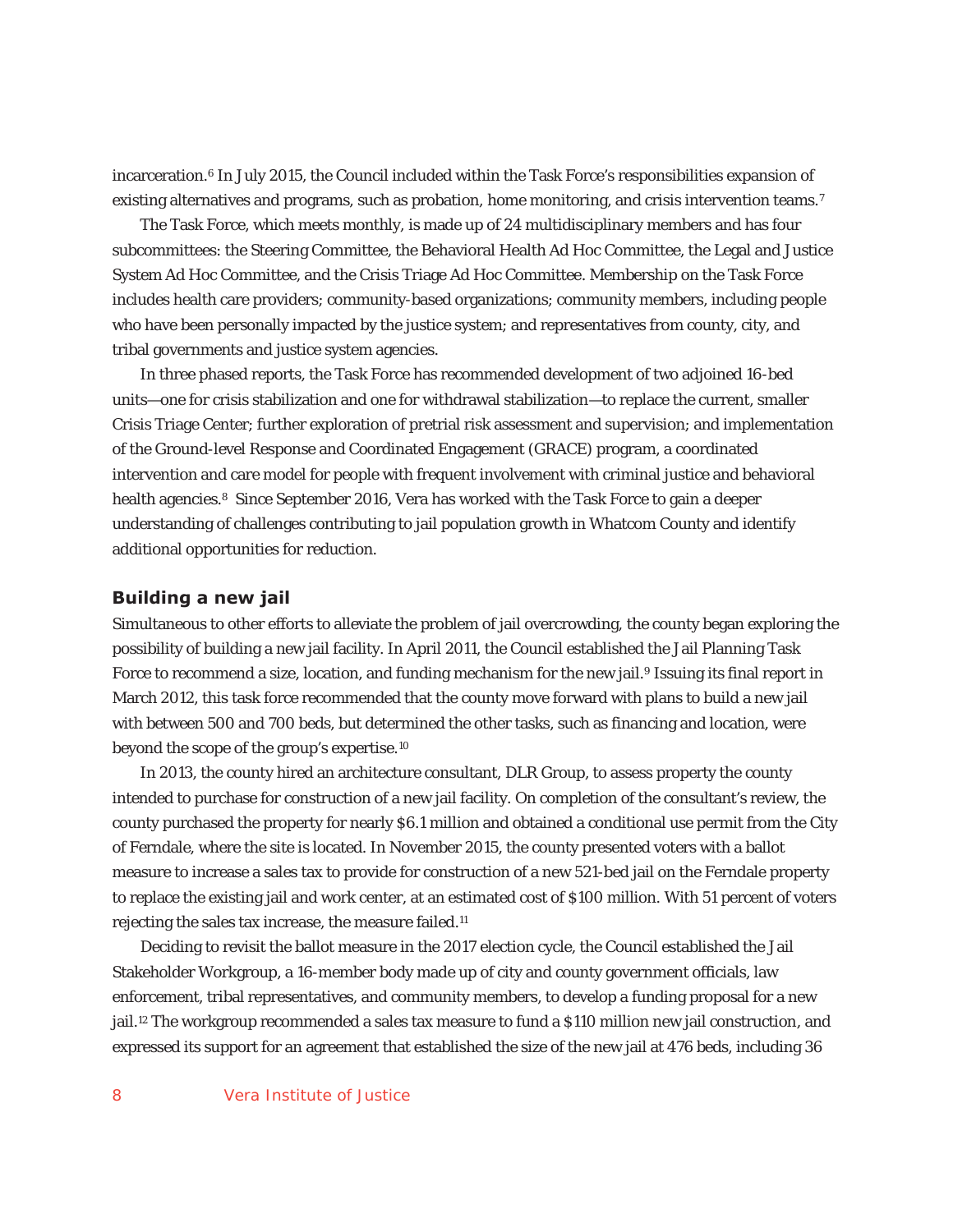medical and behavioral health beds. The county would contribute 78 percent of the capital costs, and the cities would contribute 22 percent, the majority of which would be paid by Bellingham (71.6 percent).13 To address concerns that incarceration reduction remain a priority, Bellingham and the county crafted a separate agreement stating that, annually, Bellingham would commit a portion of its net sales tax revenue to fund incarceration prevention programs, and the county would make a dollar-for-dollar match.<sup>14</sup>

In July 2017, the Council voted four to three to approve the agreement and to submit a ballot proposition to Whatcom County voters to raise a 0.2 percent sales tax for "costs associated with financing, construction, maintenance, and operation of jail facilities, plus incarceration prevention programs, including medical and behavioral health facilities and programs."15 In November 2017, voters will decide whether the county can raise a sales tax to fund a new, larger jail.

# Vera's process

Working collaboratively with the Task Force and county and city leadership, Vera conducted an in-depth examination of the local justice system to understand how Whatcom County uses its jail and to identify viable reduction strategies. Many jurisdictions across the country have safely reduced their use of jail using a data-driven approach to understand and address drivers of jail population growth, while also increasing fairness and efficiency.16 Vera's work to accomplish these goals in Whatcom County can be broken down into three main components:

**Administrative data analysis:** The size of the jail population is determined by two key factors: who goes into the jail (admissions) and how long they stay (length of stay, or LOS). To understand these factors, Vera reviewed two different aspects of the data: (1) **admissions to jail**—information about everyone booked into jail; and (2) **average daily population (ADP)**—a snapshot of who is detained in jail at any given time and how long, on average, they have been there as of the snapshot date.

**Mapping caseflow:** To understand the various outcomes a person may have when entering the Whatcom County justice system, Vera convened a diverse group of system and community stakeholders to map the process. The system mapping exercise memorialized the flow of cases through the county's three court levels, with the intention of building a common understanding of how the existing system actually functions. It also served as a facilitation tool for the group to identify challenges within the local justice system that may be contributing to jail population growth, as well as opportunities for change.

**Qualitative research:** Vera conducted four site visits, which included individual and group meetings with key stakeholders; tours of the jail, work center, crisis triage and detox facilities; and observations of first appearances in Whatcom County Superior, Whatcom County District, and Bellingham Municipal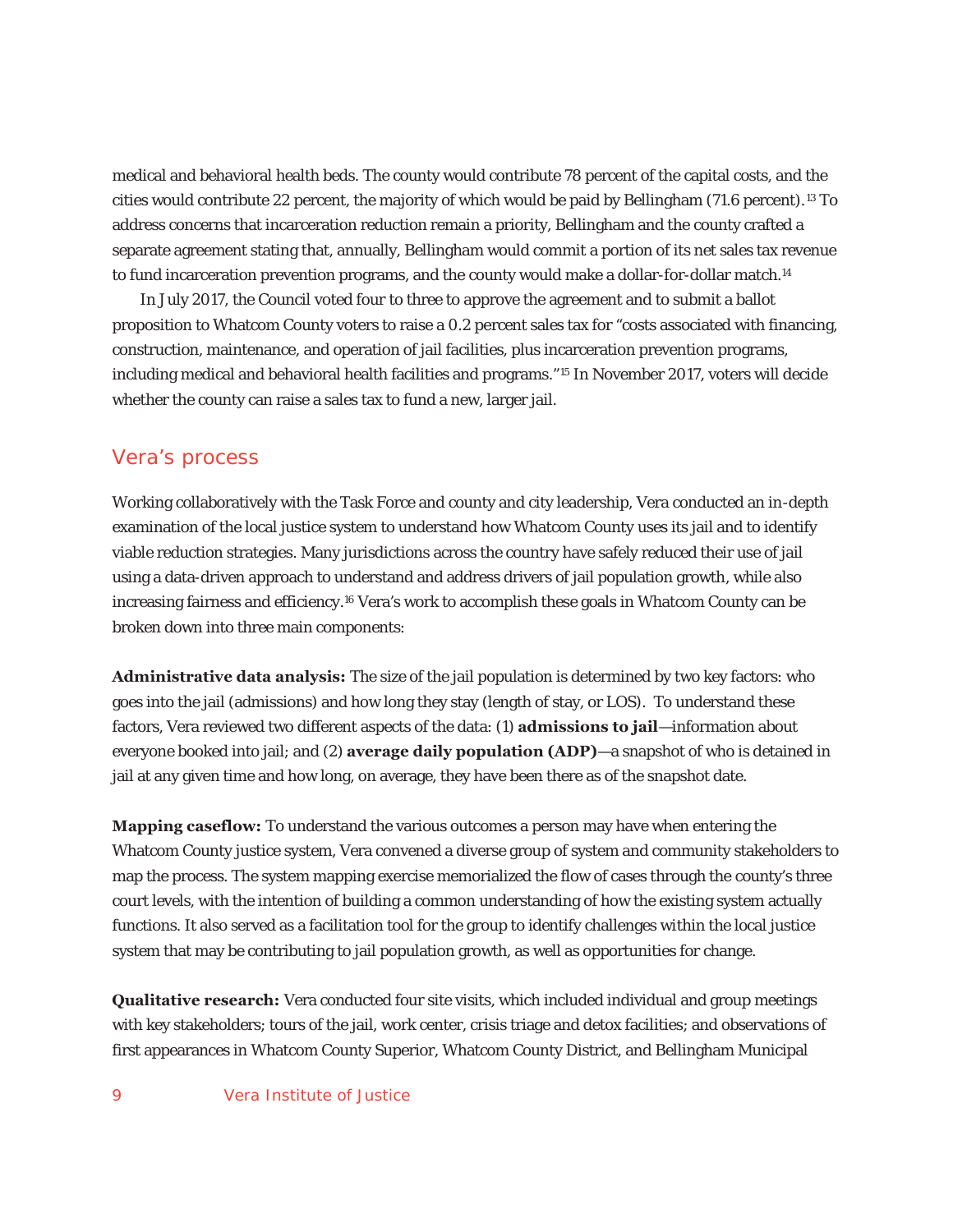courts. Vera supplemented site visits with written memoranda about evidence-based jail reduction practices—such as actuarial pretrial risk assessment, pretrial services and supervision, and risk management.

The recommendations included in this report are based on Vera's quantitative and qualitative research. They should be seen as a starting point, understanding that reform takes time, dedicated crosssystem collaboration, ongoing data analysis, and leadership. While the county can implement some of the recommendations right away, some will take more planning, further research, and a deeper investment of resources. Moreover, these recommendations are not the only steps the county can take to reduce the number of people in jail. To realize the benefits of jail population reduction fully, jurisdictions must continuously engage in data-driven processes to develop consensus on who should be in the jail and whom they are willing to release and/or divert at various system touch points. Whatcom County must capitalize on the momentum the Task Force's work has generated, and the commitment among county and city officials to rethink how the entire Whatcom community uses the jail.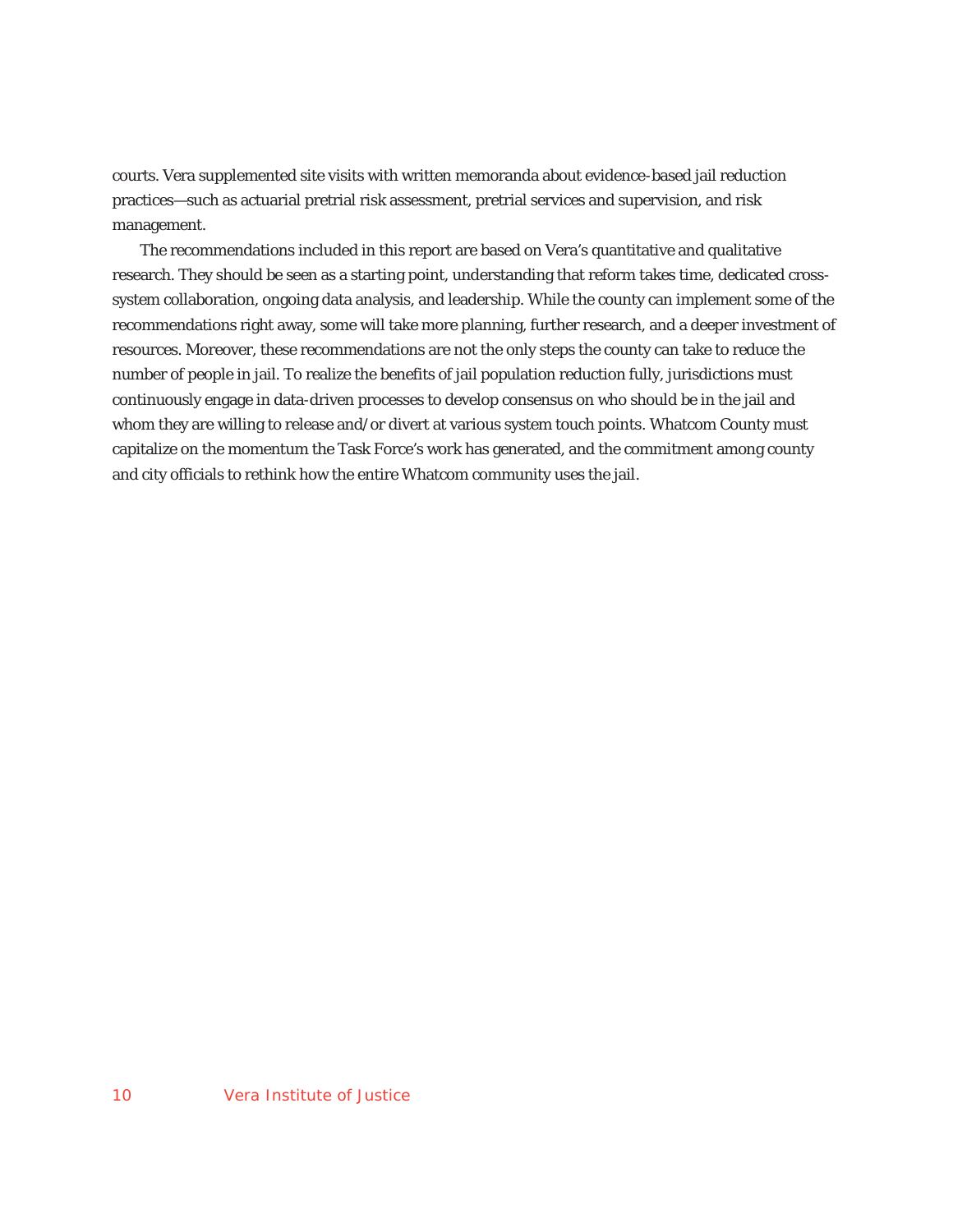# Data findings: Drivers of jail population growth in Whatcom County

Using data provided by the Whatcom County Sheriff's Office, Vera's analysis examined admissions to and releases from the Whatcom County jail for calendar year 2016. Where possible, the analysis excludes admissions involving holds from other jurisdictions, including the Washington State Department of Corrections (DOC), other counties, and the federal government, because those holds tend to take longer to resolve, which can complicate timely release from jail, and therefore skew trends upward, particularly for length of stay. Excluding holds also has the benefit of focusing attention on cases that reflect policies and practices within the exclusive control of local system actors. Limitations in the data prevented more indepth analyses of some aspects of the population, such as behavioral health needs and the nature of warrants involved in bookings.

Booking restrictions have been in place at the jail since the beginning of 2016, which presumably kept a certain number of people who otherwise would have been booked from going to jail, but the data available to Vera are not sufficient to estimate this number. County administrative reports provided counts of people being held in Yakima County for Bellingham and the Lummi Nation.

Vera analyzed court data provided by the Washington State Administrative Office of the Courts for Whatcom County Superior and District Courts and Bellingham Municipal Court to learn about case processing. These three courts accounted for 84 percent of the cases in courts within Whatcom County for people admitted to jail in 2016. The Lummi Tribal Court accounted for another 6 percent, but Vera was not able to examine the necessary court data from that court. The remaining municipal and tribal courts in Whatcom County accounted for the other 10 percent of cases. Court data allowed for an assessment of the time from case filing to result. Notably, there was no reliable link between the court data and the jail data to show whether people were being detained while their cases were pending. Vera was also able to supplement its analysis with data from the Bellingham Police Department, from publicly available crime reporting sources, publicly available data from the Whatcom County Jail Behavioral Health Program, and from Vera's *Incarceration Trends* project, which uses the U.S. Department of Justice's Bureau of Justice Statistics Census of Jails to provide historical context from the last four-and-a-half decades on both overall jail incarceration and pretrial detention rates in counties as compared to state and national averages.

In 2016, there were, on average, 324 people in the Whatcom County jail—including both the downtown facility and the work center. As mentioned above, in response to jail overcrowding, some municipalities had to use jail bed space in other county jails. Over the second half of 2016, an average of about 33 people from Whatcom County were held in the Yakima County jail on any given day—22 people from the Lummi Nation and 11 people from Bellingham. Combined, the total jail population from Whatcom County on an average day was 357 people.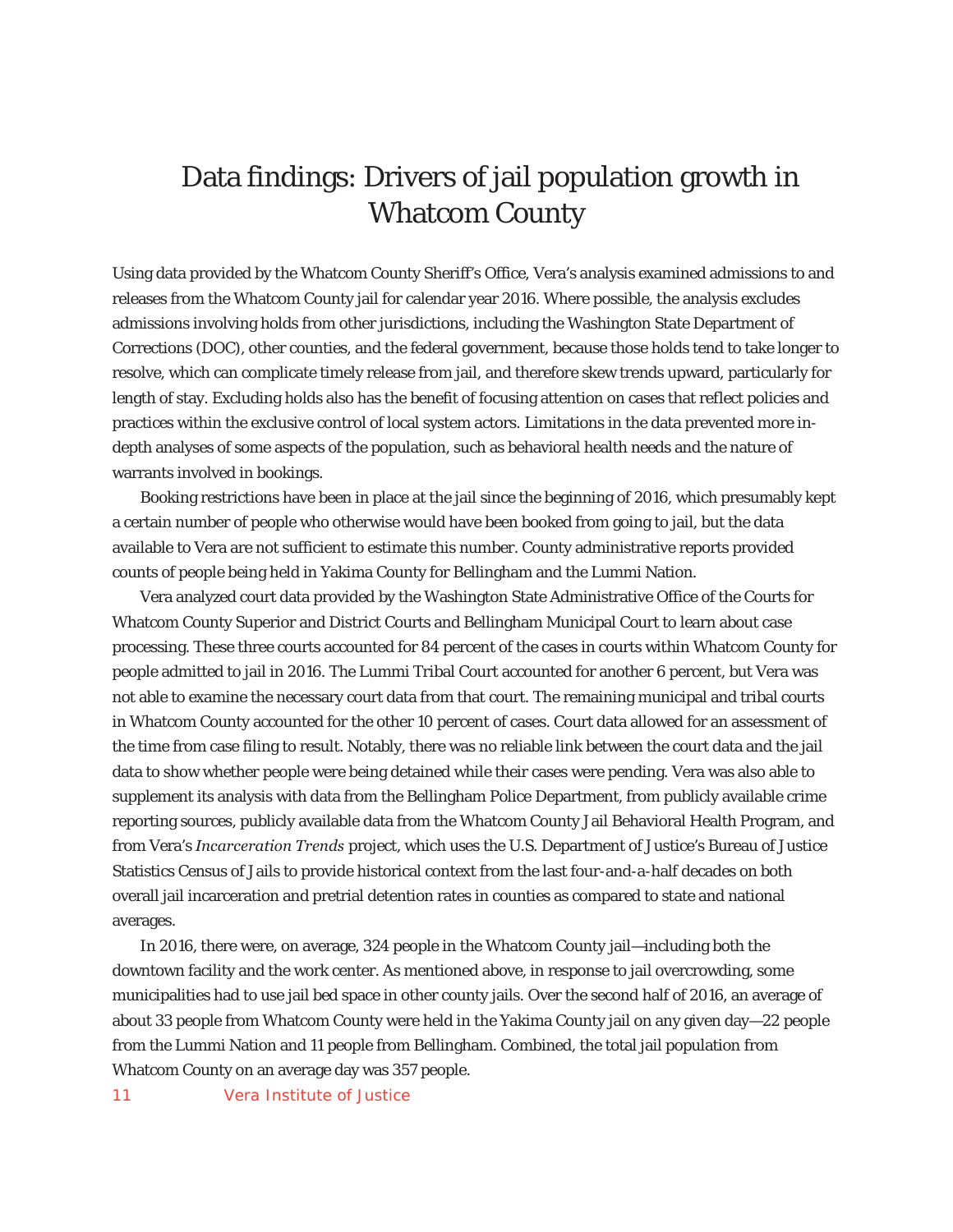What follows are the key findings from Vera's analysis of the administrative data addressing who was detained in the Whatcom County jail in 2016, what charges sent them there, and how long they stayed. All averages of the daily population and all percentages are rounded to the nearest whole number. Due to rounding, the sums of percentages may not add up precisely to 100 percent, and the sums of averages may not add up precisely to the reported total.

# Who was detained in the jail in 2016?

- **1. Nearly 4,300 people entered the Whatcom County jail in 2016.** There were 6,298 bookings of 4,273 unique individuals, as some people were booked into the jail more than once in 2016.
- **2. Most people (73 percent) were booked into the jail only once in 2016, but those who were booked more than once (27 percent of all individuals) accounted for 51 percent of the bookings (3,197).** A smaller number of people booked into the jail (11 percent) were admitted three or more times, accounting for 28 percent of all bookings. (See Figure 2.) Warrants may be driving the subsequent bookings for those booked more than once: of all first bookings in 2016, 51 percent had warrants, but for people who were booked more than once, 73 percent of the bookings after the first had warrants.

## Figure 2. Count of people and admissions into the jail, 2016

|                   | <b>Individuals</b> | <b>Bookings</b> |
|-------------------|--------------------|-----------------|
| People with one   | 3,101 (73%)        | 3,101(49%)      |
| booking           |                    |                 |
| People with two   | 705 (16%)          | 1,410 (22%)     |
| bookings          |                    |                 |
| People with three | 467 (11%)          | 1,787 (28%)     |
| or more bookings  |                    |                 |
| Total             | 4,273 (100%)       | $6,298(100\%)$  |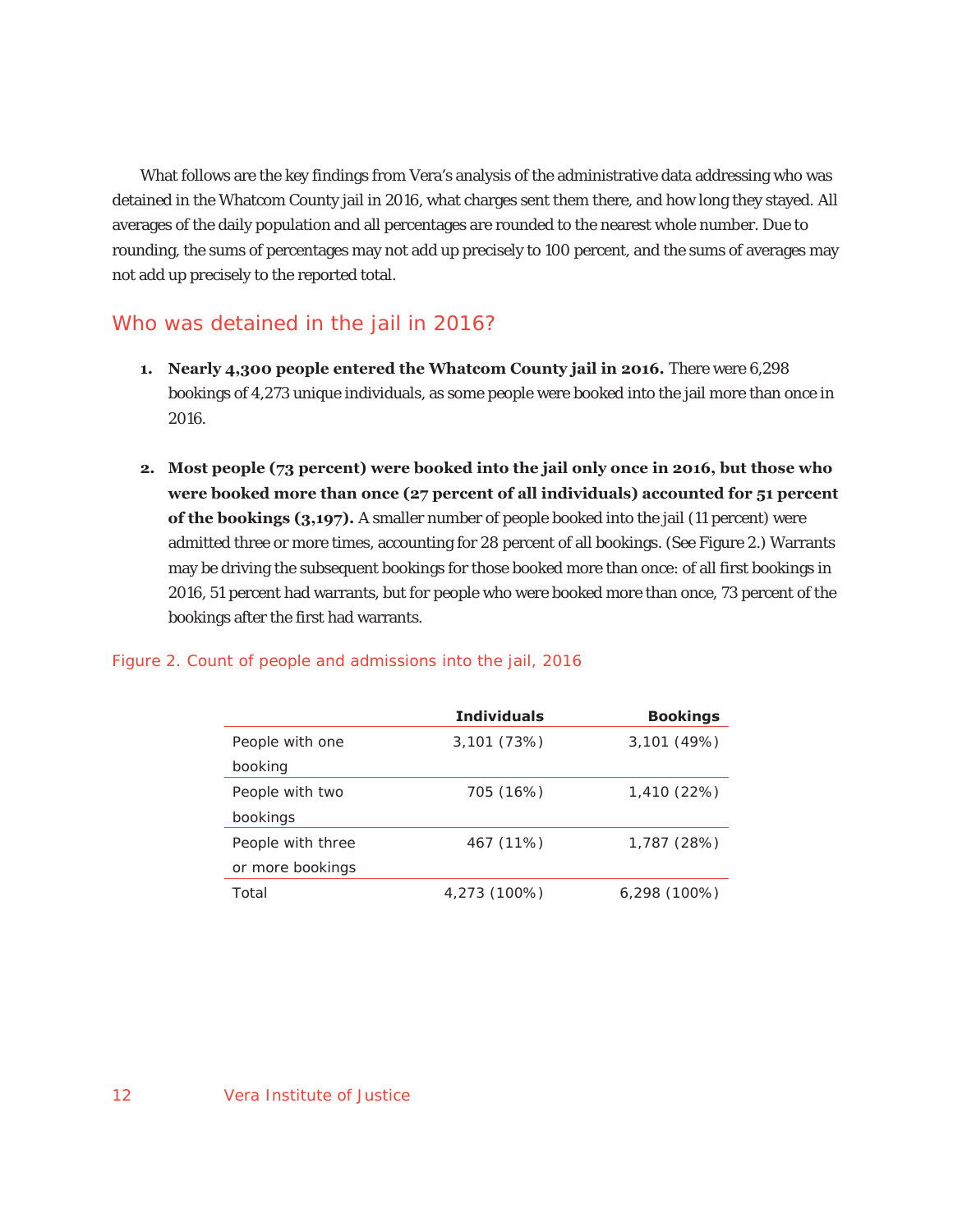**3. Almost 60 percent of the people detained in the jail in 2016 were held pretrial.** On an average day in 2016, of the 324 people in the jail, 192 people (59 percent) were pretrial, 78 people  $(24$  percent) were sentenced, and 54 people  $(17$  percent) had various holds.<sup>17</sup> (See Figure 3.) People held pretrial are legally presumed innocent and are awaiting resolution of their cases.<sup>18</sup>



Figure 3. Breakdown of average daily population by legal status, 2016

**4. On an average day, most people in the jail had been booked by the Whatcom County Sheriff's Office, followed closely by the Bellingham Police Department.** 

Of the law enforcement agencies using the Whatcom County jail, the sheriff's office and Bellingham Police Department accounted for 74 percent of the average daily population (ADP), state agencies occupied 10 percent, followed most closely by Ferndale (5 percent) and the Lummi Nation (4 percent).19 (See Figure 4 on page 14.)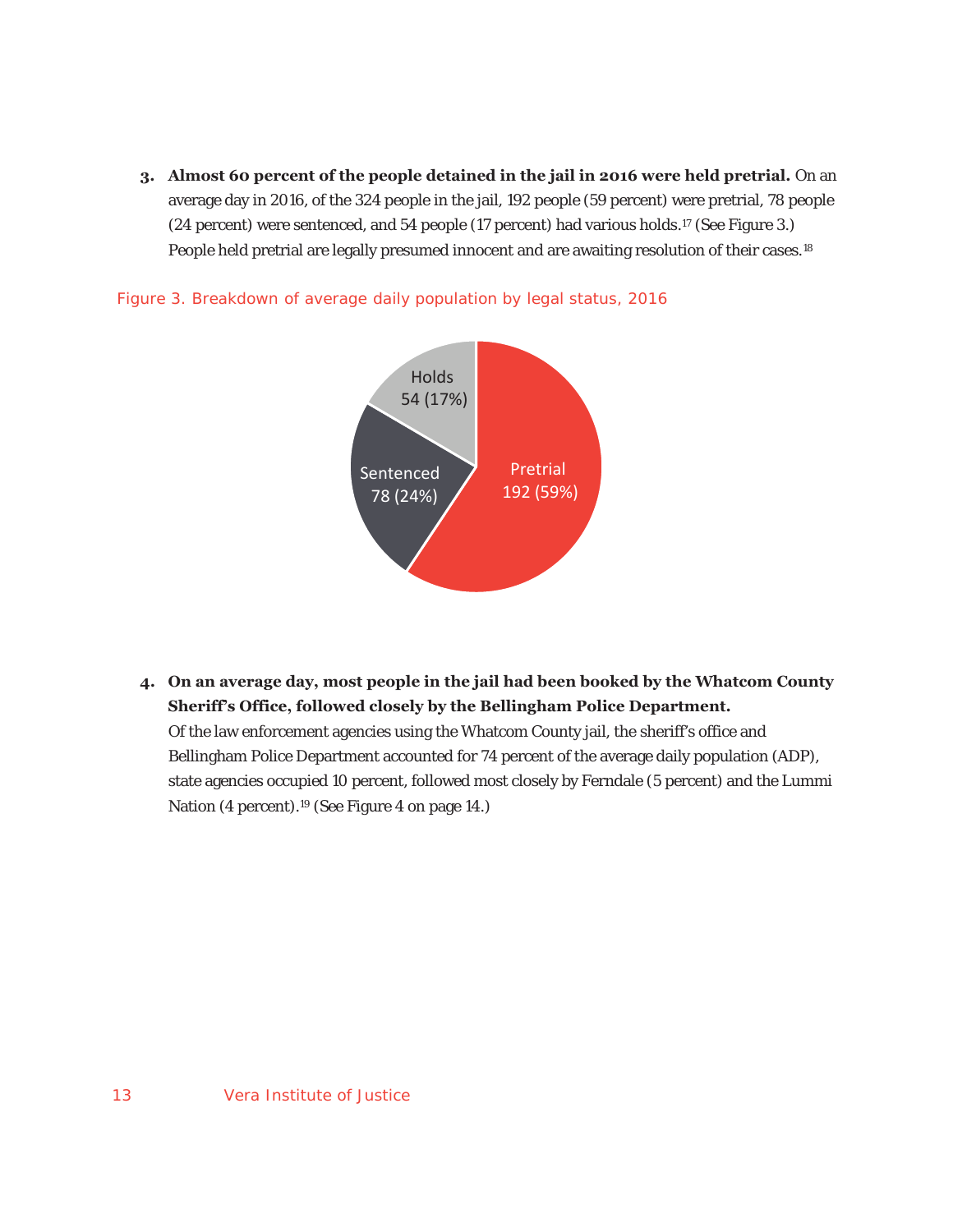

## Figure 4. Breakdown of average daily population by booking agency, 2016

- **5. The number of women incarcerated in the Whatcom County jail was high as compared to the national average.** Women made up 26 percent of total admissions to the Whatcom County jail in 2016, compared to 21 percent of admissions nationally.<sup>20</sup> On an average day in 2016, women made up 18 percent of the jail population, higher than the national average of 14 percent.21
- **6. Native American people, black people, and people who identified as Hispanic are overrepresented in the jail.** Native American people and black people made up 14 and 7 percent of the average daily jail population in 2016, respectively, even though Native American people make up only 4 percent and black people make up only 2 percent of the county population, according to 2015 U.S. Census estimates.22 (See Figure 5 on page 15.)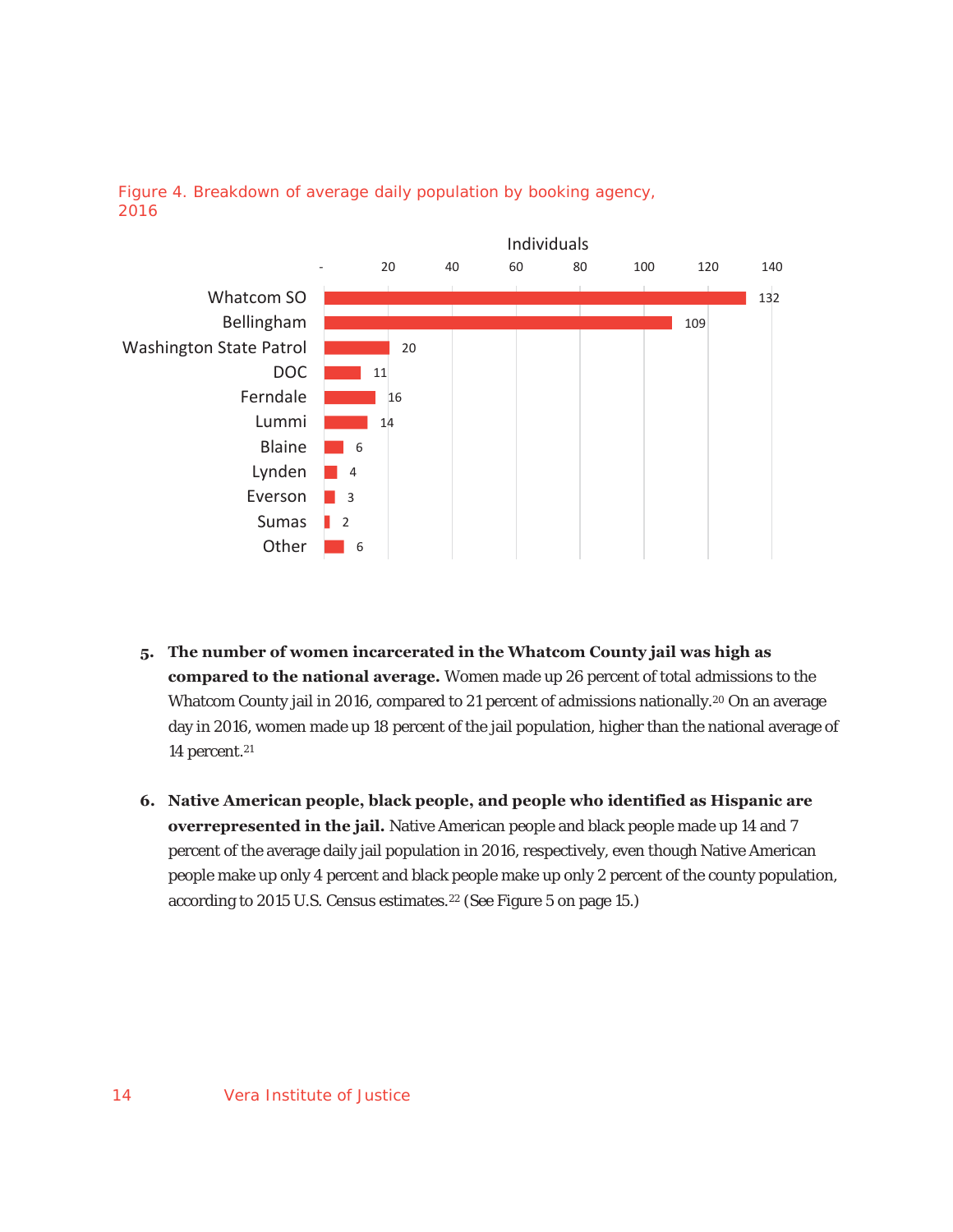



Disparities existed among all gender breakdowns, as evidenced in Figure 6, below.23 The starkest disparities existed with black men and Native American women: black men were admitted to the jail at a rate 4.2 times the rate of white men, and Native American women were admitted to the jail at five times the rate of white women. Looking across all races, people who identified as Hispanic were admitted to the jail at a rate about 3.5 times the rate of non-Hispanic people.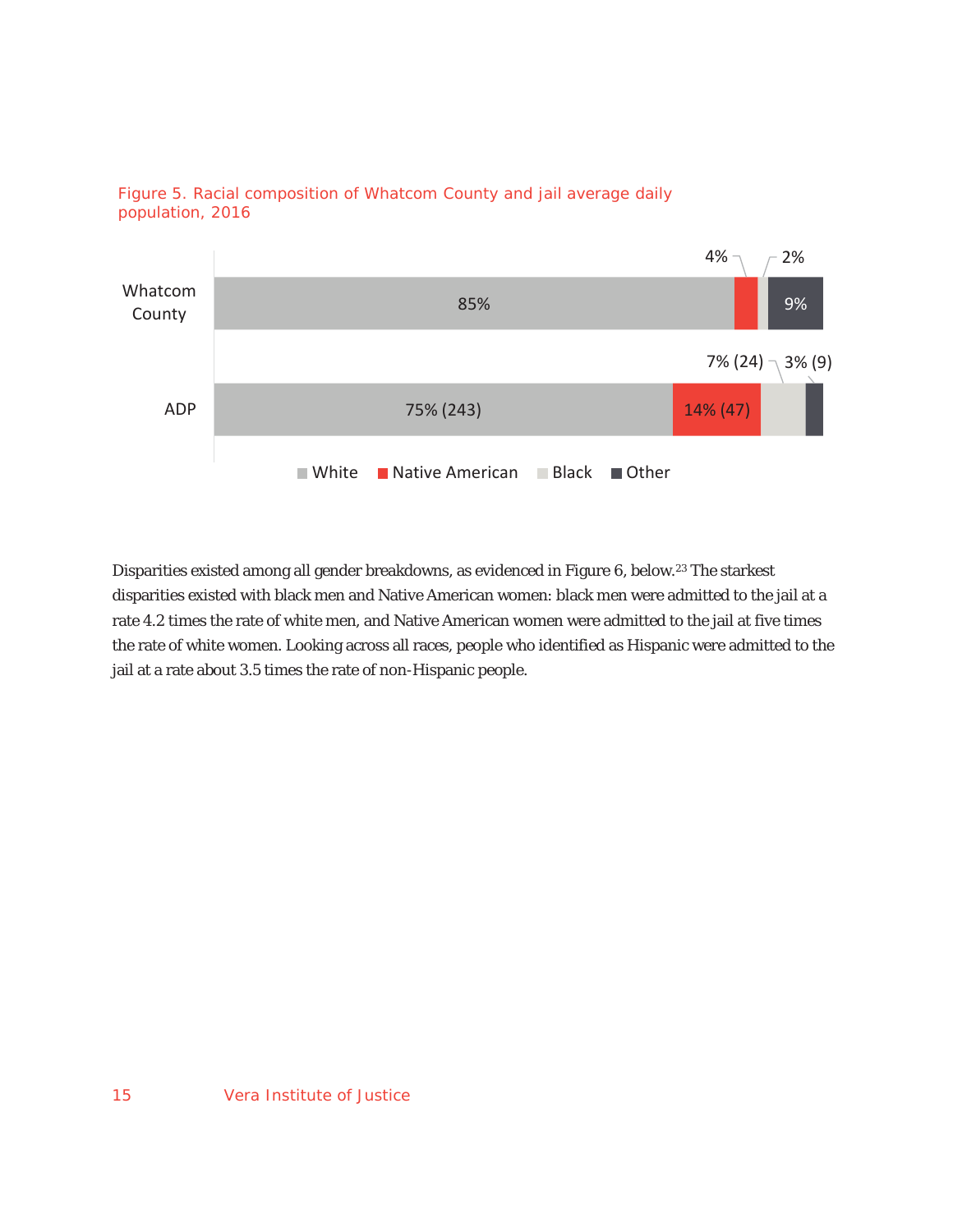|                 | Men            |           | Women          |           |
|-----------------|----------------|-----------|----------------|-----------|
|                 | Admission rate | Disparity | Admission rate | Disparity |
| White           | 4.0            | n/a       | 1.4            | n/a       |
| <b>Black</b>    | 16.9           | 4.2       | 3.9            | 2.8       |
| Native American | 14.8           | 3.7       | 7.0            | 5.0       |
|                 |                |           |                |           |
| Non-Hispanic    | 3.6            | n/a       | 1.3            | n/a       |
| Hispanic        | 13.5           | 3.7       | 4.4            | 3.3       |

# Figure 6. Racial and ethnic disparities in jail admission rates per 100 county residents, 2016

Disparities were similar when looking at people instead of all bookings, counting each person only once even if that person had been booked multiple times. Because there was not much variation by race in the likelihood of being booked multiple times, this analysis revealed similarly disparate impacts. (See Figure 7.)

|                 | Men            |           |      | Women     |
|-----------------|----------------|-----------|------|-----------|
|                 | Admission rate | Disparity |      | Disparity |
|                 |                |           | rate |           |
| White           | 2.8            | n/a       | 1.0  | n/a       |
| <b>Black</b>    | 11.1           | 4.0       | 2.7  | 2.8       |
| Native American | 9.1            | 3.3       | 4.4  | 4.5       |

## Figure 7. Racial disparities by individuals, eliminating the effect of multiple bookings, 2016

Tribal nations may have different criminal justice practices than Whatcom County and its municipalities. To account for these differences, Vera also analyzed disparities excluding bookings made by the Lummi Nation Police Department. With those bookings removed, disparities in admissions rates still existed: Native American men were admitted to the jail at a rate 2.3 times the rate of white men, and Native American women were admitted to the jail at a rate 3.4 times the rate of white women.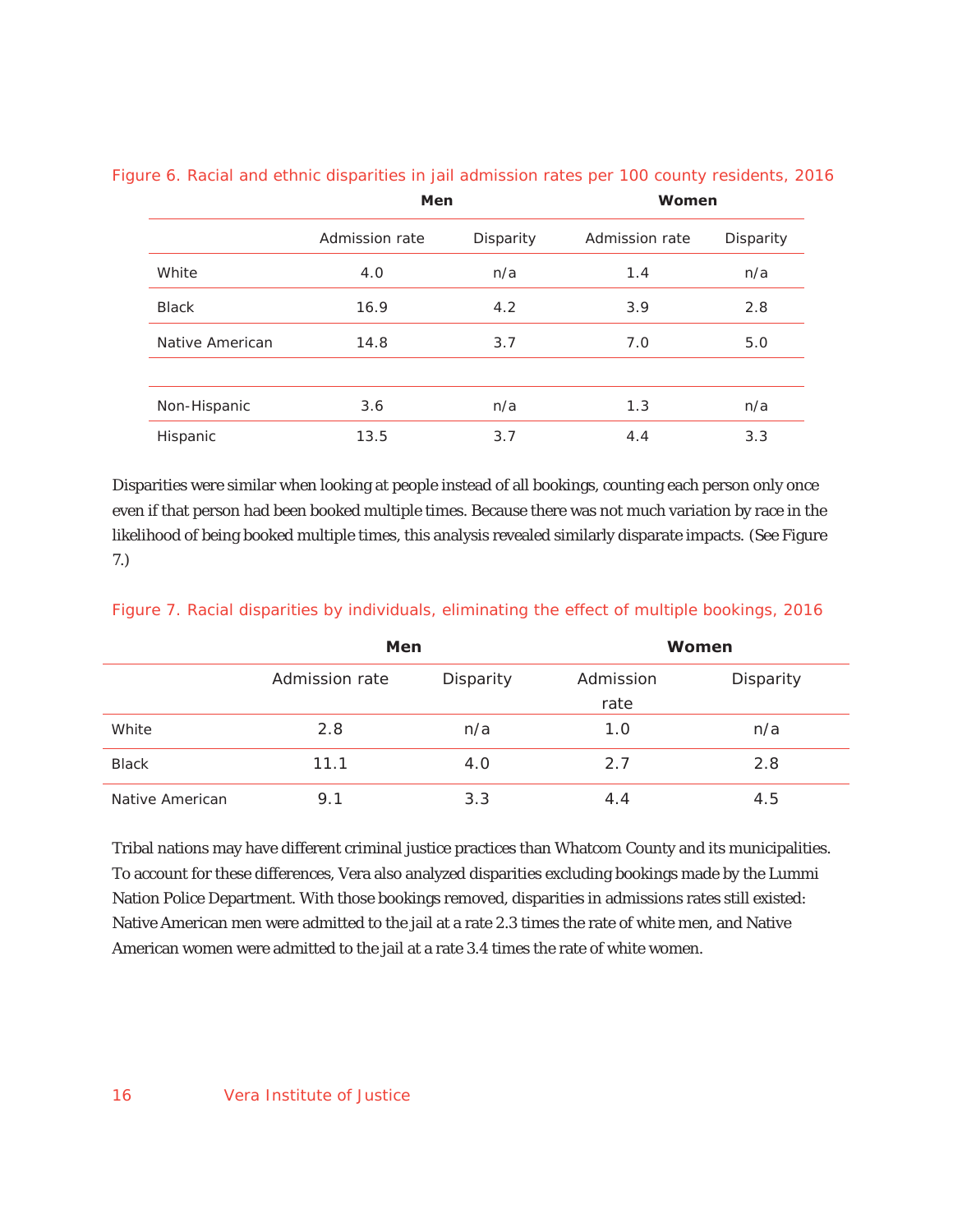# What charges sent people to jail?

**1. Most admissions to the jail had non-felony charges as the most serious charge.**  Felony charges accounted for 31 percent of all jail admissions in 2016. Sixty-eight percent of all admissions in 2016 involved gross misdemeanor (21 percent), misdemeanor (7 percent), or criminal traffic charges (23 percent) as the most serious charges, or holds from other jurisdictions (17 percent). (See Figure 8.)

|                   | <b>Admissions</b> |         |  |  |
|-------------------|-------------------|---------|--|--|
|                   | Number            | Percent |  |  |
| Felony            | 1,976             | 31%     |  |  |
| Gross misdemeanor | 1,320             | 21%     |  |  |
| Misdemeanor       | 470               | 7%      |  |  |
| Criminal traffic  | 1,459             | 23%     |  |  |
| DOC holds         | 755               | 12%     |  |  |
| Other holds       | 318               | 5%      |  |  |
| <b>Total</b>      | 6,298             | 100%    |  |  |

#### Figure 8. Admissions by most serious charge,  $2016^{24}$

**2. For felony charges, three of the five most common top charges that resulted in a jail admission involved drugs.** The top three felony drug charges accounted for 291 admissions in 2016, and consumed 19 beds (6 percent) on an average day. (See Figure 9.)

| Statute code | <b>Felony statute</b>           | <b>Admissions</b> | <b>ADP</b> |
|--------------|---------------------------------|-------------------|------------|
| 69.50.000    | CONTROLLED SUBSTANCE VIOLATION  | 122               | 6          |
|              | CONTROLLED SUBSTANCE-           |                   | 9          |
| 69.50.401.2  | MFG/DEL/POSS W/INTENT           | 99                |            |
| 9A.36.021    | ASSAULT 2ND DEGREE              | 87                | 10         |
| 9A.52.030    | BURGLARY 2ND DEGREE             | 83                |            |
| 69.50.4013.2 | CONTROLLED SUBSTANCE-POSSESSION | 70                |            |
|              | NO PRESCRIPTION                 |                   |            |

#### Figure 9. Most frequent top felony charges resulting in an admission to jail, 2016

- **3. Twenty-two percent of the average daily pretrial population (43 individuals) was detained on non-felony charges and 11 percent (22 individuals) was detained on**
- 17 Vera Institute of Justice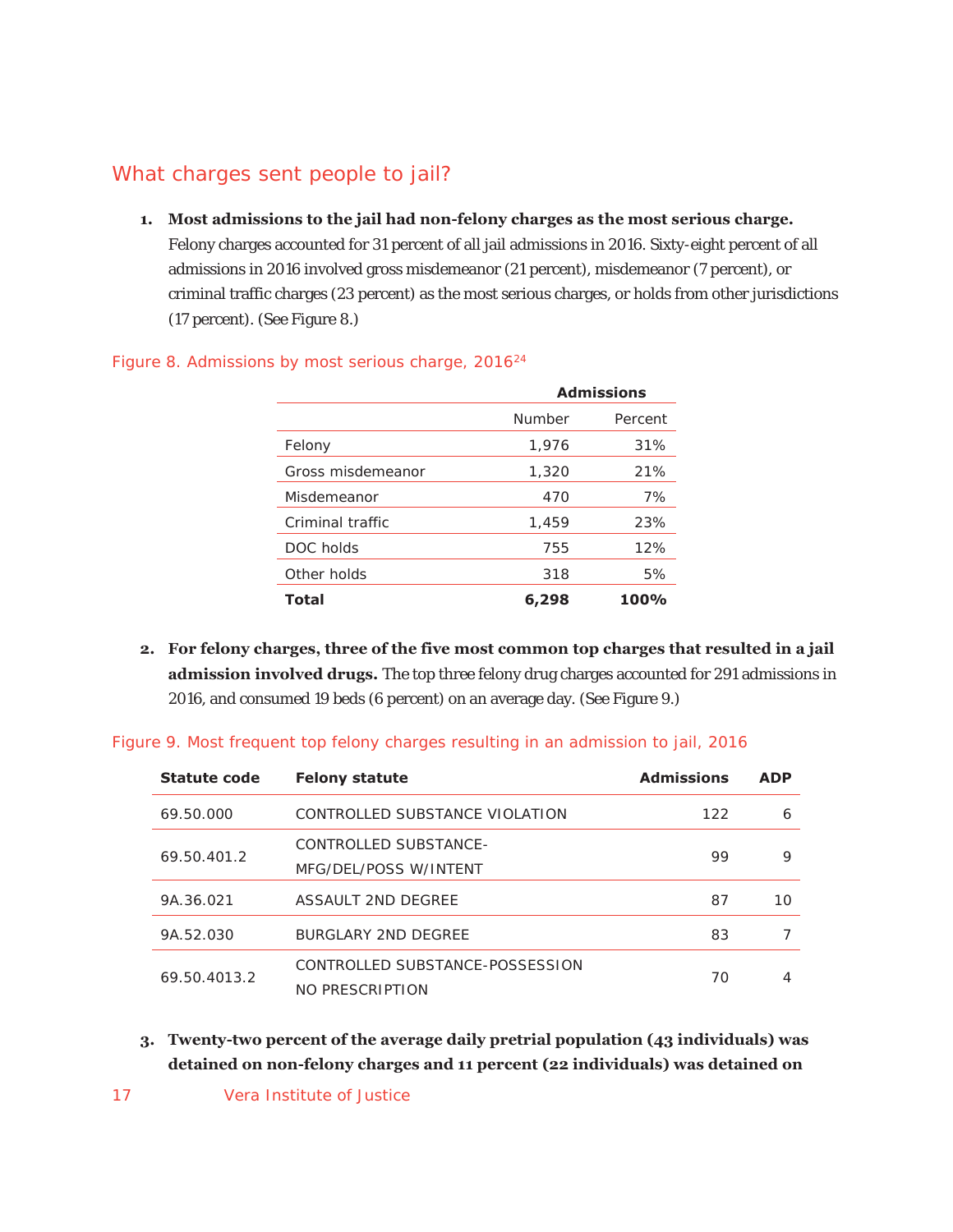**felony drug charges.** Sixty-six percent of the pretrial population (127 individuals) was detained on felony charges other than drugs. (See Figure 10.)





**4. A large percentage of the non-felony charges that resulted in an admission to the jail involved warrants.** Fifty-five percent of the average daily pretrial population had warrants which require law enforcement officers to make a custodial arrest rather than issue a citation—at the time they were booked into the jail. Fifty percent of all admissions with felony charges as the most serious had warrants. Figure 11 shows the percentage of jail admissions that involved a warrant, broken out by charge class. When driving under the influence (DUI) charges—which almost always result in a custodial arrest, are removed from the analysis—62 percent of the remaining non-felony bookings into the jail had outstanding warrants.



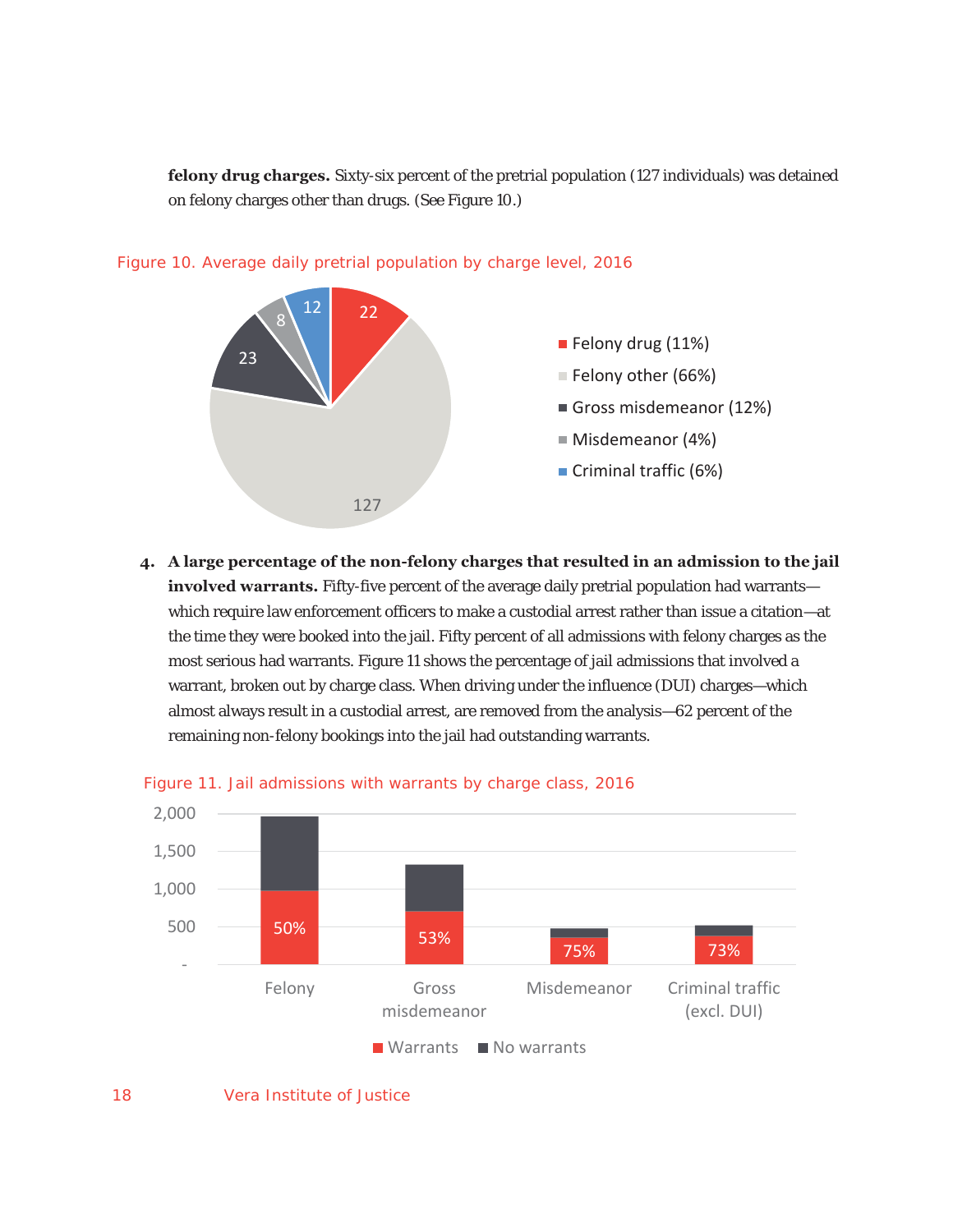As shown in Figure 12, an analysis of the most frequent gross misdemeanor and misdemeanor charges that resulted in a booking into the jail further demonstrates the impact of warrants on the jail: two of the top five gross misdemeanor charges and one of the top five misdemeanor charges involved an arrest for a failure to appear (FTA) warrant.

| Statute code           | Gross misdemeanor                | <b>Admissions</b> | <b>ADP</b>     |
|------------------------|----------------------------------|-------------------|----------------|
| 9A.36.041              | ASSAULT 4TH DEGREE               | 393               | 8              |
| 9A.56.050              | THEFT 3RD DEGREE $<$ \$750.00    | 118               | 4              |
| 9A.56.050.A            | THEFT 3RD DEGREE/FTA             | 103               | 3              |
| 9A.36.041.A            | ASSAULT 4TH DEGREE/FTA           | 98                | 4              |
| 9A.52.070              | CRIMINAL TRESPASS 1ST            | 53                | $\mathfrak{D}$ |
|                        |                                  |                   |                |
| Statute code           | <b>Misdemeanor</b>               | <b>Admissions</b> | <b>ADP</b>     |
| 9.95.220               | PROBATION/PAROLE VIOLATION       | 149               | 13             |
| B <sub>10.12.020</sub> | SHOPLIFTING GOODS LESS THAN \$50 | 42                | 1              |
| 9A.52.080              | CRIMINAL TRESPASS 2ND DEGREE     | 33                | 0              |
| 9A.52.080.A            | CRIMINAL TRESPASS 2ND DEGREE/FTA | 29                | 0              |

Figure 12. Most frequent top gross misdemeanor and misdemeanor charges resulting in an admission to jail, 2016

**5. Three of the top five criminal traffic charges that resulted in a booking into the jail related to driving with a license suspended (DWLS).** (See Figure 13 on page 20.) DWLS charges in the first, second, and third degrees together accounted for 362 admissions into the jail. DWLS 1<sup>st</sup> degree—which applies to those deemed "habitual offenders"—and DWLS 2<sup>nd</sup> degree which applies to those who are currently ineligible for license reinstatement due to the nature of the underlying reason for license suspension—are more serious charges.25 A closer look at the 275 bookings on DWLS 3rd degree, which is the least serious DWLS charge, revealed that all but five included no other charges. Of the 270 bookings with no other charges, 244 (90 percent) had outstanding warrants, which is likely the reason the person was booked into the jail rather than issued a citation in the field.

9A.84.030 DISORDERLY CONDUCT 0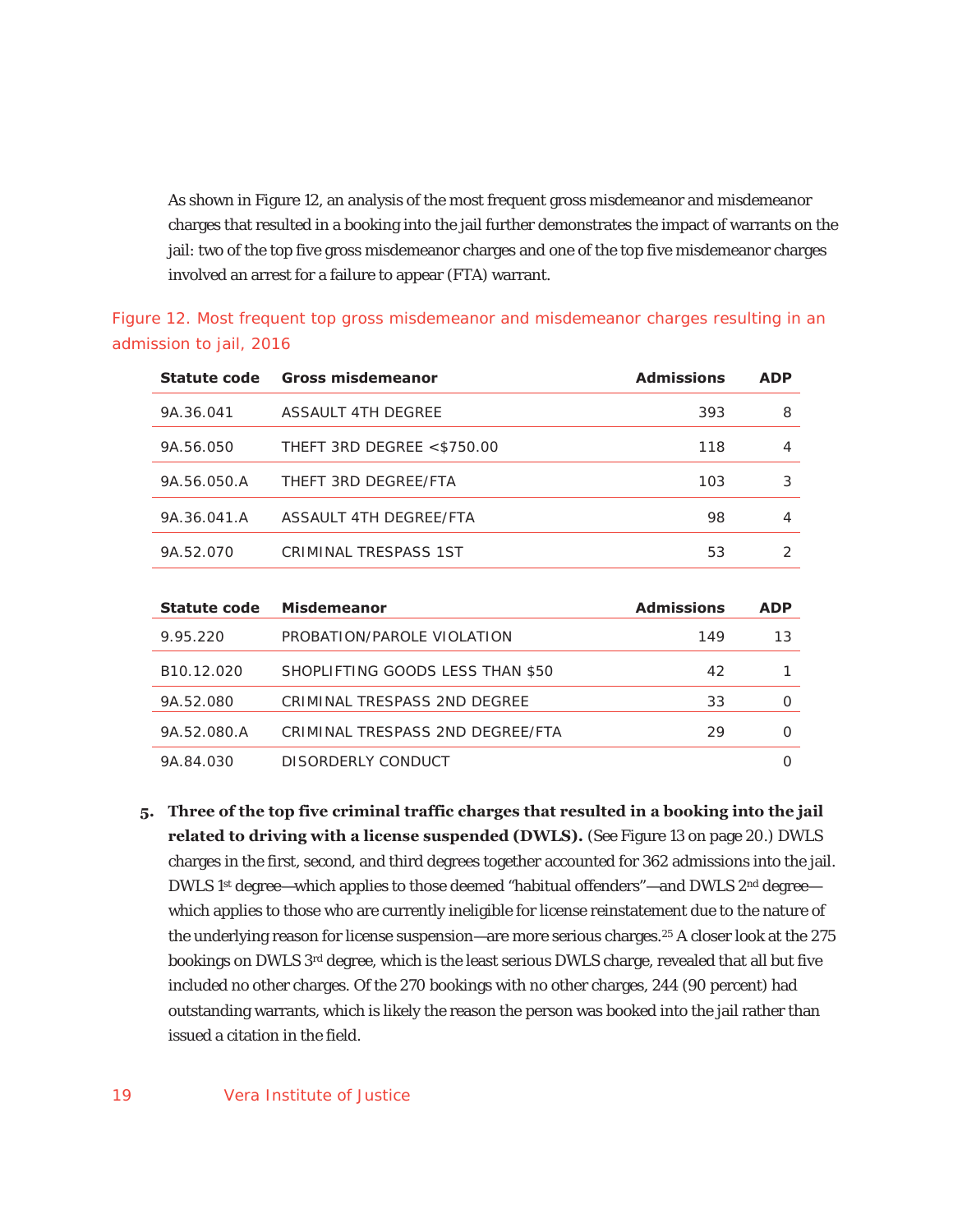|              | Statute code Criminal traffic | <b>Admissions</b> | <b>ADP</b> |
|--------------|-------------------------------|-------------------|------------|
| 46.61.502    | DUI                           | 942               | 19         |
| 46.20.342.1C | DWLS 3RD DEGREE               | 275               | っ          |
| 46.61.500    | <b>RECKLESS DRIVING</b>       | 59                | 3          |
| 46.20.342.1B | DWLS 2ND DEGREE               | 46                | ∩          |
| 46.20.342.1A | DWLS 1ST DEGREE               | 41                |            |

Figure 13. Most frequent criminal traffic charges resulting in an admission to jail, 2016

**6. More than half (56 percent) of jail admissions for probation or parole violations had no new charges.** People may be booked into the jail for violations of the conditions of their supervision in the community that are not by themselves a criminal offense (for example, missing appointments with the supervising officer or a positive drug screen). Although Washington State's Sentencing Reform Act of 1981, RCW 9.94A et seq., eliminated parole in Washington, in the jail data, admissions pursuant to RCW 9.95.220 are labeled as "Probation/Parole Violation." Vera uses that label as it appears in the data to avoid introduction of errors. More than 80 percent of these bookings were for violations of local probation.

On an average day, the jail held seven people admitted on probation/parole violations with no new charges. Their average length of stay was 18 days. Forty-four percent of the jail admissions for probation/parole violations did include new criminal charges. (See Figure 14.)

| <b>Charge</b>                    | <b>Admissions</b> |
|----------------------------------|-------------------|
| DUI                              | 30                |
| DWLS 3RD DEGREE                  | 15                |
| ASSAULT 4TH DEGREE               |                   |
| POSSESSION OF DRUG PARAPHERNALIA | 8                 |
| DWLS 2ND DEGREE                  |                   |

#### Figure 14. Most common new charges accompanying probation/parole violations, 2016

**7. People who were charged with a felony or who had a felony sentence occupied the most beds in the jail on any given day.** When examining both pretrial and sentenced populations, and excluding individuals detained in the jail on holds from other jurisdictions, felony cases accounted for 68 percent of the average daily population but only 38 percent of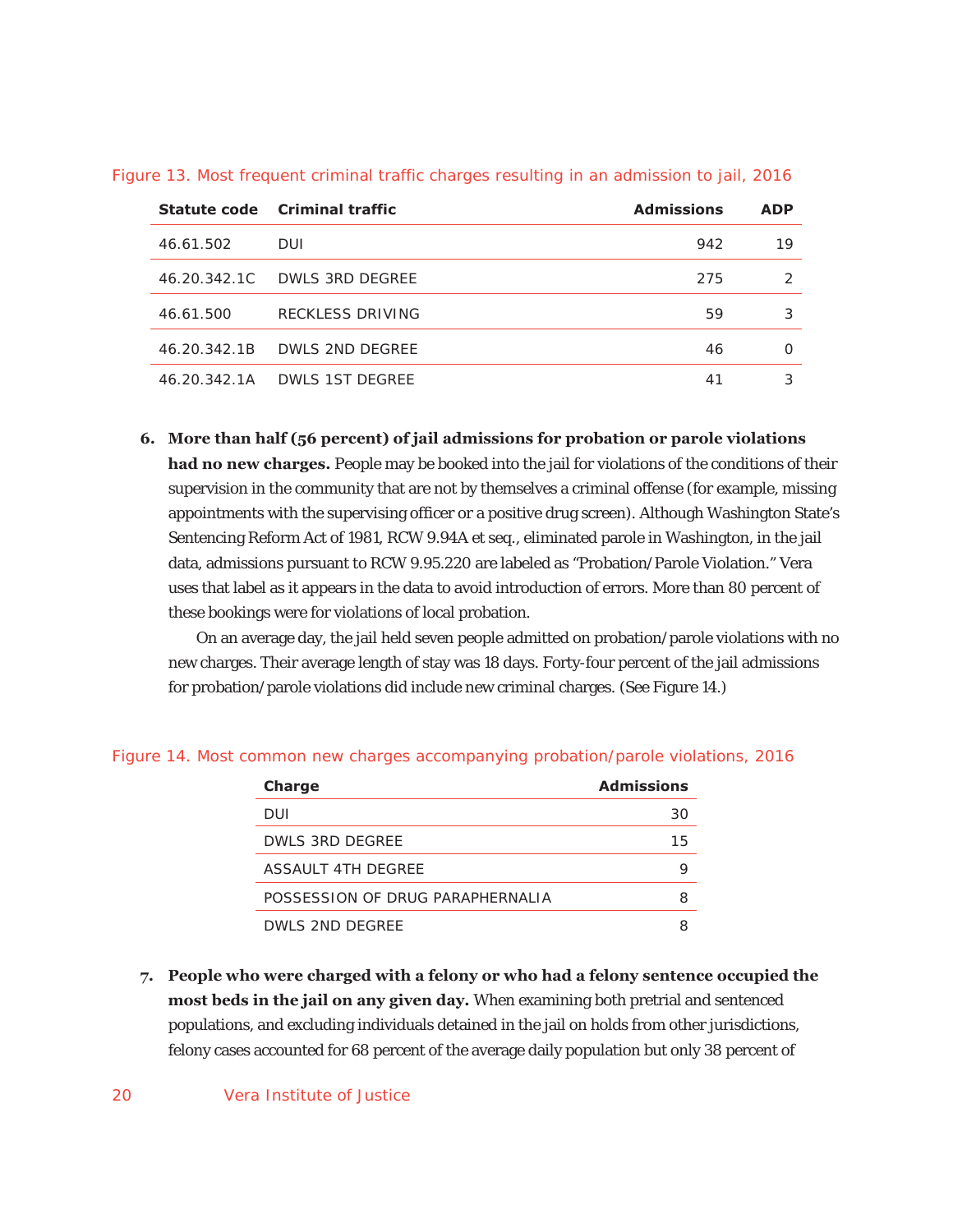admissions. Conversely, gross misdemeanor, misdemeanor, and criminal traffic cases accounted for 32 percent of the average daily population but 62 percent of admissions. (See Figure 15.)



Figure 15. Admissions & ADP without holds by charge class, 2016

# How long did people spend in jail?

- **1. Fifty-seven percent of those released from the jail in 2016 were released within three days.** Forty-one percent of admissions stayed in the jail one day or less. Due to a number of individuals with longer stays, however, the average length of stay for people admitted into the jail was 19 days, which is shorter than the national average.<sup>26</sup> When examining pretrial populations exclusively, the average length of stay in the jail was 14 days.
- **2. Of those who were not released within three days, the average length of stay was 43 days.** Only 15 percent of admissions resulted in people staying in jail for more than one month, but on any given day, they account for 53 percent (172 individuals) of the population. The same pattern holds for the daily pretrial population. On any given day, 51 percent of the pretrial population (96 individuals) has been in jail for more than one month awaiting the outcomes of their cases. (See Figure 16 on page 22.)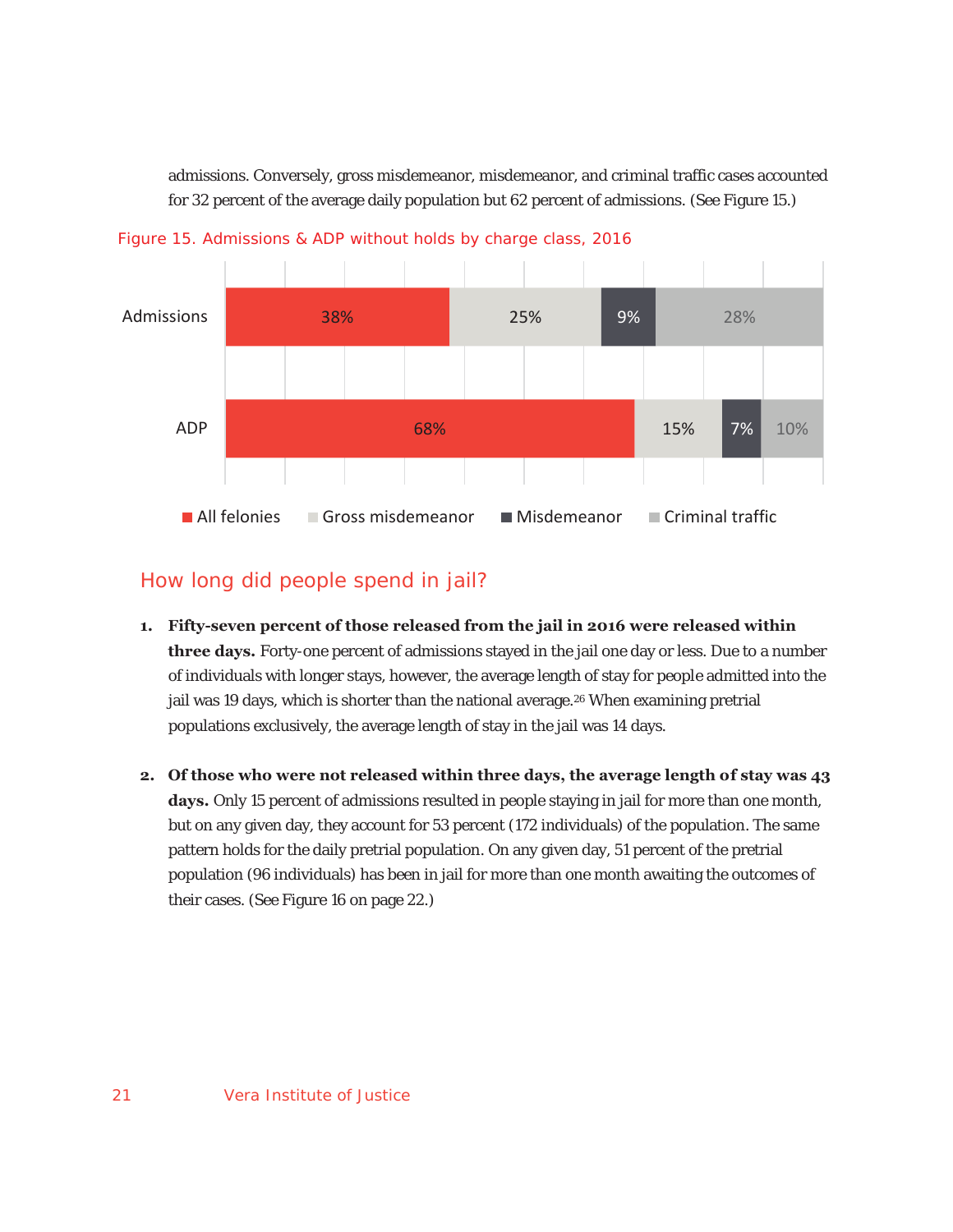

Figure 16. Length of stay for the average daily population, 2016

**Pretrial Holds & sentenced** 

**3. Small differences in length of stay exacerbate disparities within the jail's average**  daily population.<sup>27</sup> While the differences in lengths of stay were not large between racial categories, even slightly longer stays in the jail and disparate admissions rates can exacerbate disparities in the average daily population. For example, because black men stayed in jail longer on average, they were overrepresented in the average daily population by a factor of 5.2 compared to white men. (See Figure 17.) As mentioned above, the admission disparity was 4.0.

|  |  |  |  |  | Figure 17. Length of stay and racial disparities in the average daily population, 2016 |  |
|--|--|--|--|--|----------------------------------------------------------------------------------------|--|

|                 |          | Men           |          | Women         |
|-----------------|----------|---------------|----------|---------------|
|                 | Avg. LOS | ADP disparity | Avg. LOS | ADP disparity |
| White           | 20       | n/a           | 13       | n/a           |
| <b>Black</b>    | 23       | 5.2           | 21       | 3.4           |
| Native American | 23       | 3.8           | つつ       | 6.8           |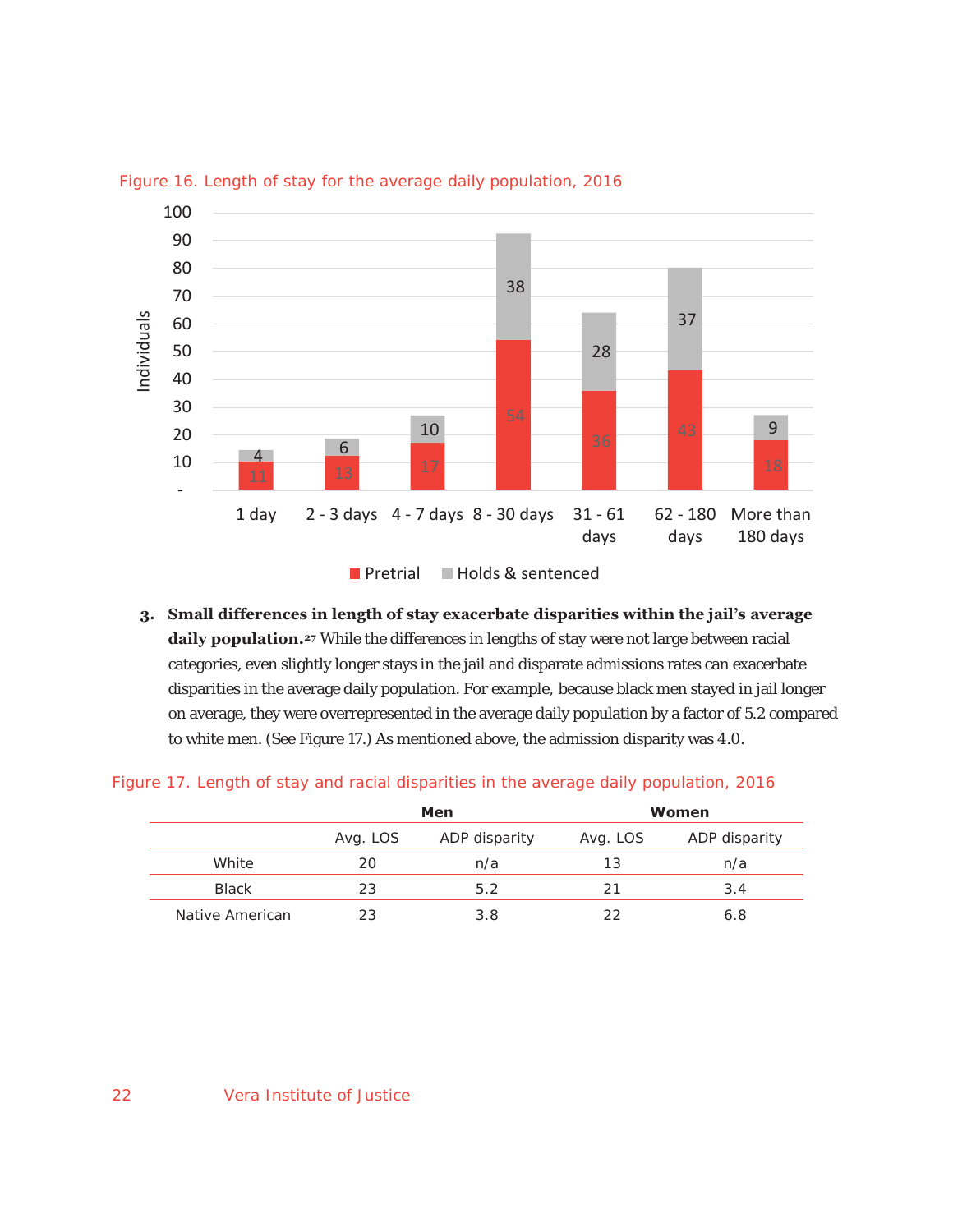**4. On an average day, at least 82 percent of the pretrial jail population had a bail amount that they had not yet posted; many would not do so and would remain in jail until their cases were disposed**. This indicates their incarceration likely had more to do with their inability to post the set bail amount than any other factor. Sixty-four people on average (33 percent) were facing bail of up to \$10,000. Another 30 people (16 percent) were facing bail between \$10,000 and \$25,000.28 (See Figure 18.)



#### Figure 18. Average daily pretrial population by bail level, 2016

**5. Nineteen percent (660) of the 3,549 people admitted for whom bail was set were eventually released on personal recognizance (PR), which is a promise to appear in court; 44 percent (1,560) were released after posting bail; and 37 percent (1,329) remained in jail until the disposition of their cases.** Another 444 who were admitted into the jail were released on PR without bail having been set.<sup>29</sup> (See Figure 19.)

#### Figure 19. Pretrial bail and release, 2016

| Assessed bail                   | 3,549        | 67% |
|---------------------------------|--------------|-----|
| Released on PR after hail set   | 660          | 19% |
| Released on bond                | <i>1,560</i> | 44% |
| Detained until disposition      | 1,329        | 37% |
| Released on PR with no bail set | 444          | 8%  |
| Other                           | 1,286        | 24% |
|                                 | 5,279        |     |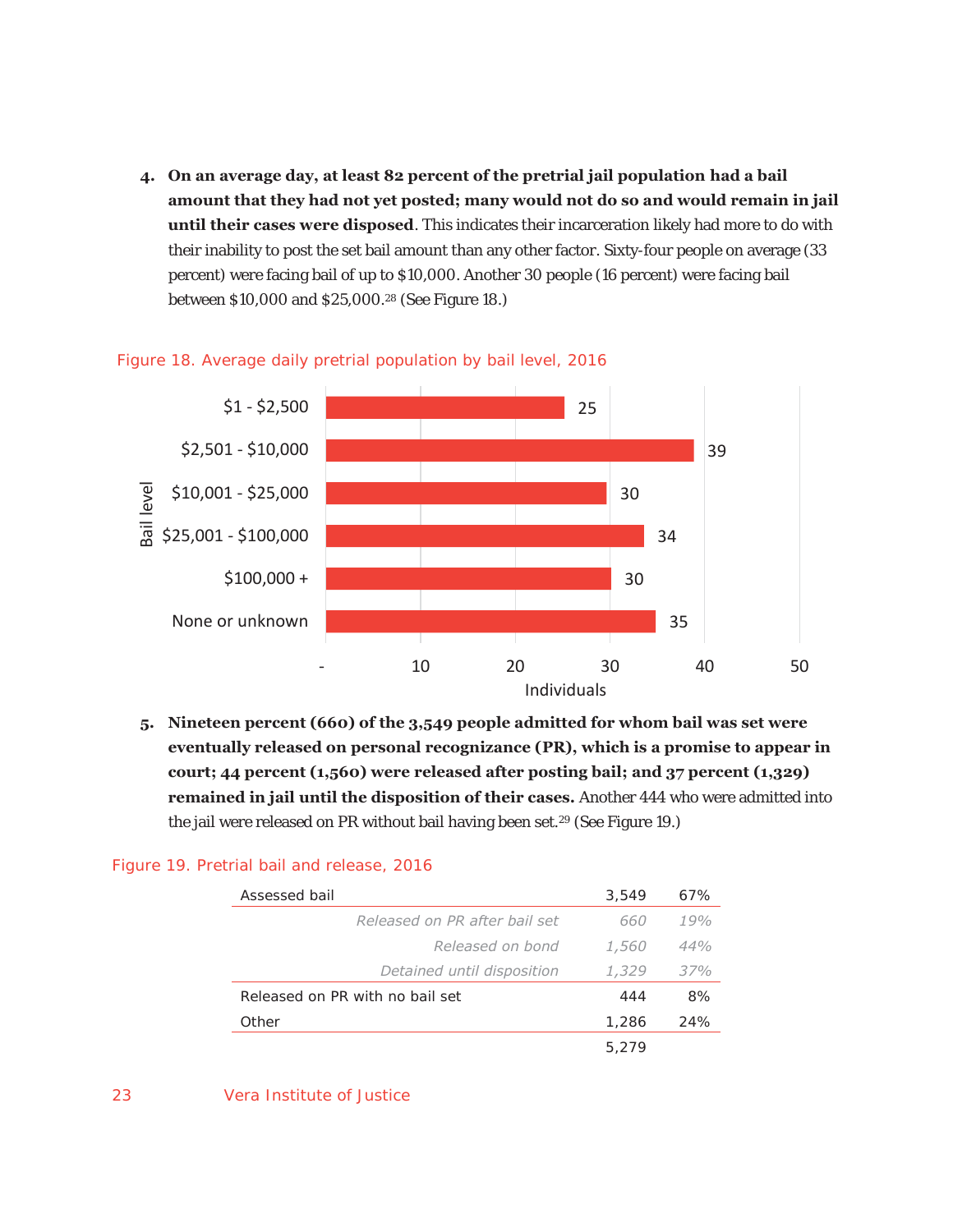- **6. Of those who were released after posting bail, 84 percent did so within a week of their booking.** Sixteen percent spent more than a week in jail before making their bail.
- **7. People with low bond amounts (\$500 or less) spent, on average, a week in jail.**  Thirty-four percent of people assessed bail amounts of \$500 or less remained in jail prior to the resolution of their cases. Seventy-three percent of them had non-felony charges.
- **8. Nearly half (48 percent) of people with A and B felony charges were able to post bail prior to their case resolution.** In contrast, one-third (34 percent) of all admissions to the jail with non-felony charges as the most serious charge were not able to post bail prior to the disposition of their cases.
- **9. Twenty percent of people with bail of \$1,000 or less were not able to post bail prior to the disposition of their cases.** In contrast, 41 percent of people with bail between \$10,000 and \$100,000 were able to post bail to secure their release. (See Figure 20.)



#### Figure 20. Bail outcomes by bail level, 2016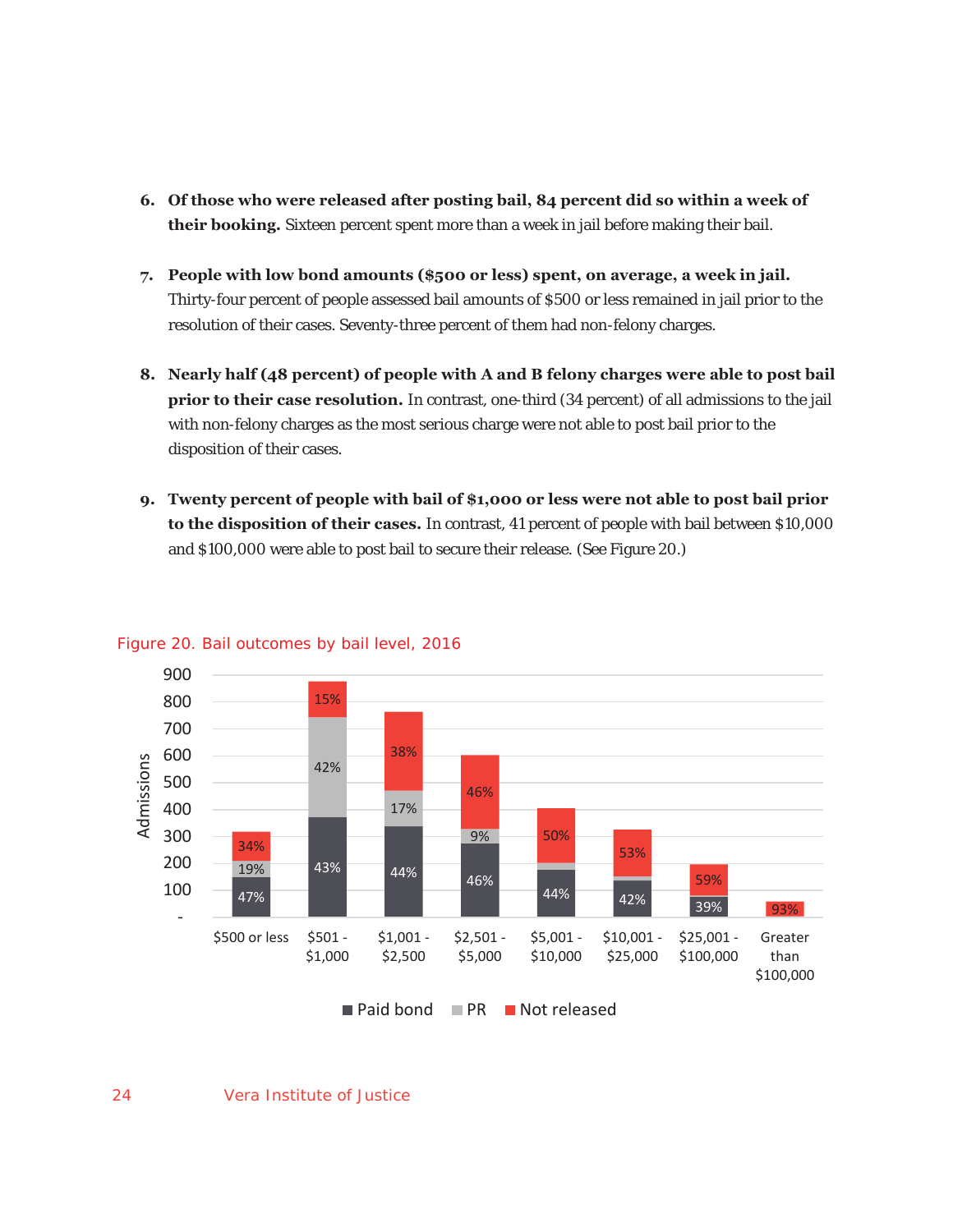**10. In Whatcom County Superior and District Courts and in Bellingham Municipal Court, the number of cases resolved within benchmark timeframes is lower than prescribed standards.** The National Center for State Courts (NCSC) calls for resolving 90 percent of felony cases within 180 days, while Washington State calls for resolving 98 percent of felony cases within 180 days. 30 Vera's conservative estimate is that no more than 65 percent of felony cases are being resolved within 180 days in Whatcom County Superior Court.31 (See Figure 21.)

| Within:  | <b>NCSC</b> | <b>WA</b> | Whatcom         |
|----------|-------------|-----------|-----------------|
|          | standard    | standard  | <b>Superior</b> |
| 90 days  | 75%         |           | 45%             |
| 120 days |             | 90%       | 53%             |
| 180 days | 90%         | 98%       | 65%             |
| 270 days |             | 100%      | 77%             |
| year     | 98%         |           | 84%             |

## Figure 21. Resolution of cases in Whatcom Superior Court compared to prescribed standards

In both Whatcom County District Court and Bellingham Municipal Court, 73 percent of cases were resolved within 180 days compared to the prescribed standards of 98 percent of cases.<sup>32</sup> (See Figure 22.)

|                                  | Figure 22. Resolution of cases in Whatcom District Court and Bellingham Municipal Court |  |  |  |
|----------------------------------|-----------------------------------------------------------------------------------------|--|--|--|
| compared to prescribed standards |                                                                                         |  |  |  |

| Within:  | <b>NCSC</b> | <b>WA</b> | Whatcom         | <b>Bellingham</b> |
|----------|-------------|-----------|-----------------|-------------------|
|          | standard    | standard  | <b>District</b> | <b>Municipal</b>  |
| 60 days  | 75%         |           | 47%             | 42%               |
| 90 days  | 90%         | 90%       | 54%             | 50%               |
| 180 days | 98%         | 98%       | 73%             | 73%               |
| 270 days |             | 100%      | 85%             | 86%               |

Due to data limitations, Vera was unable to determine which defendants were in custody while their cases were pending. The model time standards do not, however, differentiate between cases in which people are in custody and out of custody, and are intended to apply to all cases.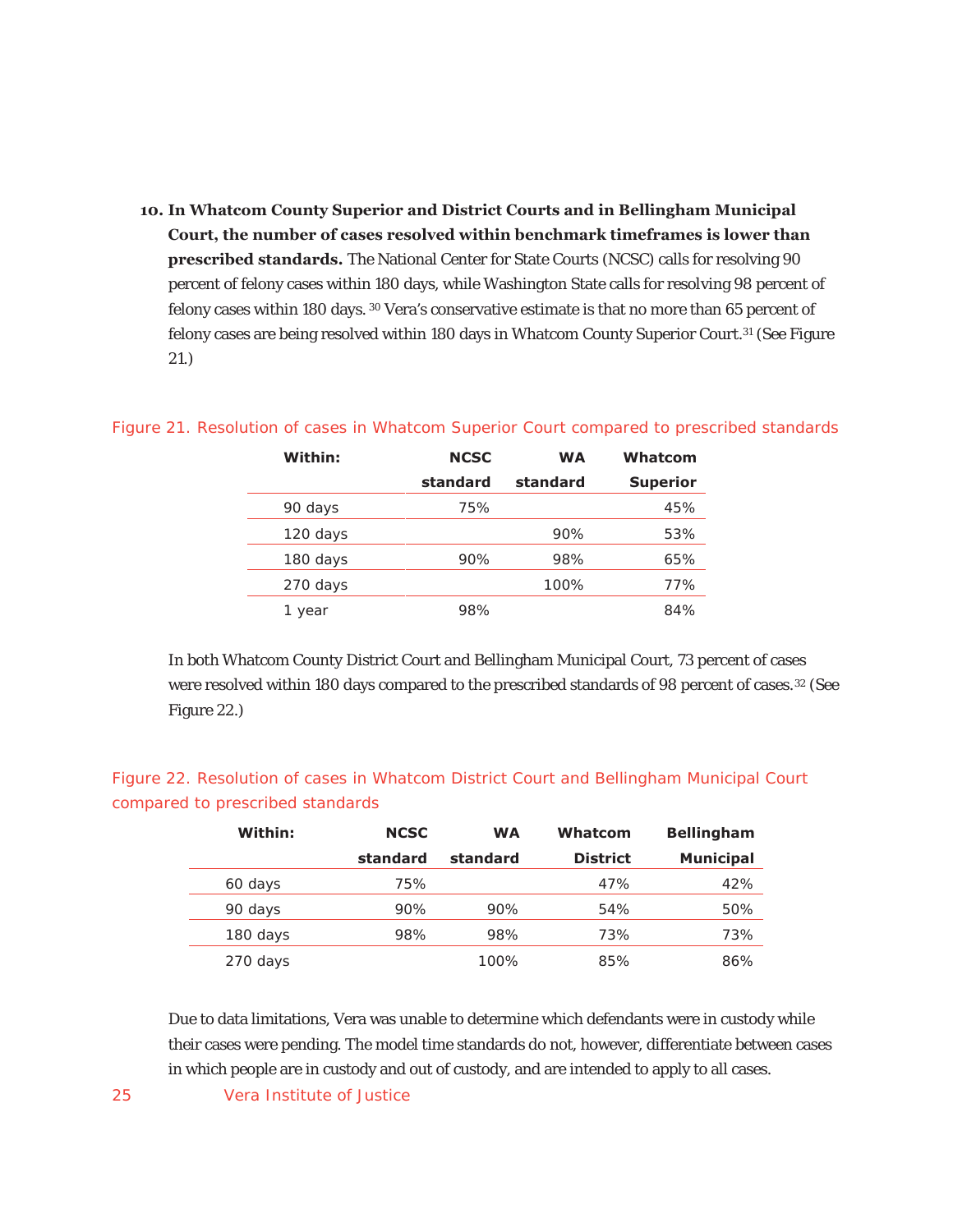**11. People with cases in multiple courts are detained longer in jail on average.** People with cases only in Whatcom County Superior Court spent an average of 27 days in jail and accounted for 96 people in the average daily population, while people with cases in both the Whatcom County Superior Court and at least one other court remained in jail an average of 56 days and accounted for 131 people in jail on an average day.

# Key data takeaways

The details of the data are important, and additional analysis can provide further guidance to stakeholders in Whatcom County seeking to understand how their local justice system is functioning. Here, however, are some general takeaways from the analysis above:

- 1. People who are pretrial make up a significant portion of the average daily jail population, and in order to reduce the population of the jail, focusing on this group is vital. This can be accomplished by decreasing the number of people entering the jail who have not been convicted of a crime, and by decreasing the time people spend in jail before their cases are resolved.
- 2. People arrested on charges related to substance use are a significant driver of both admissions and length of stay. Approaches to reducing the jail population will need to address this issue.
- 3. Financial bail lengthens the amount of time people stay in jail.
- 4. To reduce the number of people booked into the jail, reforms must address the drivers of nonfelony admissions, especially those involving warrants.
- 5. In order to reduce the average daily population, case processing times must be shortened, especially for felony cases.
- 6. Addressing the racial disparities in the average daily population of the jail can only begin by understanding and reducing the disparities in admissions—and the various pathways to admissions—which are the largest contributing factor.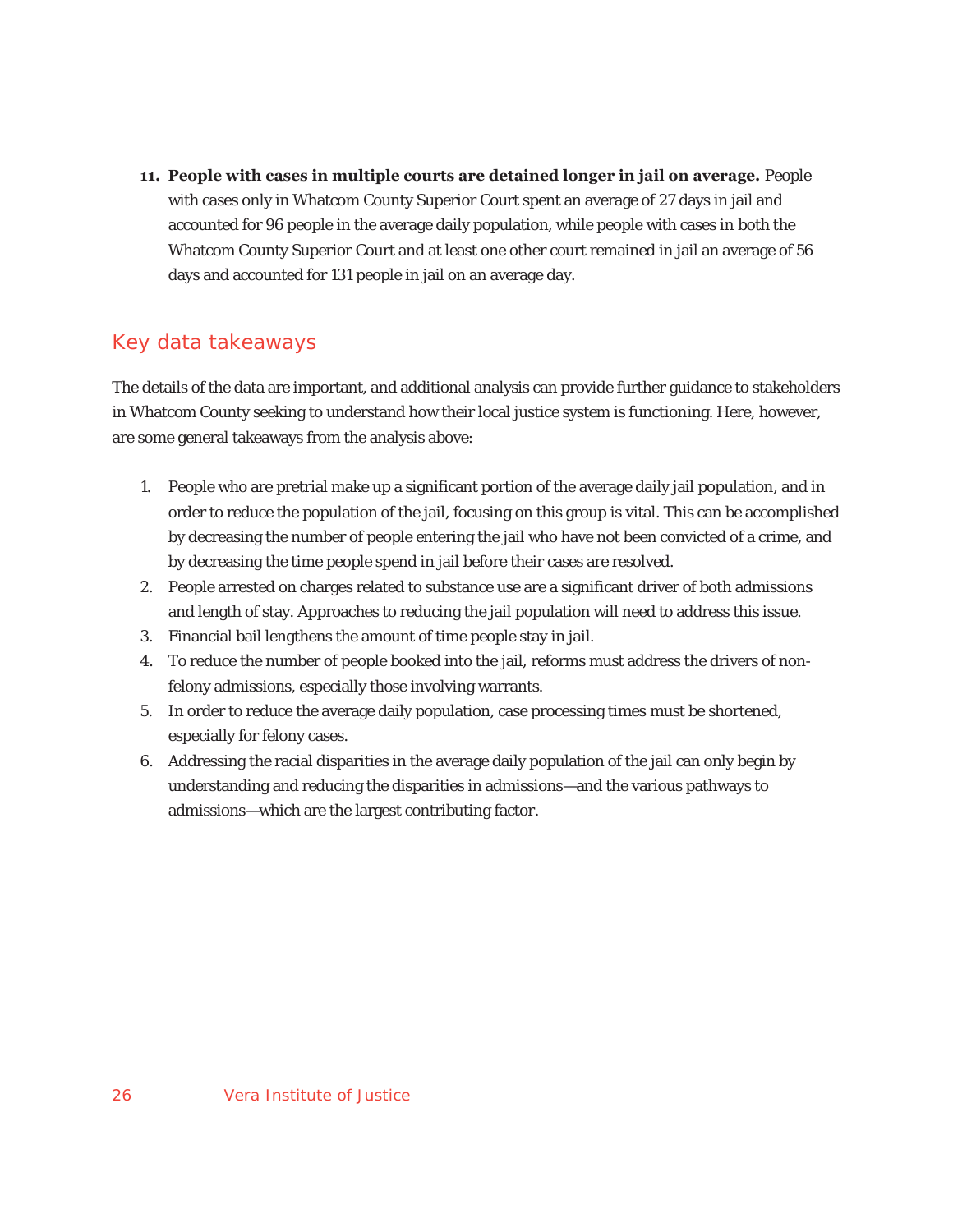# Recommendations

The recommendations that follow are informed by the quantitative data analysis as well as Vera's qualitative data collection, with the goal of safely reducing the jail population and decreasing disparate contact with the justice system.

# 1. Reduce unnecessary admissions to the jail.

# **Key findings and challenges**

- 1. Most jail admissions in Whatcom County involve non-felony charges.
	- Sixty-eight percent of all admissions in 2016 involved holds from other jurisdictions or gross misdemeanor, misdemeanor, or criminal traffic charges as the most serious charges.
	- **There were 184 jail admissions with municipal shoplifting charges and 30 admissions with** municipal disorderly conduct charges in 2016.<sup>33</sup> While most of these charges were accompanied by other state charges, they often had a separate bond amount attached, increasing the total bond amount.
	- **Two of the top five gross misdemeanor charges and one of the top five misdemeanor charges** involved an arrest for a failure to appear (FTA) warrant.
	- All but five of the 275 bookings for DWLS  $3^{rd}$  degree charges in 2016 included no other charges.
	- DUI was the most frequent criminal traffic charge resulting in an admission to jail, accounting for 942 admissions (and 19 jail beds on any given day) in 2016.
- 2. It is likely that some people in the jail have behavioral health needs that would be better served in the community.
	- Data provided by the Human Services Division of the Whatcom County Health Department indicates nearly one-third of all individuals admitted into the jail in 2016 were referred to the Jail Behavioral Health Program (JBHP). It is important to note that referrals do not necessarily indicate an ongoing health need or diagnosis.34
	- Research indicates a weak statistical association between mental illness and violence, despite public perceptions to the contrary.35 Indeed, the vast majority of people with mental illness are nonviolent, and the transformation of the mental health system over the last 30 years has been built on evidence that community-based treatment options are effective, and that recovery and full community participation is possible for people with mental illnesses.36
	- **Pursuant to the Americans with Disabilities Act of 1990 (ADA), 42 U. S. C. §12132, public** entities are to administer services and programs "in the most integrated setting appropriate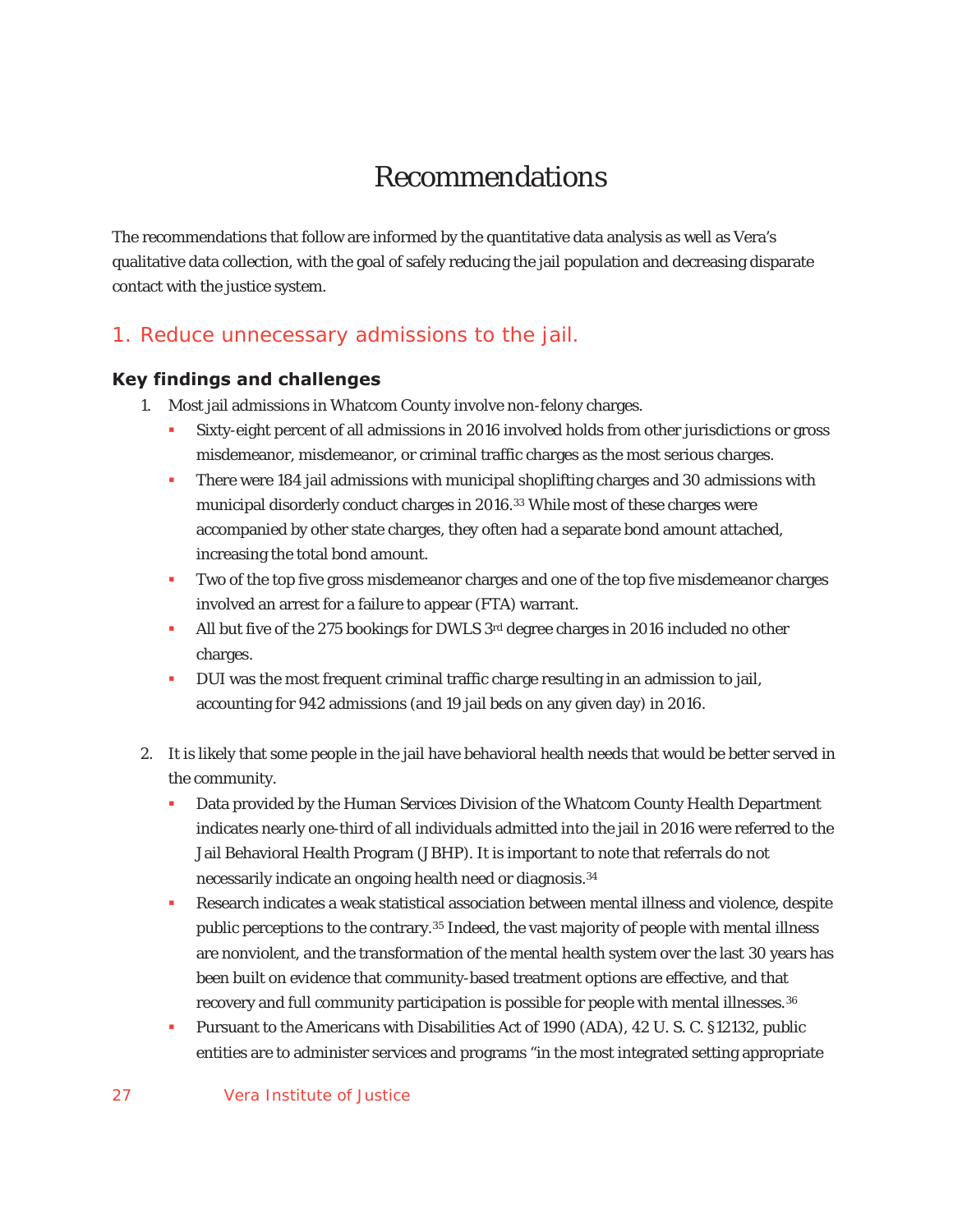to the needs of qualified individuals with disabilities," including those diagnosed with mental illness. The U.S. Supreme Court ruled in *Olmstead v. L.C.*, 527 U.S. 581, 597 (1999), that as long as providing community-based services does not fundamentally alter public systems, people have a right to receive the services they need outside of an institution, and "unjustified isolation" is "discrimination based on disability."

- 3. More than half of jail admissions for probation/parole violations had no new charges.
	- People may be booked into the jail for violations of the conditions of their community supervision that are not by themselves a criminal offense (for example, missing appointments with the supervising officer or a positive drug screen).
	- On an average day, the jail held seven people admitted on probation/parole violations with no new charges, and their average length of stay was 18 days.

## **Responsive strategies**

*Strategy 1 (a): Remove select low-level offenses from the municipal codes*.

When aiming to reduce admissions to jail, many counties start by increasing their use of citations in lieu of arrest. Stakeholders in Whatcom County reported, however, that law enforcement is already in the habit of using citations whenever possible, in part due to the booking restrictions in place at the jail. To provide law enforcement with another option in lieu of arrest, government and community stakeholders from the cities should identify low-level municipal offenses that could be decriminalized and reclassified as civil charges, like nuisance offenses. By removing certain low-level offenses from their criminal codes, municipalities within Whatcom County can safely reduce their jail use while continuing to hold people accountable.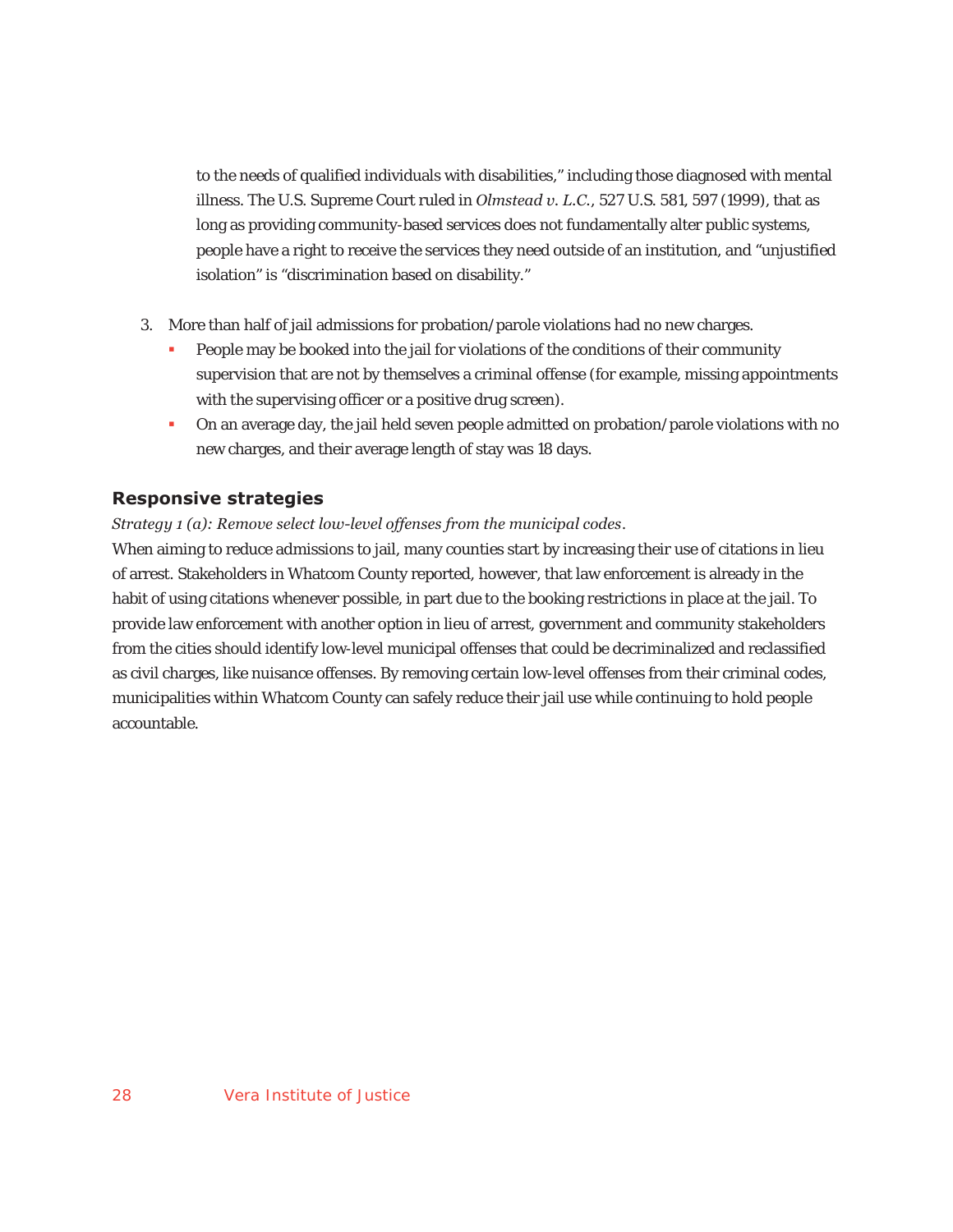#### **Decriminalizing nuisance offenses in Philadelphia, Pennsylvania**

Last year, Philadelphia decriminalized certain nuisance offenses, such as disorderly conduct, allowing police officers to issue a ticket with a fine instead of making an arrest. Converting lowlevel criminal violations to civil citations has the dual benefit of avoiding arrest and diverting cases completely from the criminal court system to civil courts.<sup>a</sup> It is important with such efforts, however, to ensure that: (1) people who cannot afford fines do not end up incarcerated due to their failure to pay and have other options such as payment plans or community service; and (2) fines are not issued excessively to fund the local justice system.<sup>b</sup>

a David Gambacorta, "Here's What Philly Cops Thought of the DNC Protests," *Philadelphia Magazine*, July 29, 2016.

b Alexandra Natapoff, "Misdemeanor Decriminalization," *Vanderbilt Law Review* 68, no. 4 (2015): 1055-1116. Many jurisdictions use the funds generated from fines and fees to fund the local criminal justice budget. This can create perverse incentives to increase or maintain a certain number of arrests or tickets, even when crime decreases. For example, the U.S. Department of Justice found officials in Ferguson, Missouri directed the police to increase law enforcement efforts specifically to increase revenue. See United States Department of Justice Civil Rights Division (DOJ), *Investigation of the Ferguson Police Department* (Washington, DC: DOJ, 2015), 9- 15.

#### *Strategy 1 (b): Expand the use of "book and release" practices, including from police stations.*

"Book and release" is an intermediate step between citation in the field and full jail booking. Individuals are arrested and, when certain criteria are met, released on PR directly from either the jail or a police station. The process is particularly appropriate when an officer would typically issue a citation, but cannot determine the identity of the person in the field. The criteria often include the level or type of charge and the absence of any holds or warrants.

#### **Book and Release in Milwaukee, Wisconsin**

The Milwaukee Police Department recently developed a protocol allowing officers to bring people arrested on nonviolent misdemeanor charges to a police station for fingerprinting and a background check, a practice that was already in use in suburban police departments. Following a supervisor's approval, people will be released from custody on personal recognizance with a citation and court date. These defendants will avoid the jail altogether, yet will still be held responsible for their alleged offenses.<sup>a</sup>

a Safety and Justice Challenge, "Milwaukee County, WI," http://www.safetyandjusticechallenge.org/challenge-site/milwaukeecounty/.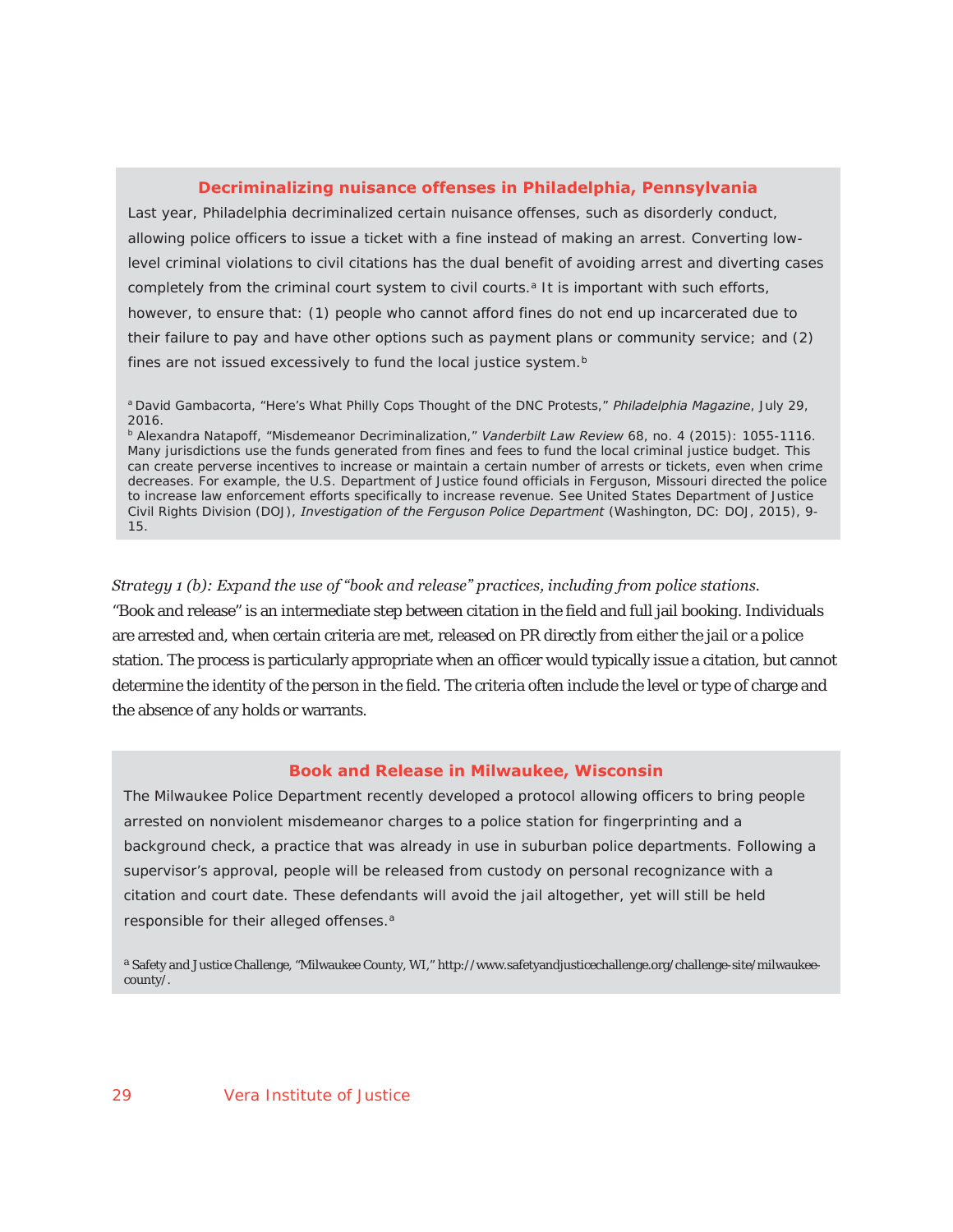In September 2017, Sheriff Elfo worked with judges to establish a policy in some of the lower courts of issuing book-and-release warrants when people facing certain misdemeanor and gross misdemeanor charges, primarily DWLS  $3^{rd}$  degree, fail to appear but do not have a prior history of failing to appear. $37$ This policy will allow jail staff to book and release people on PR after they are arrested on the FTA warrant. Building on these efforts, Whatcom County justice stakeholders should expand this policy, including charges that are driving FTA jail admissions—such as Theft 3rd degree and Criminal Trespass 2nd degree—and charges that are not in warrant status to allow for book and release on new misdemeanor and gross misdemeanor charges that drive admissions—such as Malicious Mischief 3rd degree.

The police departments should also explore whether they could book and release eligible people directly from their stations without taking them to the jail, and institutionalize any current informal practices by developing protocols for law enforcement officers when booking and releasing someone. To reduce the risk of FTAs for people who are booked and released, first appearance court dates that occur promptly, and court date reminders (see Strategy 3(c)), have been found to be effective.38

# *Strategy 1 (c): Facilitate opportunities for individuals to pay off fines associated with previous moving violations.*

To address the underlying causes of DWLS charges and admissions to the jail, Whatcom County can develop mechanisms for individuals to pay off fines and fees, including payment plans, and can explore opportunities to remove debt from collections agencies, eliminating unnecessary interest and fees. Many counties across Washington State have developed similar programs, which allow individuals to reinstate their licenses and drive legally as long as payments are made.39

One challenge that has arisen in previous attempts in Whatcom County to address DWLS 3rd degree is that some people are not able to make payments even with this assistance due to obligations in multiple jurisdictions. To assist people with reinstating their licenses, the county should explore alternatives to payment, such as community service or work crew opportunities, and develop consistent criteria across all courts for accepting and rejecting requests for payment relief.40

# *Strategy 1 (d): Pursue opportunities to coordinate care between county agencies for people with behavioral health needs who come into contact with the justice system, in order to prevent jail admissions.*

Recognizing the need to better serve people with health needs and to divert them from the justice system, the Task Force's Behavioral Health Ad Hoc Committee has proposed a program designed to improve care coordination for some people who frequently utilize the county's justice and health systems. The Groundlevel Response and Coordinated Engagement (GRACE) program seeks to stabilize people—primarily through case management, housing, and treatment—who are referred to the program through multiple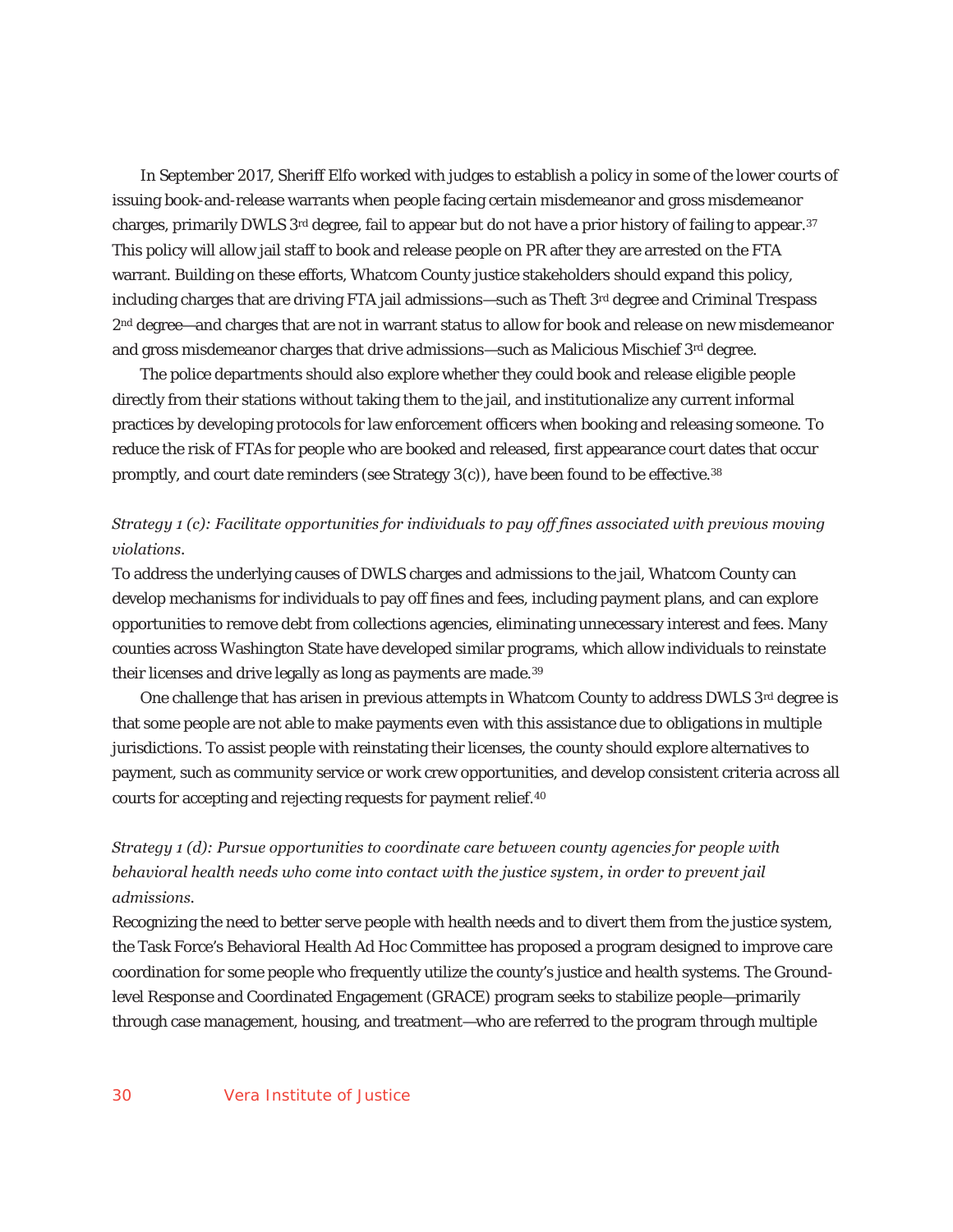health and justice pathways.41 As the Task Force and GRACE leadership team continue to refine the programmatic design, they should:

- *Define "high utilizers" as people who have had significant contact with law enforcement or are admitted to the jail with frequency, in order to impact the jail population*. While heavy utilization of other local systems, like the health system, is an important consideration as well, to reduce the jail population, Whatcom County will need to identify individuals who rotate between the jail and other systems, linking them to services that stabilize and support them in the community rather than the jail.
- *Develop a clear understanding of how people graduate from the program*. In addition to outlining criteria for program eligibility, Whatcom County will need to design exit ramps from the program. The GRACE leadership team should have benchmarks for when someone ceases to be a frequent utilizer and a plan to transition them from the program.
- *Connect people to legal services* to support them with any criminal or civil charges they may have, as well as immigration challenges that may be preventing them from accessing services.
- *Incorporate harm reduction principles into the GRACE program design*. While some people who have substance use disorders and who are involved in GRACE will be prepared and ready to abstain from future drug use, some individuals will not and will continue to use substances. To ensure GRACE is inclusive of both categories of people, Whatcom County should build a program centered on reducing the negative consequences of drug use (such as social isolation, incarceration, overdose, and death).42 Providing access to clean syringes, medication-assisted treatment options, and naloxone—which can reverse opioid overdoses—are some of the ways GRACE can meet the needs of people with substance use disorders.43
- *Ensure participation is non-compulsory*. If people are to be diverted from the justice system, any programmatic participation must be the decision of the individual alone and cannot have immediate justice consequences if they decide not to participate. Without this framework, GRACE runs the risk of being seen as a supervision mechanism, and could potentially lead to more justice involvement rather than less.
- *Emphasize transparency to help people feel safe about their decision to participate*. Continuing to include community members—especially people with behavioral health needs and prior justice involvement—in the planning and development of the GRACE program will help county leadership to design an effective program.
- *Consider diversion opportunities for those who do not rise to the level of a "high utilizer" but whose substance use has brought them into contact with the justice system*. For example, Law Enforcement Assisted Diversion (LEAD) programs—piloted in Seattle and replicated in jurisdictions across the country—allow officers to exercise discretion at the point of contact to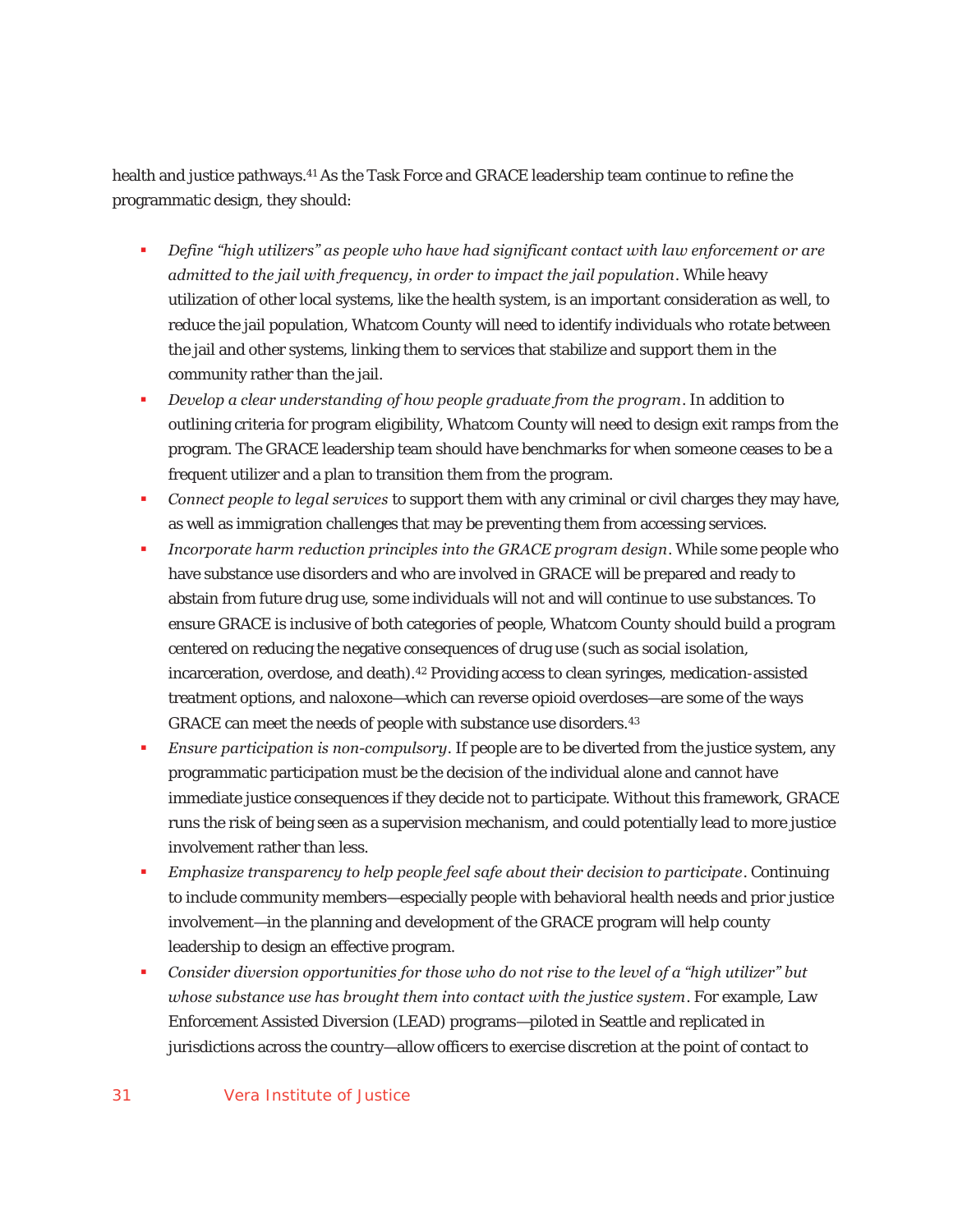divert people to community-based, harm-reduction interventions for unlawful conduct—most commonly, drug possession, sales, and prostitution—that is driven by unmet behavioral health needs.44 In these programs, people suspected of engaging in drug possession and other low-level offenses are offered client-centered case management in lieu of being booked into jail, and are linked to community resources, including housing placement, medical care, legal advocacy, job training, mental health counseling, and treatment programs for chemical dependency.45 Preliminary evaluations of the Seattle LEAD program have found that participants were nearly 60 percent less likely to be arrested after enrollment than people who went through the traditional criminal justice process, and more likely to obtain stable housing and employment.<sup>46</sup>

## *Strategy 1 (e): Establish a sobering center where law enforcement officers can bring people arrested on DUI and other charges related to substance use.*

As DUI charges—the most frequent criminal traffic charge resulting in a jail booking—almost always result in a custodial arrest, Whatcom County should develop a sobering center as an alternative option for people who are arrested on DUI charges and do not have a prior DUI conviction within 10 years or pending charges that would qualify as a prior offense on conviction.47 A sobering center is a safe environment other than a hospital or jail at which intoxicated people can sober up, and can offer an opportunity to connect individuals to longer-term treatment.48 Locating the center conveniently to allow access to both people who have not come into contact with law enforcement as well as law enforcement officers will increase its use and prevent jail admissions.

#### **Sobering centers to divert people arrested on DUIs**

Santa Barbara, California established the Santa Barbara Community Sobering Center as an alternative to jail for people "detained for being intoxicated in public and driving under the influence of alcohol within city limits." The center, run by a local nonprofit called Threshold to Recovery, is open 24 hours and holds people for a minimum of four hours. Both police and hospital staff can refer people to the center. While the sobering center allows people to avoid booking into jail, it does not mean people are free from a citation or, when necessary, prosecution. Evaluations of sobering centers have been positive, and a 2005 report found the Santa Barbara initiative saved the county \$47,400 in a one-year period. A study of a similar sobering center in Grand Rapids, Michigan found the center saved taxpayers more than \$280,000 annually.<sup>a</sup>

a To learn more about county sobering centers, see Santa Barbara County Grand Jury, *A Sobering Thought: The Santa Barbara Community Sobering Center—An Alternative to Jail* (Santa Barbara, CA: Santa Barbara County, 2005), B2-3; and Marin County Civil Grand Jury, *A Sobering Center In Marin: One Small Step in Solving a Big Problem* (Marin County, CA: County of Marin, 2013), 3-4.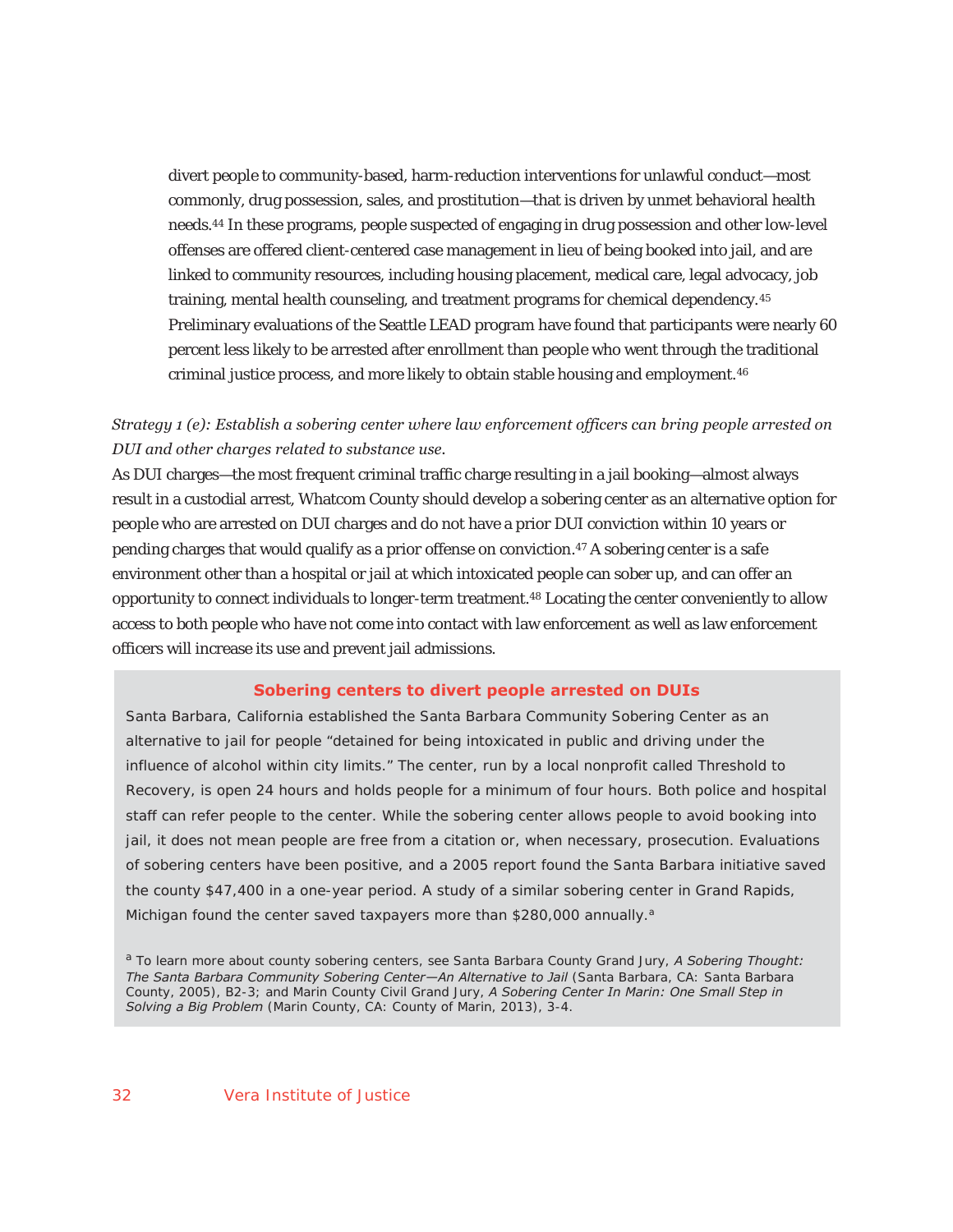*Strategy 1 (f): Equip law enforcement officers throughout the county with the tools needed to de-escalate and divert people experiencing behavioral health crises*.

Law enforcement officers frequently come into contact with people who have mental health needs, and many of those people end up in the jail because officers have limited resources to respond to people in crisis. In order to divert people in crisis from the justice system effectively, it is important that police officers know how to de-escalate crises and understand the service landscape in Whatcom County. To support law enforcement in those efforts, Whatcom County should:

- *Increase the availability of Crisis Prevention and Intervention Teams (CPIT)—*community-based outreach teams that are trained to respond to behavioral health crises—to law enforcement. The Bellingham Police Department reported CPIT is a helpful resource to its officers, but is not available on a regular or consistent basis. Ensuring officers know about CPIT is also critical. Furthermore, CPIT should be available to other municipalities throughout Whatcom County as well as the Lummi Nation and the sheriff's office.
- *Expand the use of a mental health liaison beyond the Bellingham Police Department*. The Bellingham Police Department has a mental health liaison who is available five days a week to work with officers responding to people in crisis and assess whether these individuals have needs that can be addressed in the community. This co-responder approach allows people in crisis to be connected with services rather than arrested and brought to the jail. Replicating this model at other law enforcement agencies, especially the sheriff's office, is an important tool to reduce the jail population.

#### **Co-responder models**

Some departments deploy officers paired with a behavioral health specialist to respond to crises. Milwaukee's Crisis Assessment Response Team (CART) can be requested through the Milwaukee Police Department's dispatch or through the county's Behavioral Health Division Crisis Line. Teams consisting of officers and a medical or behavioral health clinician are deployed to assess whether individuals in crisis can be diverted to community resources. On average, teams are able to divert people to community-based supports and resources in 85 percent of cases. One assessment found CART intervention also decreased emergency room admissions in the county by 50 percent between 2011 and 2017. $a$ 

<sup>a</sup> To learn about Milwaukee's CART program, see Milwaukee Police Department (MPD), *Milwaukee Police Department Crisis Intervention Services* (Milwaukee, WI: MPD, 2013); and Chris Abele, "Milwaukee County's Approach to Mental Health Reform is a National Success Story," *Milwaukee Courier*, February 18, 2017.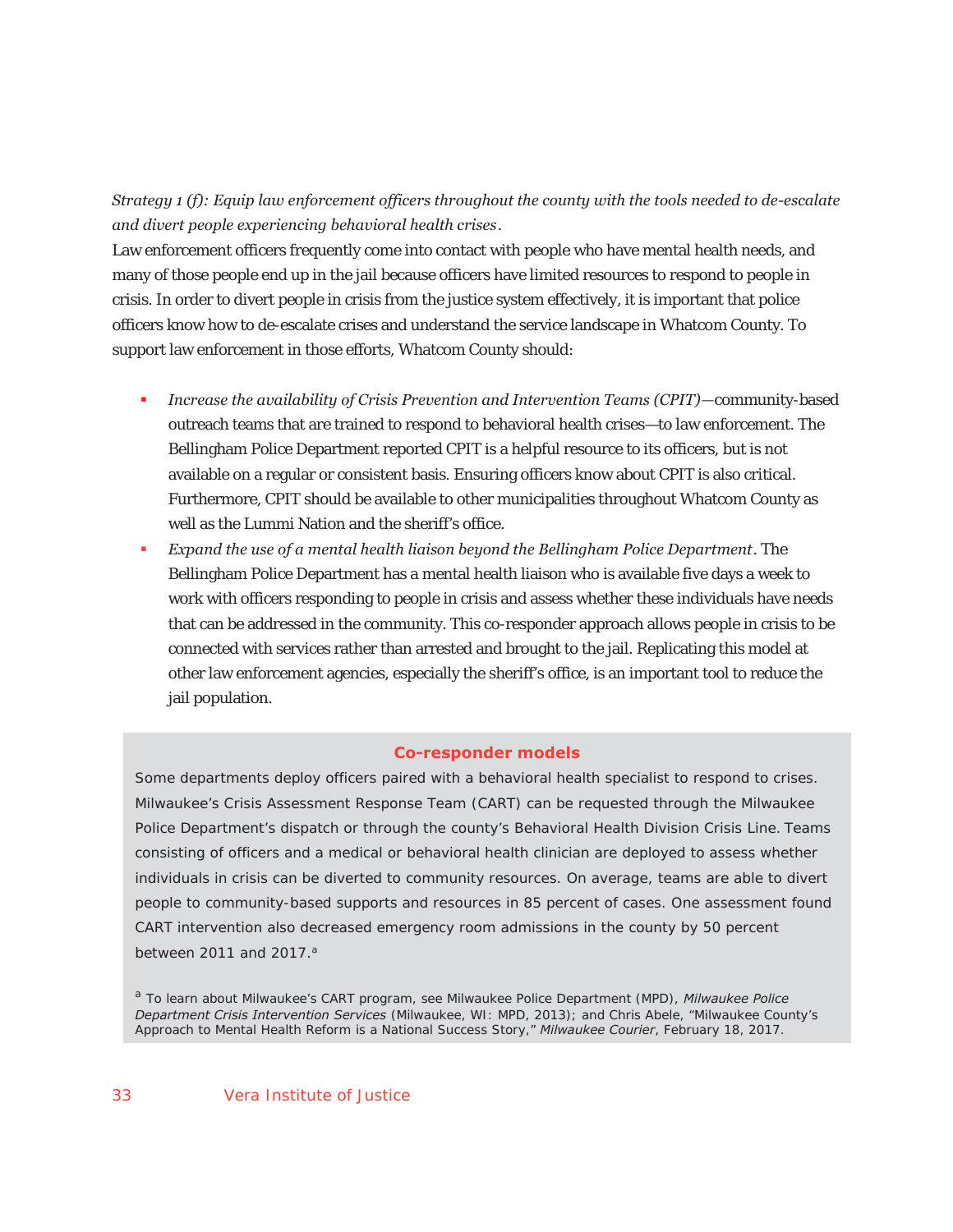*Train officers on crisis intervention*. Originally developed in Memphis, Tennessee, Crisis Intervention Team (CIT) training is a law enforcement-based model of de-escalation for individuals experiencing mental health crises, allowing officers to direct those in crisis toward appropriate services.49 CIT is recognized both nationally and internationally as a best practice for law enforcement.50 Studies have found a lack of CIT training among officers increases the risk of harm to mentally ill people during law enforcement interactions.<sup>51</sup> Additionally, CIT provides the opportunity for behavioral health providers and officers to share knowledge; has been proven to increase officers' confidence in their ability to intervene; and has resulted in a reduced number of arrests, admissions to jail, and fatalities.<sup>52</sup> The Bellingham Police Department began the initial eight-hour core CIT training for officers in 2014, with the plan to have all officers complete the full 32 hours of training by 2018.<sup>53</sup> The sheriff's office has requested funding to establish a CIT unit, on a pilot basis, staffed with officers who have advanced training in de-escalating crises and connecting people experiencing crises to behavioral health services. Opportunities for law enforcement agencies throughout Whatcom County to receive CIT and de-escalation training will likely strengthen the county's ability to move people in crisis toward behavioral health resources in the community and away from the jail.

# *Strategy 1 (g): Develop mechanisms to prevent jail admissions for technical violations of supervision in the community.*

Whatcom County can reduce the jail population by decreasing the number of people who are admitted for violations of the terms of their supervision in the community. While some violations may be more serious in nature, others are likely technical violations. Whatcom County District Court Probation is working to establish evidence-based policies and to institutionalize procedures that provide alternatives to jail incarceration for people on local probation who commit technical violations. Staff should continue to build on those efforts and conduct further data analysis to determine factors driving violations. In addition, the county should consider making probation available to a greater number of people, including, for example, through expanded use of "felony drop down," which provides the opportunity to plead to a gross misdemeanor instead of a felony, allowing the individual to be supervised by District Court Probation in lieu of incarceration.

A portion of bookings for community supervision violations are for violations of DOC supervision. Although Whatcom County stakeholders cannot change state policy, they can advocate for reform with their state partners.

Responses to community supervision violations should emphasize reconnecting people with their supervising officers when they miss appointments rather than relying on arrest and incarceration, and can offer opportunities to identify underlying challenges that may have contributed to violation (such as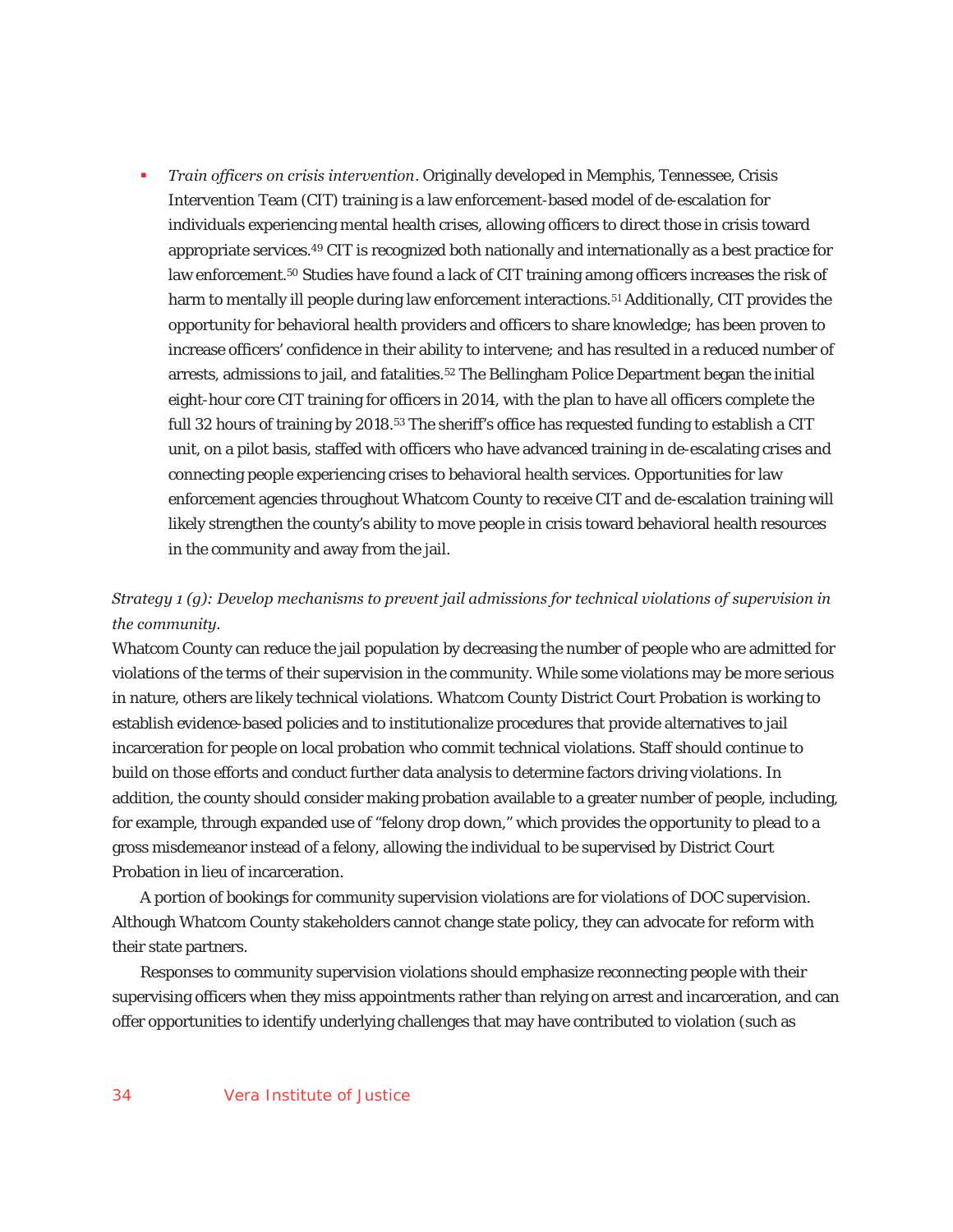challenges with transportation to and from appointments or childcare needs). This shift in focus away from detention can encourage people who pose little risk to public safety to reengage in their case plans.

### **Reducing warrants for technical violations in Santa Cruz, California**

In California, the Santa Cruz County Probation Department partners with a local nonprofit, Friends Outside, to help low- and moderate-risk individuals who miss probation appointments reconnect with their probation officers. The Warrant Reduction Advocacy Project (WRAP) allows Friends Outside staff and volunteers to contact individuals under supervision and encourage them to check in with their probation officers. If a person reschedules a missed appointment within 30 days, no warrant is issued for the technical violation. WRAP also offers case management and resource referrals for people who need extra support. In 2014, a conservative estimate projected the warrants averted through WRAP saved 2,260 jail bed days during the 2013-14 fiscal year (using a 30-day average length of stay per individual), which translated to a reduction of six jail beds on any given day.<sup>a</sup>

<sup>a</sup> Santa Cruz County Probation Department—Adult Division (SCPD), *Jail Alternatives Annual Report-2013* (Santa Cruz, CA: SCPD, 2013), 9.

# 2. Curtail the number of new and outstanding warrants for lower-level charges.

## **Key findings and challenges**

- 1. Arrests on warrants are contributing significantly to the number of bookings into the Whatcom County jail.
	- Fifty-three percent of gross misdemeanor bookings had outstanding warrants, as did 75 percent of misdemeanor bookings, and 40 percent of criminal traffic bookings.
	- The overall percentage of criminal traffic bookings with warrants (40 percent) includes bookings with DUI charges, which almost always result in custodial arrest, regardless of whether the individual has outstanding warrants. If DUI bookings are excluded, then 73 percent of the remaining criminal traffic bookings had outstanding warrants.
	- For people booked into the jail more than once, 73 percent of the bookings after their first booking had warrants.
	- Ninety percent of the bookings into the jail on DWLS  $3^{rd}$  degree with no other charges involved a warrant.
- 2. Many admissions involve bench warrants for failure to appear.
- 35 Vera Institute of Justice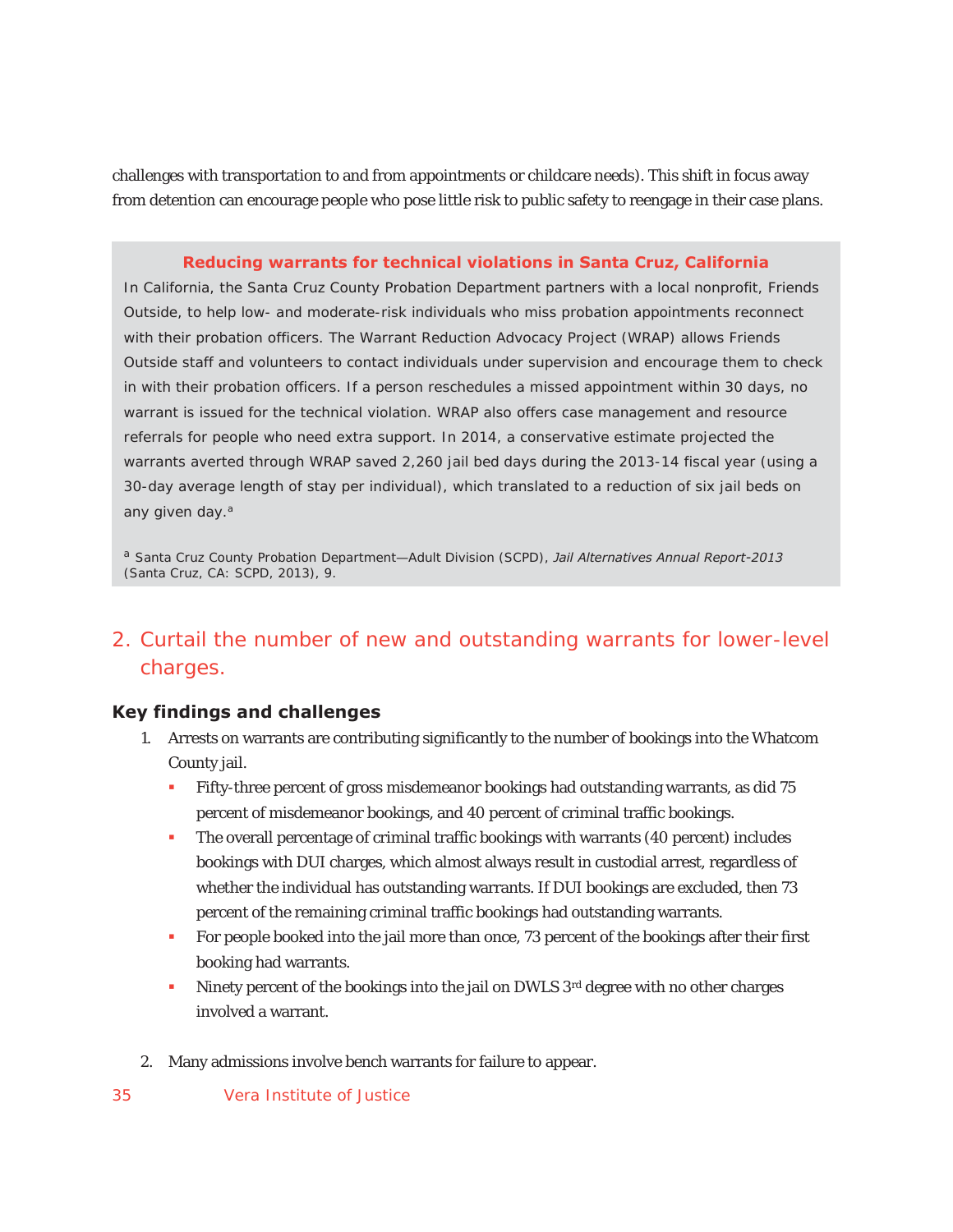- Two of the top five gross misdemeanor charges that resulted in a booking into the jail involved an arrest for an FTA warrant; and one of the top five misdemeanor charges that resulted in a booking into the jail involved an arrest for an FTA warrant.
- 3. People with warrants consume more than half of pretrial jail beds on an average day.
	- Fifty-five percent of the average daily pretrial population had warrants at the time they were booked into the jail.

### **Responsive strategies**

Warrants can lead to jail population challenges because they require law enforcement to make an arrest, driving up admissions to local jails. When a warrant is issued, any future contact with law enforcement will result in a person's arrest—even if this contact is unrelated to new criminal activity. Warrants therefore prevent law enforcement from utilizing pre-arrest and pre-booking deflection opportunities and limit their ability to issue citations. In addition to increasing admissions, warrants can lengthen the time people spend in jail due to case processing delays, particularly when warrants and new charges have to be addressed in different courts.

There are numerous ways the quantity of outstanding warrants can be reduced while maintaining public safety, thereby decreasing the number of people who enter the jail. The recommendations below begin, however, with trying to get a better understanding of the warrants themselves—from which court or agency they originate, for what charges, the reason for issuance, etc.—in order to best target the county's response.

## *Strategy 2 (a): Analyze warrant data to understand the scope of the problem and to target responses appropriately*.

Examining data from all the courts regarding warrants will allow the county to determine the number, nature, and age of outstanding warrants. Attention should also be paid to how warrants and new charges are resolved, and how those processes impact case processing times in order to identify opportunities for streamlining case processing. Once these questions are answered, Whatcom County can develop strategies that reduce the number of new and outstanding warrants while maintaining public safety.

*Strategy 2 (b): Implement policies and practices that will reduce the number of bench warrants issued for FTAs.* 

To reduce the number of bench warrants for FTAs, Whatcom County will need to reduce the overall number of FTAs. See Strategy 3 (c) for suggestions on how to reduce FTAs.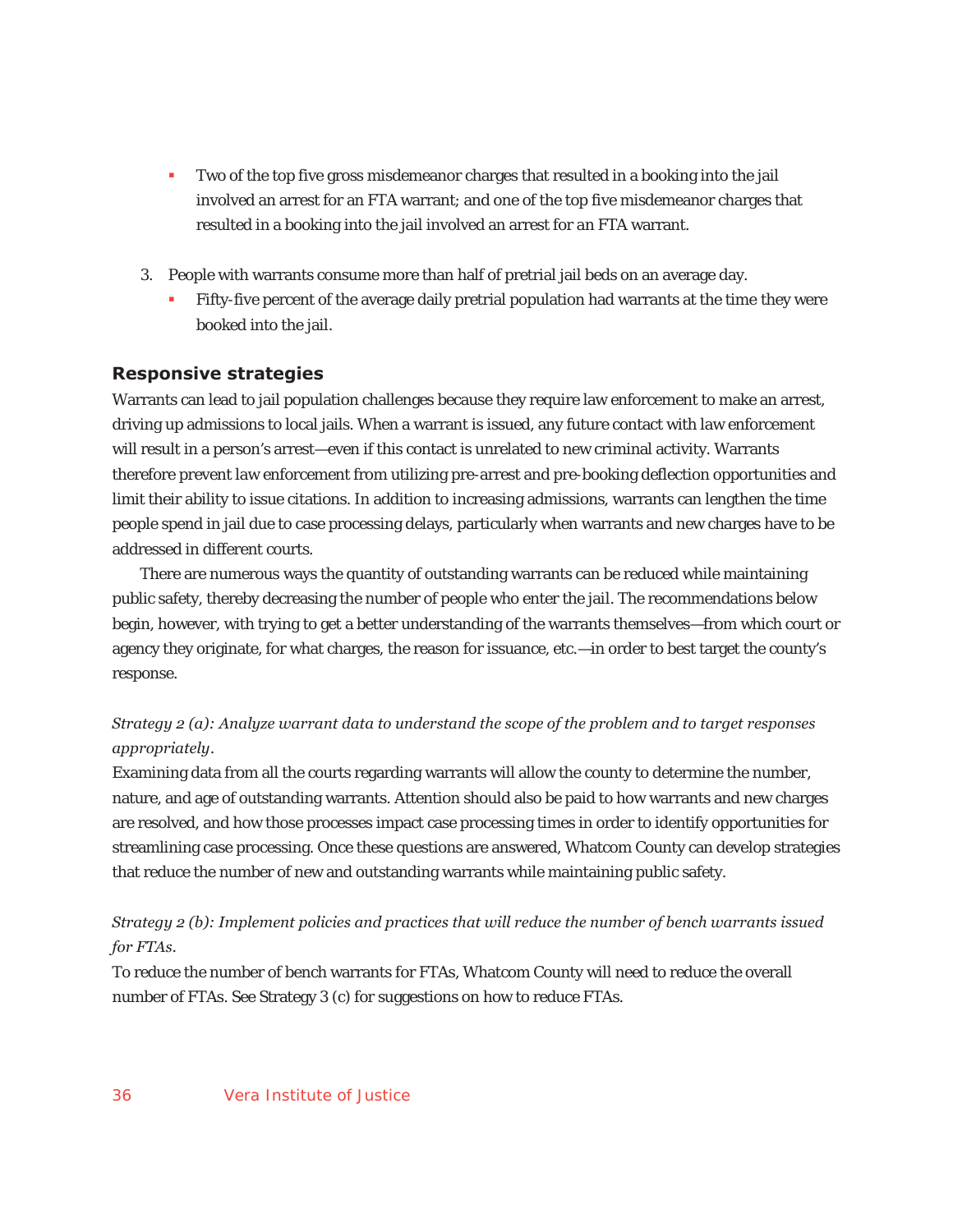#### *Strategy 2 (c): Increase opportunities for people to resolve outstanding warrants.*

As the county analyzes its data, it may discover that a large number of outstanding warrants—perhaps from many years prior—are for underlying charges or violations that pose relatively little public safety risk (such as outstanding fines for motor vehicle violations, or failure to appear on public nuisance charges). Many jurisdictions have chosen simply to clear these warrants to get rid of backlogs, or to host warrant resolution events where people can clear outstanding warrants without fear of arrest. In some jurisdictions, court is held in places other than the courthouse—locations where people with these types of warrants live or work—or court hours are extended so people who are not available during normal operating hours have the opportunity to resolve their cases. The King County District Court issued an order that allows court clerks to quash warrants when an individual who has missed a court date requests a hearing. Quashing the warrant prevents the individual from being arrested on the warrant while awaiting the requested hearing. Some of the municipal courts in Whatcom County have adopted this practice, and the remaining courts of limited jurisdiction should do so as well.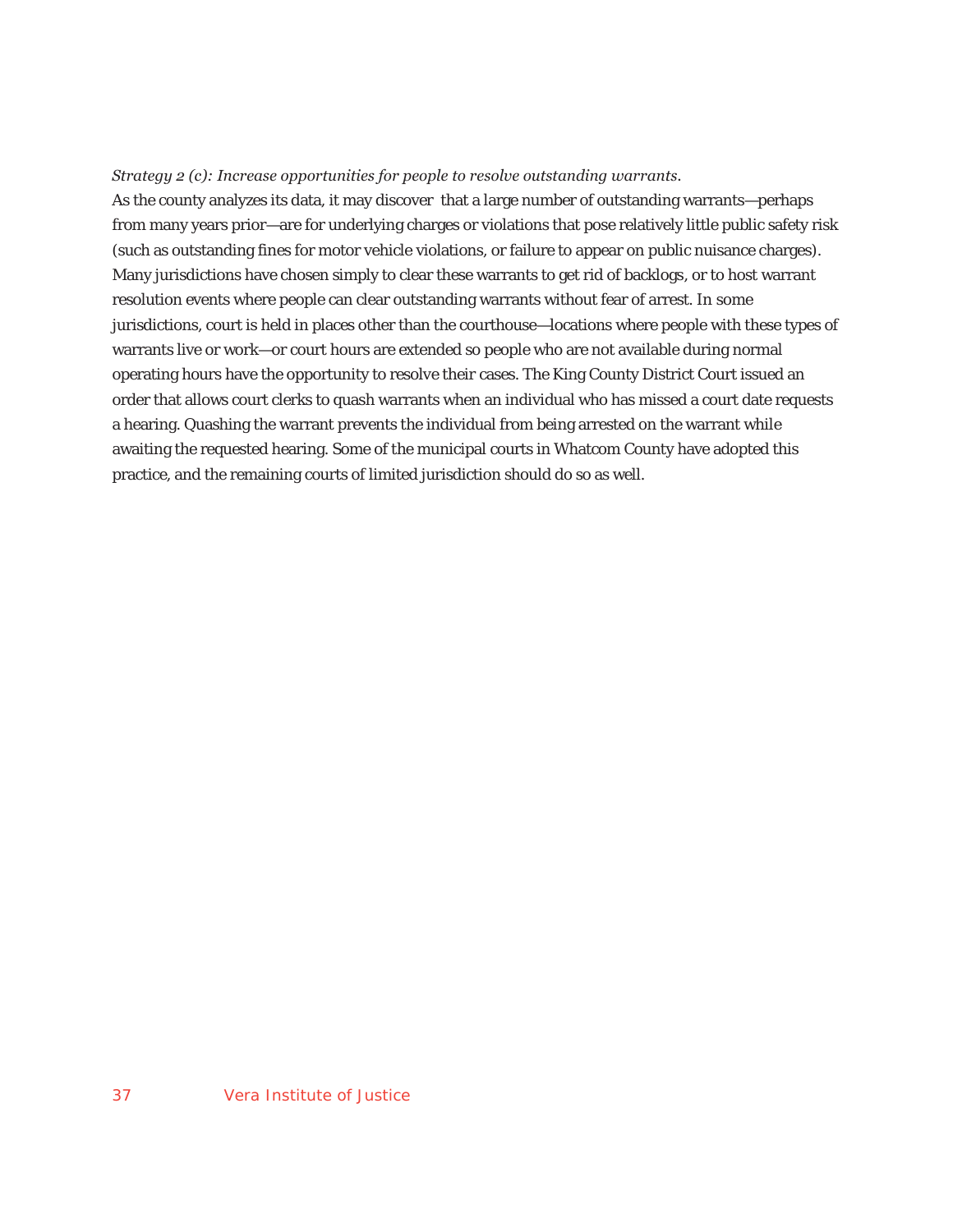#### **Warrant clearing events to reduce backlogs of outstanding warrants**

Three cities offer examples of how to reduce backlogs by hosting warrant clearing events.

- Spokane, Washington hosts "WarrantFest," a periodic event that allows people who have outstanding warrants in the Spokane Municipal Court to schedule a new court date and have eligible warrants recalled.<sup>a</sup> A judge, court clerk, prosecutor, and public defender travel to multiple locations throughout the city, with an emphasis on reaching transient communities, and reschedule hearings within a week's timeframe for individuals with outstanding FTA warrants.<sup>b</sup>
- The Atlanta Municipal Court held a "warrant amnesty" period between April and May 2017. This program allowed eligible individuals, who would otherwise face arrest or other penalties, to resolve their outstanding cases and reduce the amount owed in fines and fees. The initiative was only open to people with FTAs, which may have resulted from outstanding traffic tickets or city ordinance or misdemeanor violations.<sup>c</sup>
- Since 2015, the district attorney's office in Brooklyn, New York has held five "Begin Again" events where people can resolve outstanding summonses and bench warrants. Hosted in different community churches throughout Brooklyn, defendants first meet with a representative from the public defender's office and then enter a makeshift courtroom with a judge, prosecutor, and police officer. $d$  The events have cleared 1,700 warrants with no arrests made<sup>e</sup>

b Shelley Szambelan, "How clearing outstanding warrants can change lives and reduce jail populations," Safety and Justice Challenge Blog, July 6, 2016, http://www.safetyandjusticechallenge.org/2016/07/clearingoutstanding-warrants-can-change-lives-reduce-jail-populations/.

<sup>d</sup> The Brooklyn District Attorney's Office, "Begin Again Continues in 2017," http://brooklynda.org/begin-again/. <sup>e</sup> District Attorney Kings County, "Brooklyn District Attorney's Office Announces First Begin Again Event of 2017," press release (Brooklyn, NY: Brooklyn DA, April 10, 2017).

# 3. Create a pretrial release process that is individualized and based on data-driven risk assessment to reduce unnecessary pretrial detention.

#### **Key findings and challenges**

1. The majority of people incarcerated in the Whatcom County jail are held pretrial.

<sup>a</sup> Mitch Ryals, "Warrant Fest 2016, squash your warrants no questions asked," *Inlander,* June 1, 2016; and Nina Culver, "Spokane offers chance to dismiss misdemeanor arrest warrants," *The Spokesman-Review,* June 9, 2016.

<sup>c</sup> Pamela Miller, "Atlanta Municipal Court announces 2017 Warrant Amnesty program," *Atlanta Journal-Constitution,* April 4, 2017.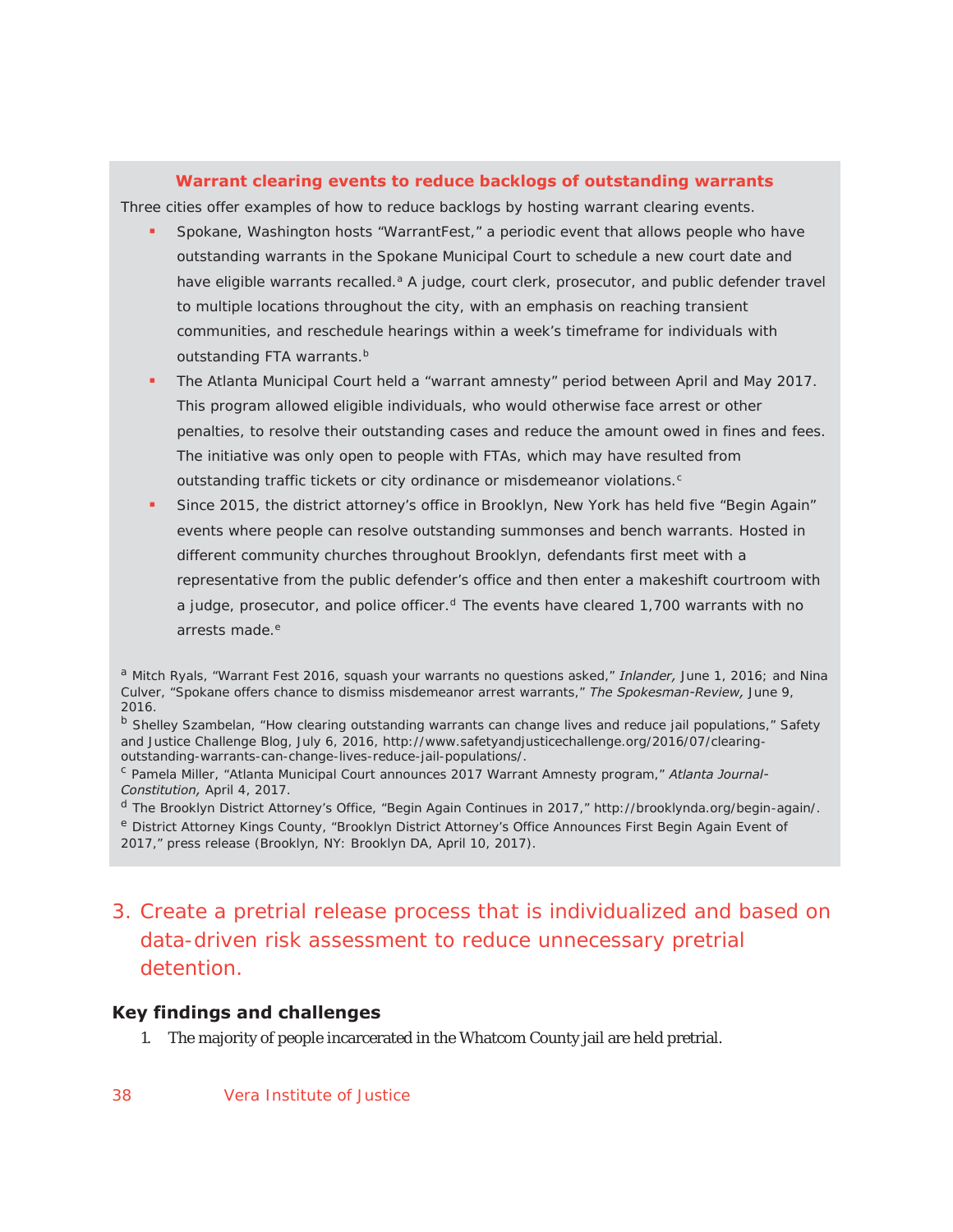- Almost 60 percent of the people detained in the jail on an average day in 2016 were held pretrial. Of the average daily pretrial population, 22 percent was detained on non-felony charges, 11 percent was detained on felony drug charges, and 66 percent was detained on other felony charges.
- 2. In Whatcom County, pretrial release is often determined by a person's ability to pay financial bail.
	- A financial bond amount is set on most people who are booked into the jail. Of the people without holds who were released from the jail in 2016, at least 67 percent had been assessed bail; just eight percent were released on PR without a bond amount having been set.
	- Of those assessed bail, 44 percent were released after posting bail, 37 percent remained in jail until the disposition of their cases, and 19 percent were eventually released on PR.
	- In Washington, when someone is arrested, a judicial determination of probable cause must be made within 48 hours—unless made prior to arrest—or that person must be released from custody. Most people appear before a judicial officer the day after they are booked into the Whatcom County jail; although, those arrested and brought to the jail for some non-felony offenses can bond out immediately without appearing before a judicial officer by posting the bond amount set by a bond schedule.
	- **If a person is arrested and booked on a Friday or over the weekend, the county prosecutor and** a rotating judge conduct probable cause hearings over the phone, without the individual or defense counsel present. The person can then bond out by posting the amount set by the judge. In Whatcom County Superior Court, people charged with a felony who are in custody have a first appearance on the first court day after arrest. The prosecutor makes a recommendation regarding bail and the conditions of release, and defense counsel can counter. An arraignment date must be set within 14 days of first appearance. In Whatcom County District and Bellingham Municipal Courts, first appearances and arraignments are combined. The person is advised of the charges, bail is addressed, and pleas of guilty or not guilty are taken. In the smaller municipalities, public defenders are typically not available until after arraignment, although the court may accept a guilty plea at arraignment after advising the person of potential negative implications of the plea.
- 3. Even low bond amounts are too high for many people.
	- Thirty-four percent of people assessed bond amounts of \$500 or less remained in jail prior to the resolution of their cases. Seventy-three percent of them had non-felony charges. People with bail amounts of \$500 or less spent, on average, a week in jail.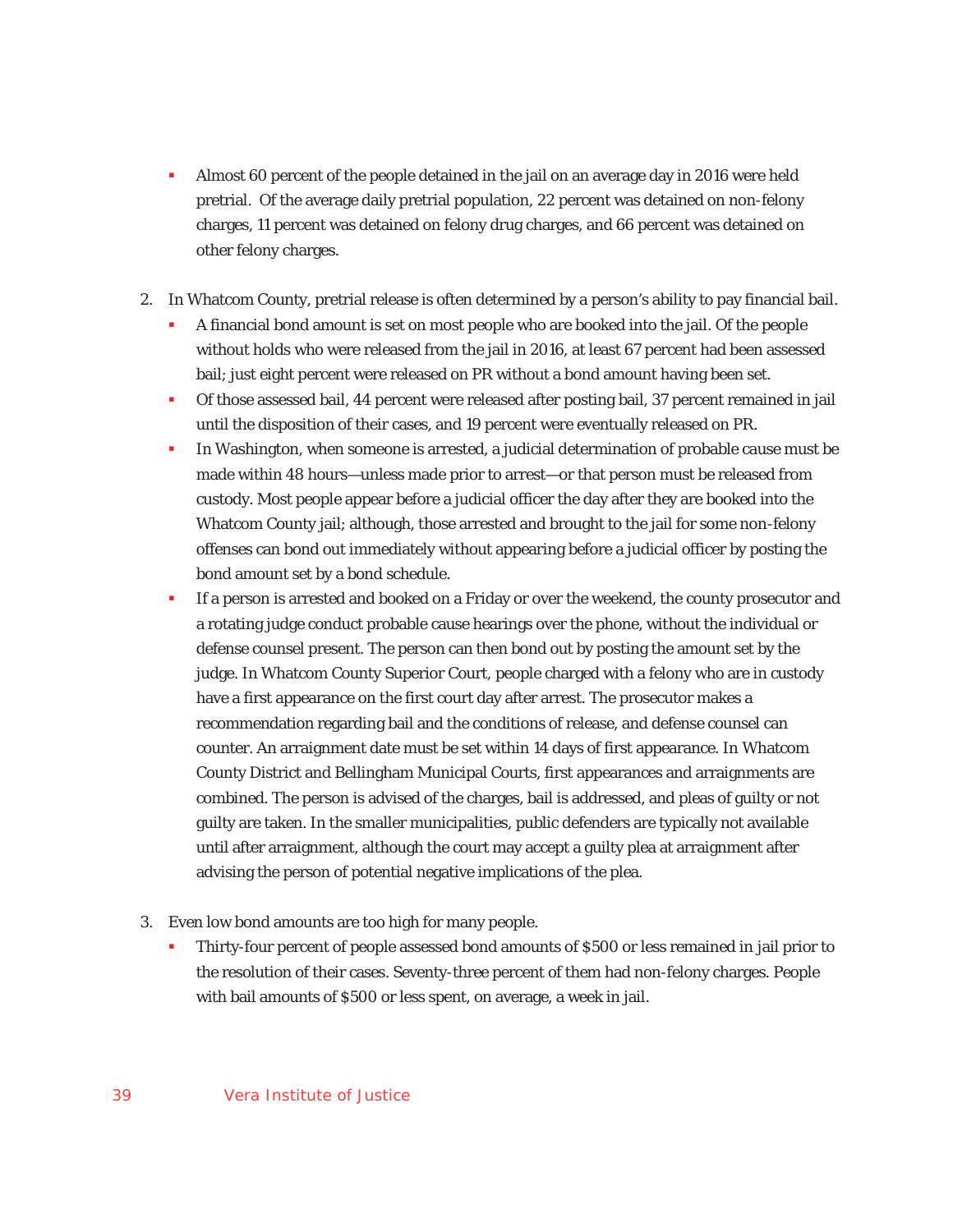- 4. Washington State Court Criminal Rule 3.2 provides for non-financial conditions of release. These options are underutilized in Whatcom County.
	- In keeping with constitutional principles of due process and safeguards against excessive bail, Rule 3.2 establishes a presumption of pretrial release on personal recognizance (PR) in all but capital cases, unless the court determines recognizance will not ensure a person's appearance, or it is likely the person will commit a violent crime, seek to intimidate witnesses, or "unlawfully interfere with the administration of justice." As mentioned above, only eight percent of releases from the jail in 2016 were releases on PR without a bond amount having been set.
	- Rule 3.2 mandates that after making an individualized release determination based on relevant factors, courts impose the *least restrictive* conditions that will reasonably ensure a person's appearance in court, and may impose listed conditions on a finding of substantial danger. Non-financial conditions include unsecured bonds and pretrial supervision, but the courts in Whatcom County do not use unsecured bonds, and pretrial services are not available to people in superior court. Currently, on any given day, Whatcom County District Court Probation supervises approximately 200 people whom a district court judge has released pretrial, and 100 people whom five of the municipal courts have released.<sup>54</sup>

#### **Responsive strategies**

Whatcom County, like many jurisdictions, has relied on financial bail to ensure that people appear for court and do not commit crimes while in the community awaiting case resolution. This means that individuals' ability to pay bail often determines whether they remain in jail, rather than their risk for failure to appear (FTA) or to public safety. Jurisdictions around the country are moving away from this approach because it is not supported by research.

Assessing a financial bond is not necessary to prevent people from failing to appear in court or committing offenses while in the community on pretrial release (known as the public safety rate). For example, a key study of Colorado counties found after release on an unsecured bond—which does not require individuals to deposit any money, but holds them liable for the full amount if they FTA—people did not have statistically significant different FTA rates or public safety outcomes as compared to those released on secured bonds (cash bonds and commercial bail bonds).<sup>55</sup> People with secured bonds did, however, have significantly longer lengths of stay in jail before securing release than did those with unsecured bonds.56

Research suggests that rather than improving public safety, detaining people who pose low or moderate risk to the community—even for just two to three days—makes them *more likely* to commit new offenses, and that this result holds not only while their cases are pending, but also years later.57 A 2013 study of pretrial individuals in the state of Kentucky found that when held in jail for two to three days,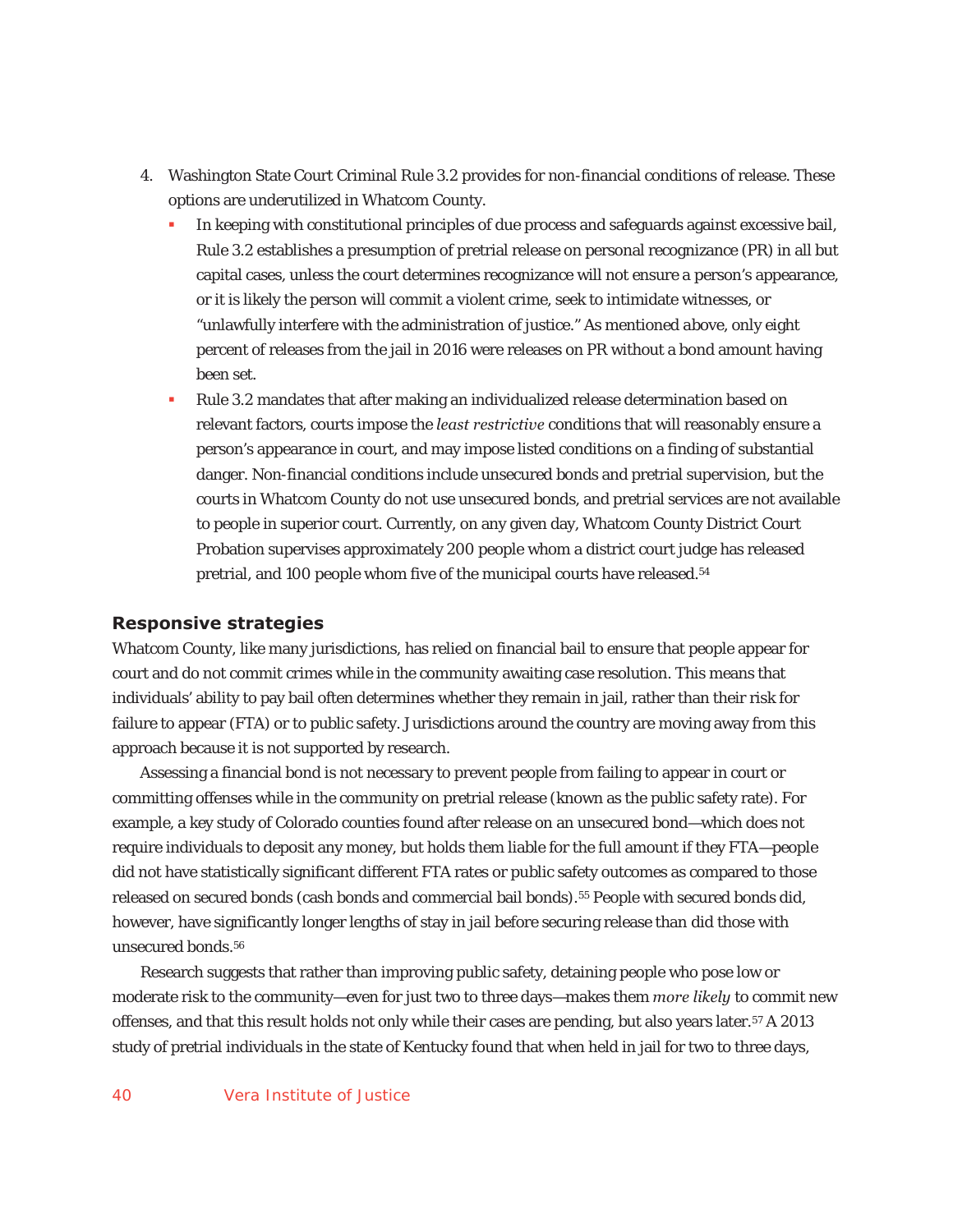low-risk people were almost 40 percent more likely to commit new crimes than equivalent people (in terms of criminal history, charge, background, and demographics) held no more than 24 hours, both while their cases were pending and within two years *after* completion of their cases. 58 These negative outcomes can become worse the longer people are held in custody pretrial.59 Holding people in jail can disrupt employment, housing, education, caregiving for children, and any community-based treatment or services in which they may have been engaged, leaving them destabilized on their release.<sup>60</sup>

Nor does jail incarceration necessarily reflect the outcome desired by victims and survivors of crime. While some may want a punitive criminal justice response, many do not. A national survey of victims on safety and justice concluded that "the overwhelming majority of crime victims believe that the criminal justice system relies too heavily on incarceration, and strongly prefer investments in prevention and treatment to more spending on prisons and jails."61 Crime victims preferred investments in mental health treatment and substance use treatment over prisons and jails by a seven-to-one and a four-to-one margin, respectively.62

Pretrial justice systems grounded in financial bail have also been shown to result in greater costs for jurisdictions than risk-based systems. A recent study compares financial and risk-based pretrial systems using three-and-a-half years of criminal case data from two counties in Texas. Tarrant County determines pretrial release almost exclusively by means of financial bond, while Travis County uses a validated risk assessment tool to identify lower-risk people for release without financial requirements. In Travis County, total pretrial costs were 30 percent lower due to a decrease in the inappropriate release of people assessed as high-risk—and a concomitant decrease in new criminal activity, coupled with an increase in the release of low-risk individuals on PR with shorter detention periods following arrest. Victim costs, case processing costs, and detention costs were all higher in Tarrant County.63 Risk-based practices allow system actors to allocate criminal justice resources effectively by identifying which people can be released safely from jail with little oversight or with moderate supervision, and conserving resources for more intensive supervision of those identified as high risk.

Whatcom County should shift from a cash-based to risk-based pretrial justice system that provides for individualized release decisions informed by a validated risk assessment instrument and a range of pretrial release and supervision options. This is considered best practice in the field. The Task Force has already begun exploring ways to adopt evidence-based pretrial practices and should continue toward implementation of policies that support risk-based decision making and reduce the justice system's harmful reliance on cash bail. Although the shift requires long-term commitment and reallocation of local resources, there are more immediate steps Whatcom County can take to mitigate the negative consequences of a system based on financial bail.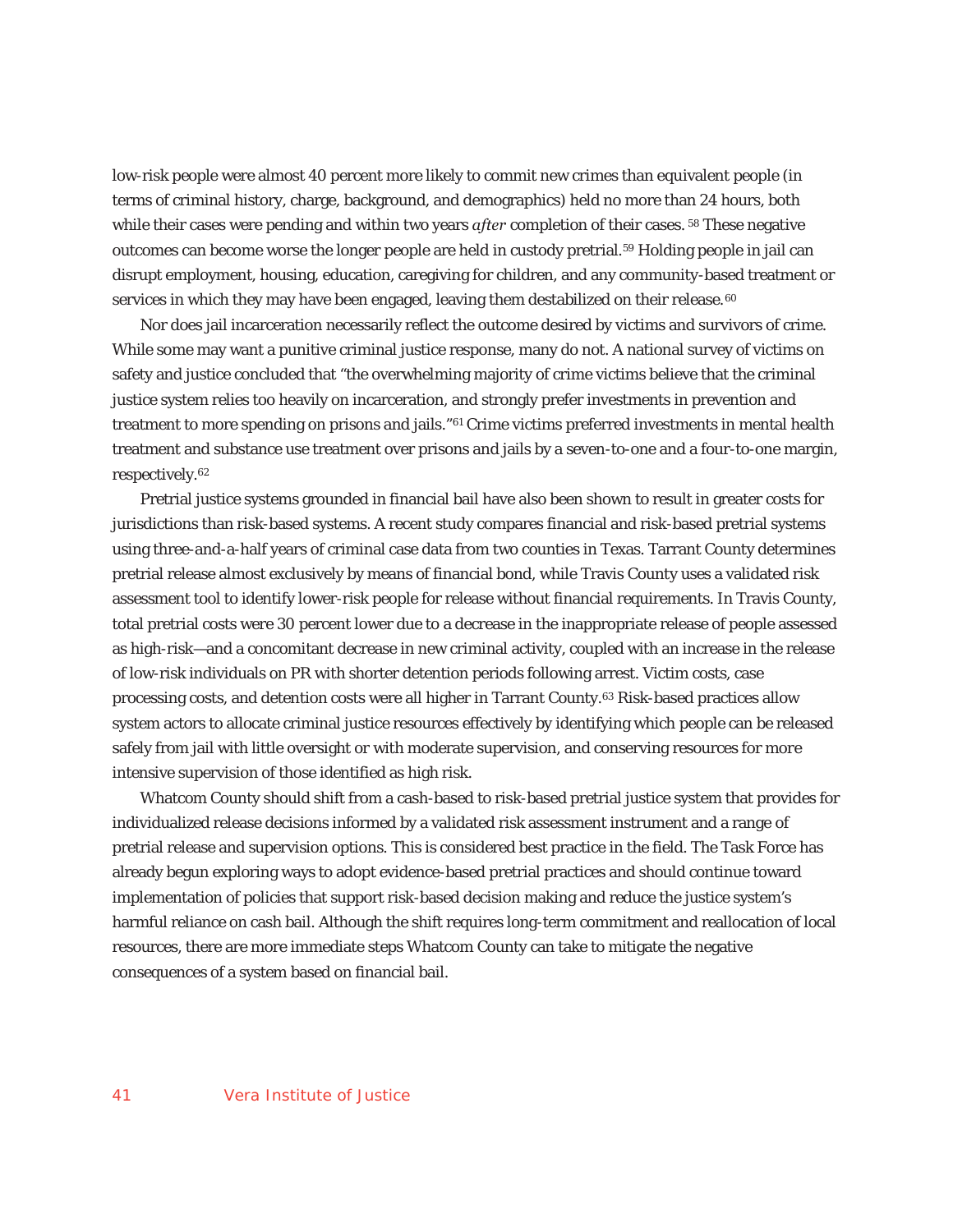#### **Short-term Strategies**

#### *Strategy 3 (a): Ensure defense counsel is present at all bail determinations.*

Public defenders should be present for weekend probable cause hearings between the county prosecutor and judicial officers, and at all municipal court first appearances and arraignments. When present, counsel can help to secure appropriate pretrial release by providing additional, relevant context about the individual. The presence of defense counsel at bail hearings has been shown to reduce jails' ADP by increasing pretrial release, due to greater use of release on PR and lower bond amounts, and thereby shortening people's LOS. In a study in Baltimore, making counsel available at bail hearings contributed to a decrease in the jail population from 50 percent above capacity to 20 percent below capacity over the course of nine months.64 Individuals who had representation at their bail hearings were more than 2.5 times more likely to be released on PR and almost twice as likely to be released on the day of arrest as compared to those who were not represented.65

Moreover, representation at arraignments in the smaller municipal courts would ensure that people who wish to enter a guilty plea have the assistance of counsel at this critical stage. The Sixth Amendment right to counsel attaches at a person's initial appearance before a judicial officer and, once that right attaches, he or she is entitled to counsel during any "critical stage"—those court events that "amount to 'trial-like confrontations,' at which counsel would help the accused 'in coping with legal problems or meeting [the] adversary."<sup>66</sup>

#### *Strategy 3 (b): Develop a policy for early and meaningful bail review.*

People sometimes wait in jail for up to two weeks before a judge reviews the bond amount initially set. In superior and district courts, for example, there is just one motion calendar per week, at which judges will review bail and release conditions. Stakeholders identified this as a challenge because people remain in jail awaiting bail review until the next motion calendar. In some cases, a person must wait two weeks because there is delay in defense counsel receiving the case file and counsel misses the deadline for filing a motion.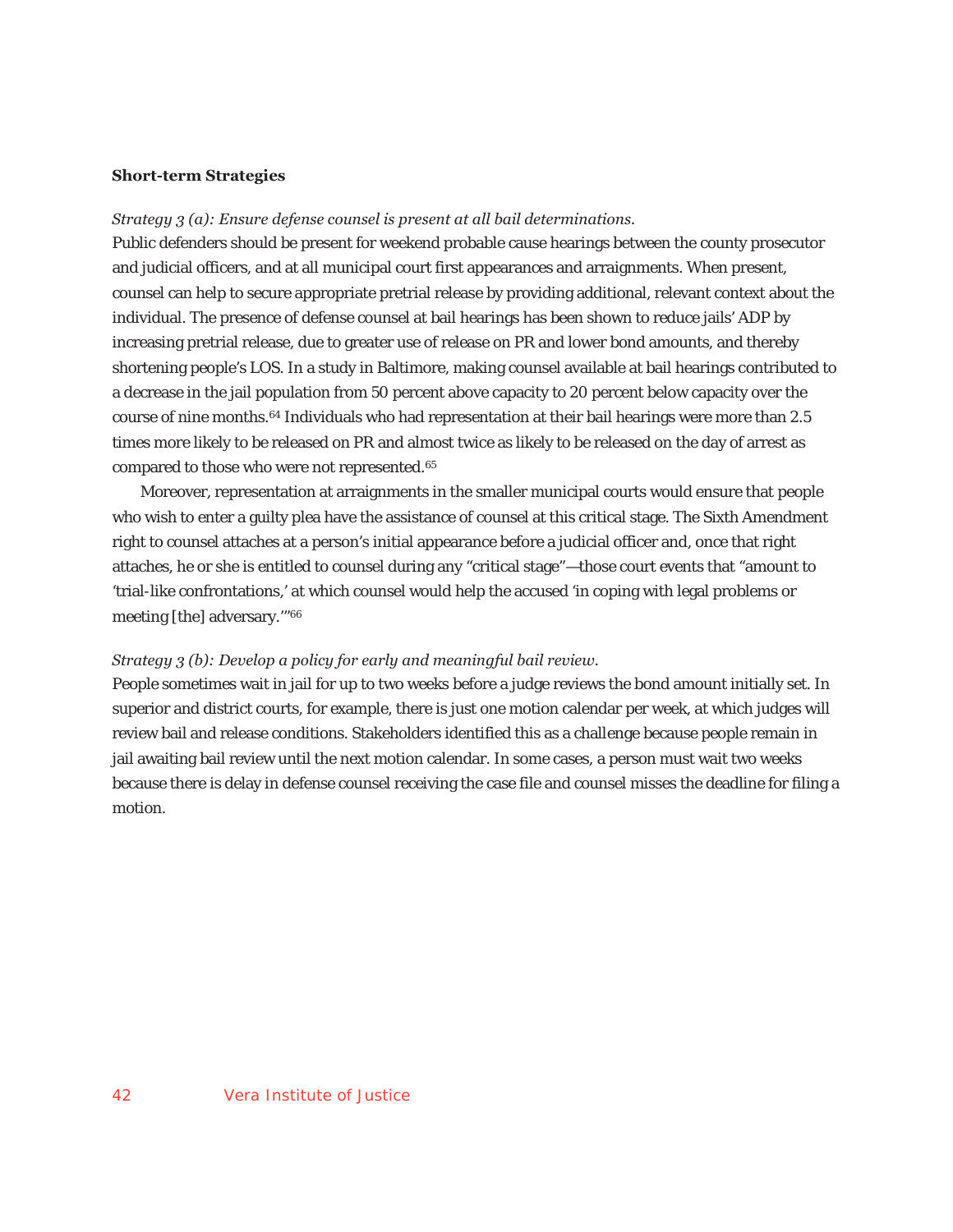To ensure that people who could be safely released do not remain in jail due to inability to afford financial bail, the courts in Whatcom County should take steps to institutionalize bond review processes. In some jurisdictions, pretrial services or other court staff identify individuals with low bond amounts who are still detained a certain number of days after first appearance—typically five to seven—and share this list with the public defenders' office sufficiently ahead of the time needed to file a motion to request a review. In others, courts have a policy requiring an automatic hearing on bail for anyone charged with a misdemeanor or nonviolent felony who has not posted bail after a set number of days.

#### **Early bail review hearings in Philadelphia, Pennsylvania**

In July 2016, Philadelphia's Municipal Court, in collaboration with the Defender Association and the District Attorney's Office, started conducting early bail review hearings within five days for people in jail on nonviolent charges who have bail amounts of \$50,000 or less and no other holds.<sup>a</sup> Since the program started, 84 percent of those who received a hearing were granted release and, of those, 90 percent appeared at their next court dates.<sup>b</sup>

<sup>a</sup> See City of Philadelphia, *MacArthur Foundation Safety & Justice Challenge: Implementation Proposal Overview* (Philadelphia, PA: City of Philadelphia, 2015), 4; and Office of the Philadelphia Mayor, *Report: First Year of Kenney Administration* (Philadelphia, PA: Office of the Mayor, 2017), 9. In Philadelphia, a person is only required to make a 10 percent deposit of the set bail amount. For more information on bond in Philadelphia, see The Philadelphia Courts, First Judicial District of Pennsylvania, "Bail Judgments," http://www.courts.phila.gov/mtvr/.

<sup>b</sup> Anna Orso, "Philly slashed its jail population by almost 20 percent in just 2 years," *BillyPenn*, June 12, 2017.

*Strategy 3 (c): Implement a court date reminder system to allow for greater use of release on personal recognizance.* 

Currently, there is no systematic way of reminding people who are not detained in jail pretrial of upcoming court dates. In many cases, defense counsel will remind clients, or district court probation will notify those under pretrial supervision of upcoming court appearances, but the courts lack a consistent means of reminding all out-of-custody individuals of upcoming court dates. As the courts increase the use of non-financial pretrial release options, implementing a court date reminder system will help to keep FTA rates low. In particular, research has shown that people assessed as low-risk can be released to the community with supervision limited to calls or text reminders of upcoming court dates.<sup>67</sup> A reminder system would replace the practice of setting low bond amounts on low-risk individuals, in keeping with the principles set forth in Rule 3.2. Moreover, actively preventing FTAs has the added benefit of reducing workloads related to warrants for judges, court staff, law enforcement, attorneys, and jail staff; and mitigates tangible and intangible costs for victims, witnesses, and people charged with crimes.68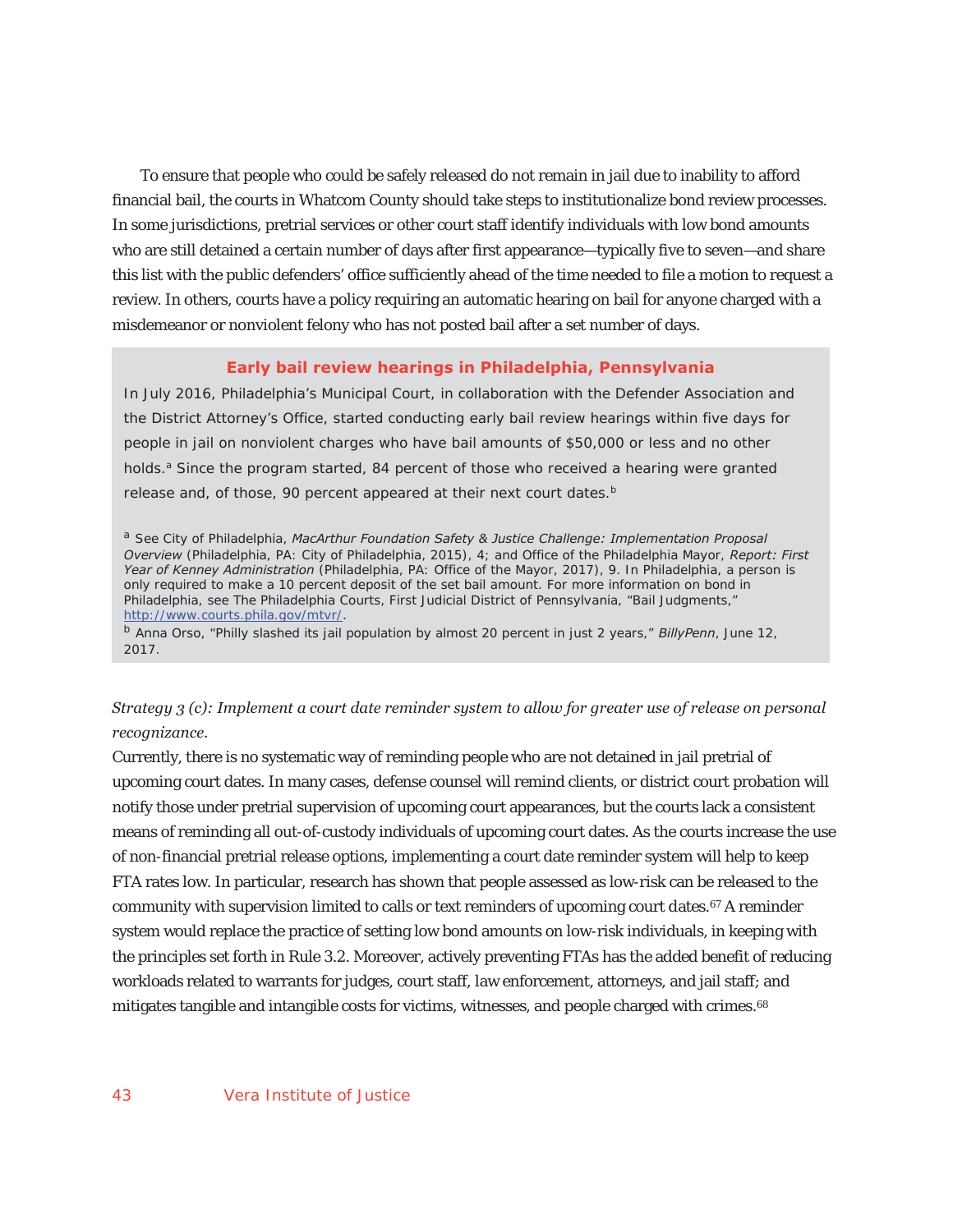#### **Court date notification systems to reduce failure to appear**

Counties that have adopted court date reminder systems have seen a significant FTA reduction. In a pilot program in Jefferson County, Colorado (which was designed to replicate programs in King County and Seattle Municipal Courts, where FTA rates had declined 60 percent), court staff contacted people scheduled for upcoming court appearances. The result was a 43 percent reduction in the FTA rate. When the live caller left a message or was able to speak with the individual directly, the appearance rate rose from an overall rate of 79 percent to 87 and 92 percent, respectively.<sup>a</sup> Court staff also began notifying people one day after an FTA that a warrant was issued, and the percentage of people who returned to court on their own initiative within five business days increased from 10 to 50 percent.<sup>b</sup> Multnomah County, Oregon uses the Court Appearance Notification System (CANS), an automated calling system, and has reported an overall decrease in FTAs of 37 percent with the target population.<sup>c</sup> Other counties use email and textbased notification systems.<sup>d</sup>

<sup>a</sup> Timothy R. Schnacke et al., "Increasing Court-Appearance Rates and Other Benefits of Live-Caller Telephone Court-Date Reminders: The Jefferson County, Colorado, FTA Pilot Project and Resulting Court Date Notification Program," Court Review: The Journal of the American Judges Association 48, no. 3 (2012): 86-95.

 $\frac{b}{c}$  Ibid. at 89-90.

<sup>d</sup> For example, the City of Spokane Municipal Court provides courtesy text reminders to people who opt in for the service. See Municipal Court of the City of Spokane, Washington, *Authorization for Court to Transmit Courtesy Text Reminders* (Spokane, WA: Municipal Court, 2016).

#### **Long-term strategies**

*Strategy 3 (d): Adopt and validate a data-driven pretrial risk assessment instrument.*  Pretrial risk assessment tools that have been validated—meaning that the tool has been determined to be predictive with the local population—provide judicial officers with more accurate estimates of an individual's risk of FTA and of committing a crime while the case is pending.<sup>69</sup> Actuarial (or data-driven) risk models tend to outperform unaided judgments of individual practitioners in assessing risk accurately.70 A growing body of research suggests, for example, that high-quality risk assessment determines risk for future crime more accurately than professional judgment alone.<sup>71</sup> Not meant to replace professional judgment, formal risk assessment tools can assist justice system actors in making more informed decisions.

When a jurisdiction plans to adopt a risk assessment tool, stakeholders must take several additional steps. Training for all impacted staff on the tool and how to use it is critical. The tool will not work as intended if judicial officers, attorneys, pretrial staff, and court staff are not properly trained and refreshed on an ongoing basis. Stakeholders should put in place quality assurance processes to ensure fidelity with the tool, including tracking performance measures such as the rate at which both pretrial and judicial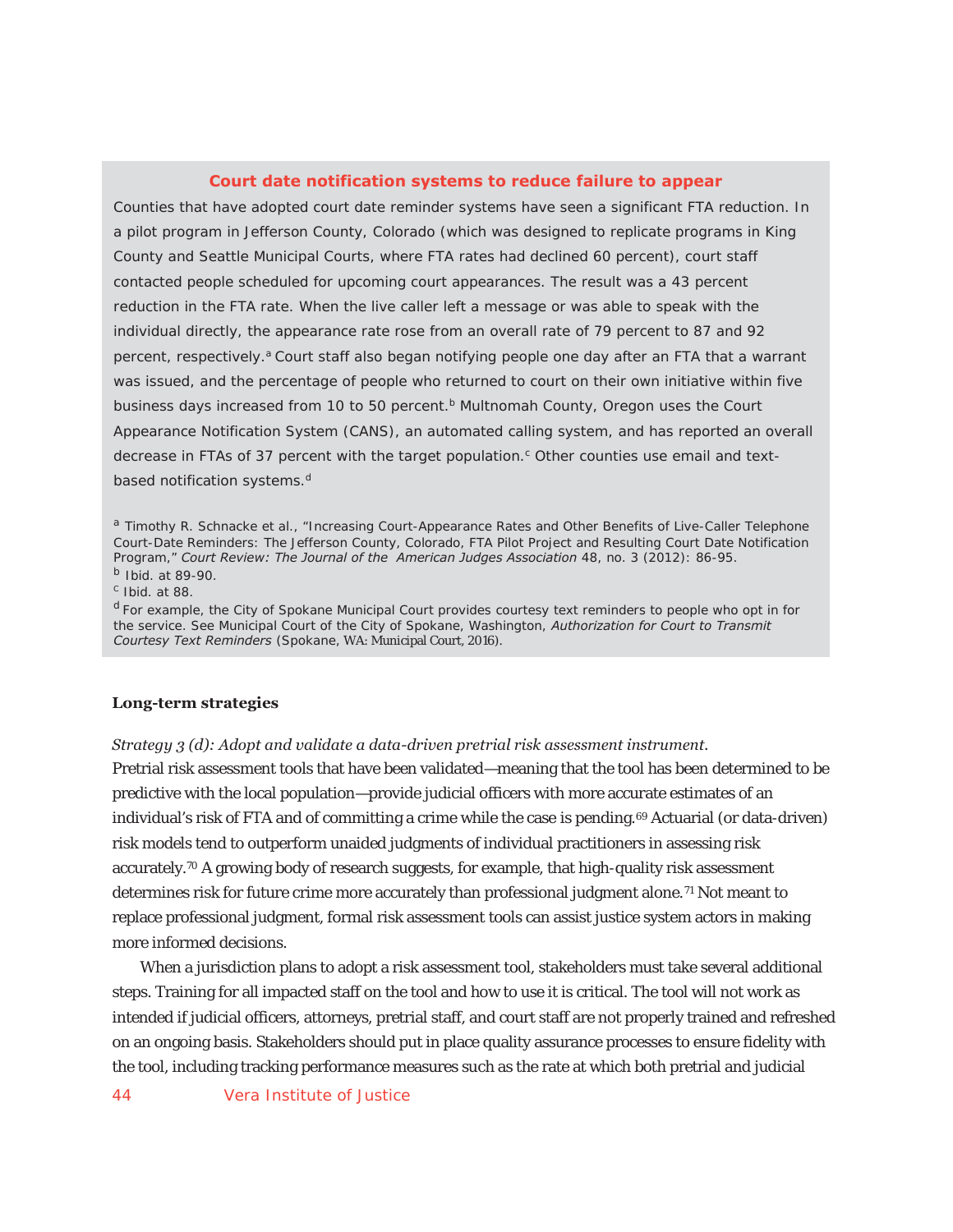officers follow or deviate from the tool's recommendation (known as concurrence rates), release rates, appearance rates, and public safety rates.72 Additionally, stakeholders should consider developing guidelines or a decision making framework to assist judicial officers in determining whether to release someone pretrial and what level of supervision is warranted in an individual case based on the risk assessment.73 Once the risk assessment tool has been in use for some period of time, jurisdictions should partner with experienced quantitative researchers to conduct a validation study, which ensures that the tool is working appropriately and as anticipated, and not introducing any disparities into pretrial decision making.

*Strategy 3 (e): Establish a regional pretrial services program to serve all Whatcom County courts.*  When assessed using a validated pretrial risk assessment instrument, individuals' scores will range from very low-risk to high-risk. Whatcom County will then need a range of options to respond appropriately to each category of risk. National organizations— such as the American Bar Association, National Association of Pretrial Services Agencies, and the National Association of Counties—recommend that *every jurisdiction* in the country establish a pretrial services program. This is to assess risks to public safety and for FTA, make release recommendations to judicial officers based on that assessment, offer a range of release options, supervise people, and ensure compliance with pretrial release conditions.<sup>74</sup> These programs are the most effective way to ensure people appear for all court hearings and do not engage in illegal activity while in the community awaiting resolution of their cases.<sup>75</sup>

Individuals who are assessed to be low risk can be released to the community with limited supervision—reminders for upcoming court dates are generally sufficient. Those who present moderate risk will be more successful in the community with oversight by pretrial services matched to level of risk. This includes phone and in-person check-ins, as well as voluntary linkages to services. Release conditions that include alternatives to pretrial detention, such as electronic monitoring and intensive programming or treatment, should be used only sparingly and with higher-risk people because they generally *increase*  pretrial failure rates for lower-risk people. It is important to remember that participants in pretrial programming are legally presumed innocent, and efforts to link them to mandatory services must account for this reality. To maximize participation in a pretrial services program, jurisdictions should avoid charging fees. A pretrial program's net cost or savings depends on the extent to which it serves people who otherwise would have remained in jail.76

Pretrial services officers in many jurisdictions also conduct indigence assessments, which can help to ensure assignment of counsel at the earliest stage of a case. They assist with making sure people—both those released on recognizance and those under supervision—appear for court with reminders and, in some cases, transportation, such as free bus passes. When a person does miss a court date, pretrial officers can follow up and work to return that individual to court as soon as possible. By using graduated sanctions like more frequent check-ins—*and* positive incentives, like less intensive supervision—pretrial programs serve to improve people's chances of completing pretrial supervision successfully.77 Finally,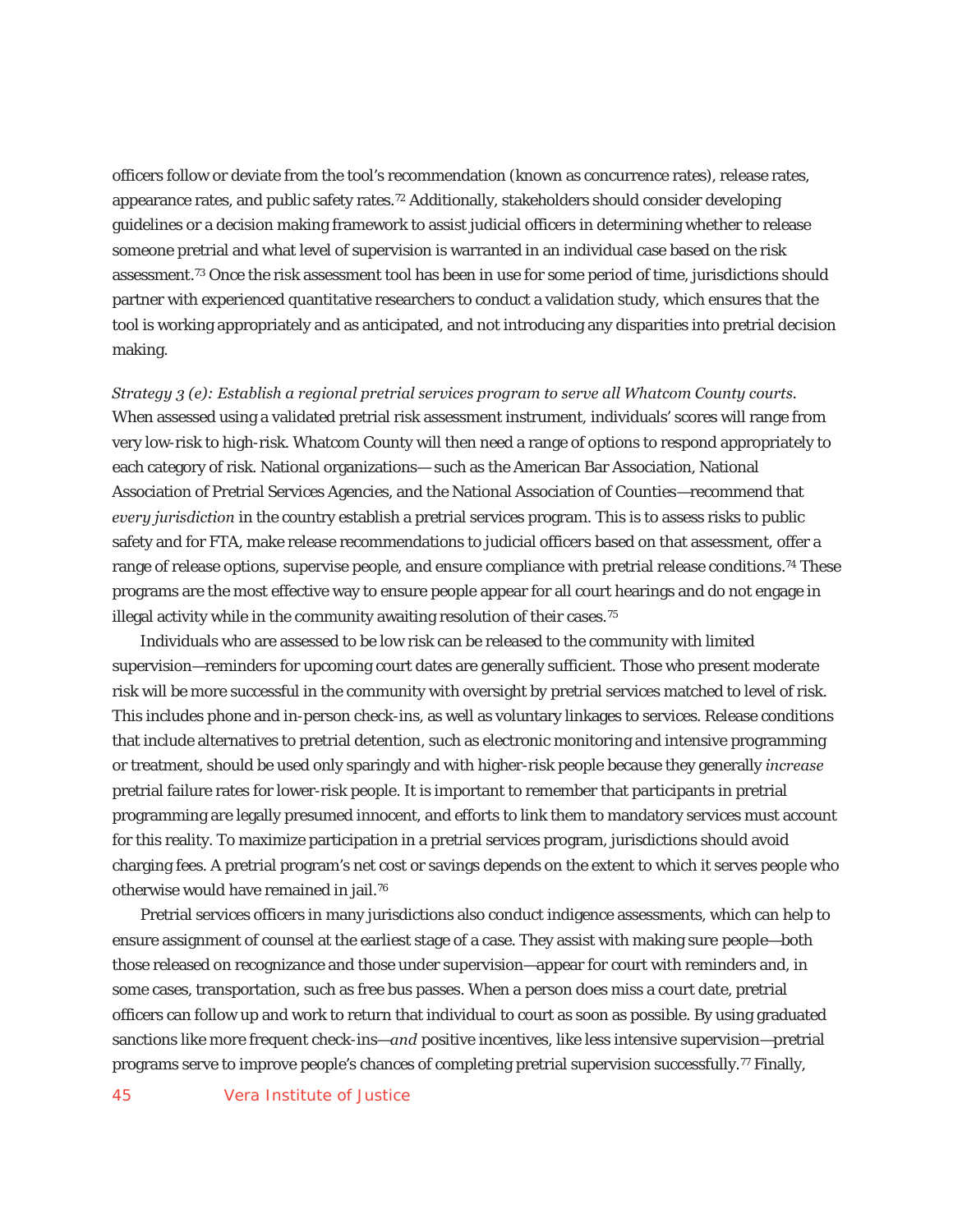many pretrial programs help to facilitate early and efficient diversion by identifying appropriate candidates at the very beginning of a case, based on risk assessment, and provide supervision for those who are diverted.<sup>78</sup>

# 4. Develop a caseflow management plan to reduce time to disposition and shorten people's length of stay in jail.

### **Key findings and challenges**

- 1. The Whatcom County Superior and District Courts and the Bellingham Municipal Court are not meeting state and national model time standards for case processing.
	- While Washington recommends courts resolve 100 percent of felony cases within nine months, and the National Center for State Courts (NCSC) recommends 98 percent within one year, the superior court resolves 84 percent of felony cases within one year.
	- Washington State and NCSC recommend courts resolve 98 percent of misdemeanor cases within six months; Whatcom County District and Bellingham Municipal Courts each resolve 73 percent of misdemeanor cases within six months.
- 2. While limitations to available Whatcom County and Bellingham Municipal Court data prevented a thorough case processing analysis, members of the Task Force consistently expressed that case processing delays, such as the routine use of continuances, extend the time it takes for cases to reach disposition.
- 3. People with cases in multiple courts are detained longer in jail on average.
	- People with cases only in superior court spent an average of 27 days in jail and accounted for 96 people in the average daily population, while people with cases in the superior court and at least one other court remained in jail an average of 56 days and accounted for 131 people in jail on an average day.

### **Responsive strategies**

Unlike other decision points that focus on a particular moment in a criminal court proceeding, the processing of a case encompasses its entire adjudication, from initial appearance through disposition and sentencing. Given the large proportion of people held in jail pending the resolution of their cases, the pace at which cases proceed through the courts directly impacts the jail population. Despite laws meant to guarantee people a speedy trial, postponements or continuances occur regularly.79 Cases are postponed or continued for a host of reasons, including lack of readiness, logistical challenges, and tactical use of delay. These delays in justice can impact all parties—victims of crime and their families, who are waiting for closure; prosecutors and their cases, which become more difficult to prove as time goes on and memories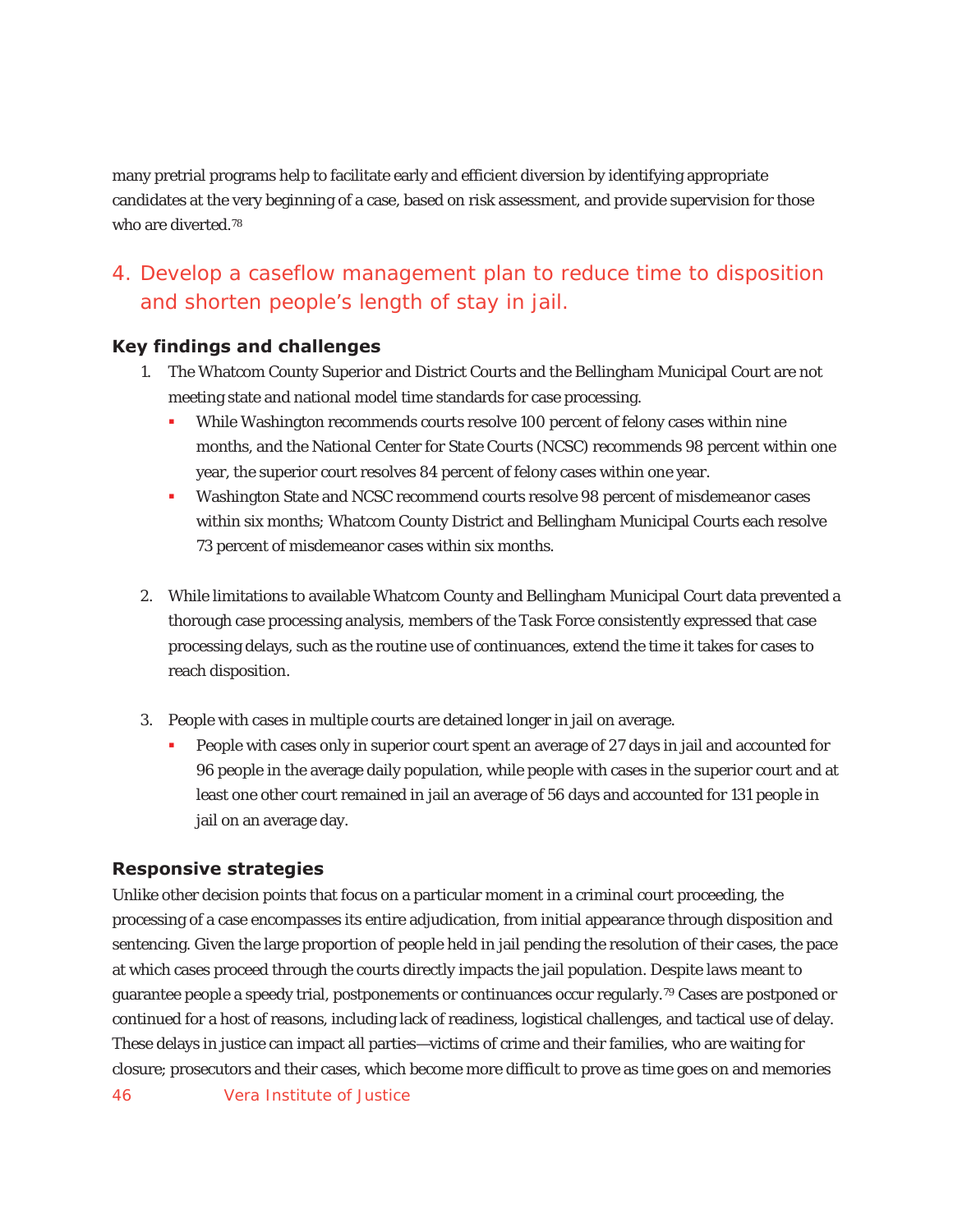fade; and those accused of crimes, who must keep coming back to court or who remain in jail while their cases are pending.80

According to the NCSC, court control of case processing—or "caseflow management"—"promote[s] quality of justice, timeliness, and avoidance of wasted resources," particularly with felony cases.<sup>81</sup> Though the judiciary must lead the way in reducing case processing delays, all justice agencies have a role to play. Prosecutors, for example, can turn discovery information over to the defense soon after they obtain it and make better and earlier plea offers and diversion decisions, and defense attorneys can engage in earlier plea negotiations in earnest.

### *Strategy 4 (a): Collaboratively, Whatcom County justice system agencies can develop a plan to ensure efficient and fair caseflow management.*

To evaluate the effectiveness of caseflow management efforts, jurisdictions should first establish case processing time standards. These standards should not be based on the most complex cases and should be aspirational—not reflective of the current situation. Systems can establish both overall case processing time standards and intermediate case event time standards. Adopting case processing standards demonstrates a justice system's commitment to timely case resolution.82

In an effort to unify various national time standards from case filing to resolution for state trial courts, NCSC developed the Model Time Standards cited in the Data Findings section above.83 The National Association for Court Management (NACM), the Conference of Chief Justices, the Conference of State Court Administrators, and the American Bar Association have all endorsed the NCSC Standards. When NCSC adopted its standards, the Washington Court Management Council had in place its own more ambitious set of advisory time standards for case filing to resolution.<sup>84</sup> All courts in Whatcom County should monitor their compliance with, and strive to adhere to, the NCSC Model Standards, if not the state's advisory time standards.

Vera's qualitative and quantitative data analyses revealed delays in case processing in Whatcom County, which may keep people in the jail longer than necessary. To reduce delays, system stakeholders should develop a caseflow management plan that establishes internal processes and measures to facilitate timely and fair disposition, standards for intermediate court events, and performance monitoring, and adjust the plan as needed.<sup>85</sup> High-performing courts follow the basic principles of giving every case individual attention, treating cases proportionately, and exercising judicial control over the legal process.86 The following recommendations flow from those principles:

**Exercise early court involvement and continuing control. Early control enables the court to** monitor progress as soon as a case is filed and at certain intervals to ensure the case is progressing in line with established time standards.87 In cooperation with the attorneys, beginning at the earliest appearance, involvement allows judges to encourage resolution of cases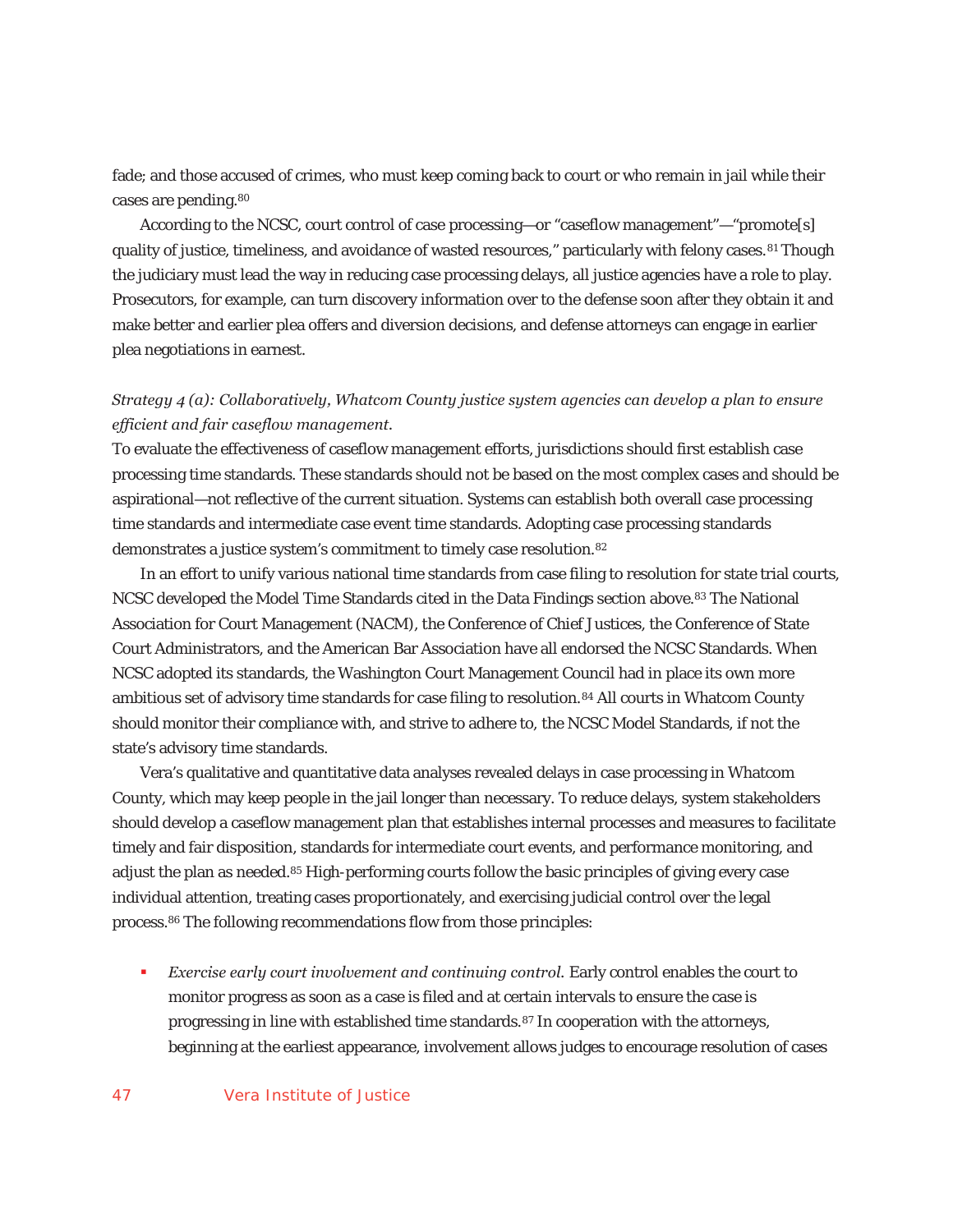as early as reasonable without sacrificing any party's rights and to establish a realistic schedule for key pretrial events, such as completion of motions, discovery, and plea negotiations, to minimize unnecessary delay. Early case screening with the prosecution and defense counsel can also facilitate earlier determinations of indigency, whether the defendant has mental health challenges, and whether the case can be resolved by an early plea or referred to a diversion program or problem-solving court. Court management of court events should continue after disposition to ensure timely sentencing and to control the pace of post-sentence events, such as those relating to probation violations and post-conviction review.<sup>88</sup>

- *Treat cases proportionately.* High-performing courts use "differentiated case management."89 This means screening cases upfront for their level of complexity and priority needed distinguishing those that are likely to go to trial, those that pose complex discovery issues, and those that may be appropriate for diversion—and allocating time, court resources, and proceedings accordingly.90 The least complex cases should be fast-tracked for rapid disposition, and more complex cases have a separate track with different intermediate time standards.
- *Establish a practice of "meaningful court events."* NCSC recommends that courts make deliberate efforts to create and maintain the expectation that case processing events will occur as scheduled and will contribute significantly toward case resolution. When court events do not occur as scheduled or do not serve to move the case forward, respect for the judicial process erodes, and participants are less likely to appear or prepare for future hearings.<sup>91</sup> A fundamental principle of caseflow management is that cases are not interrupted without good cause once initiated.92 The practice of ensuring that court events are meaningful includes encouraging the parties to reach a plea agreement, but also setting a firm trial date when there is no agreement and balancing the need for reasonable time to prepare with the need to resolve cases promptly.<sup>93</sup>
- *Apply a continuance policy with reasonable consistency*. The NACM recommends courts have a strict written policy to limit continuances.<sup>94</sup> To help enforce the policy, courts should actively encourage hearing readiness, reprimand attorneys for lack of preparation, and limit the length of continuances.95 Each continuance should have a purpose, and courts should hold attorneys accountable for completing tasks between appearances.<sup>96</sup> Generally, appearances should be reset for the soonest date possible to complete the necessary tasks, with an established upper limit on the number of days allowed—such as 30—and fewer days allowed at the very beginning and end of cases (prior to sentencing).97 Courts should monitor continuances closely, tracking: (a) the type of event continued; (b) the party making the request; and (c) the reason for granting the request.<sup>98</sup>

### *Strategy 4 (b): Develop and track case processing performance measures.*

High-performing court systems increasingly rely on performance measurement—collecting, analyzing, and reporting on performance data—to inform system leaders and managers about how internal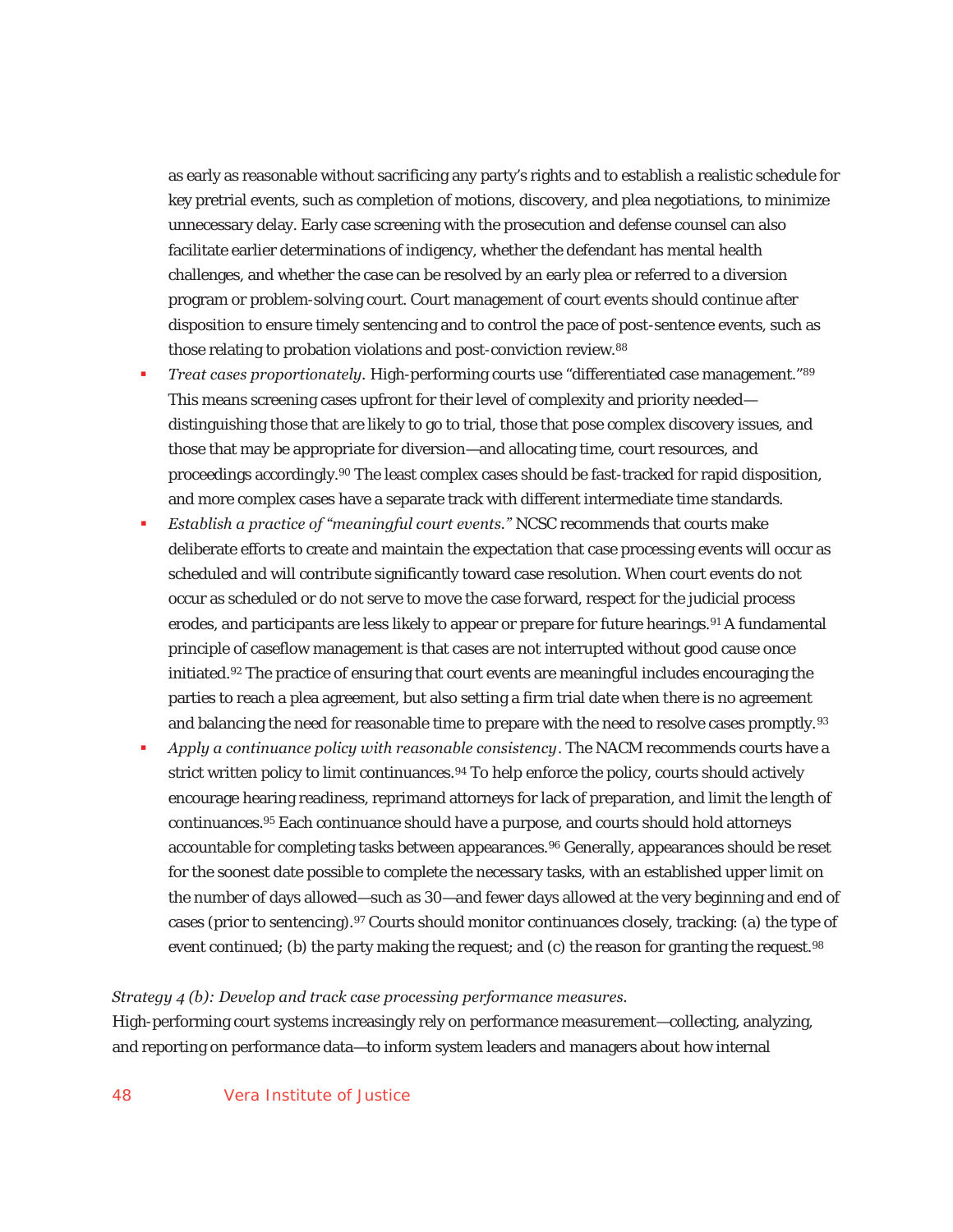operations are functioning and to drive court success.99 Performance measurement also builds public trust and confidence in the courts' use of public resources.100 NCSC has a performance measurement program called CourTools, which many courts have used to develop quality performance measures.101

As mentioned above, court systems can track overall measures—such as filing to disposition time, the number of cases pending (also broken down by court and by judge), and the number of cases beyond the time standard (the backlog)—and interim measures—such as time to gather discovery, number of appearances per case, time between court events, and continuances.102 Attention should be paid to how these measures compare for people who are in custody versus out of custody.

Tracking these measures can pinpoint causes of delay and suggest solutions by answering questions such as: how many appearances per case would there be if continuances were reduced or eliminated, and how would that impact case processing times? To supplement the quantitative data analysis, stakeholders can conduct reviews of case files to shed light on practices and procedures, and to set a direction for further analysis of the administrative data.

# 5. Create oversight and accountability mechanisms to ensure successful and sustained jail population reduction.

#### **Key findings and challenges**

- 1. Whatcom County stakeholders have not yet come to consensus about who should be in the jail, and who can be safely managed in the community.
	- The system-mapping exercise facilitated by Vera, along with follow-up discussions with key stakeholders, revealed that there are competing ideas about how the local justice system is currently functioning. These inconsistencies were never resolved, indicating an ongoing need for collaboration and communication among justice system actors in Whatcom County.
	- **Past attempts to address jail overcrowding have resulted in differing solutions and tension** between city and county agencies—and have not resulted in jail population reductions.
- 2. Whatcom County established a Law and Justice Council in 2000 as required by Washington State law, but it no longer meets.<sup>103</sup>
- 3. Challenges with data collection, extraction, sharing, and analysis have limited Whatcom County's ability to rely on systemic data to inform decision making.
	- **Data concerning race and ethnicity are not collected consistently across agencies, making** analysis difficult.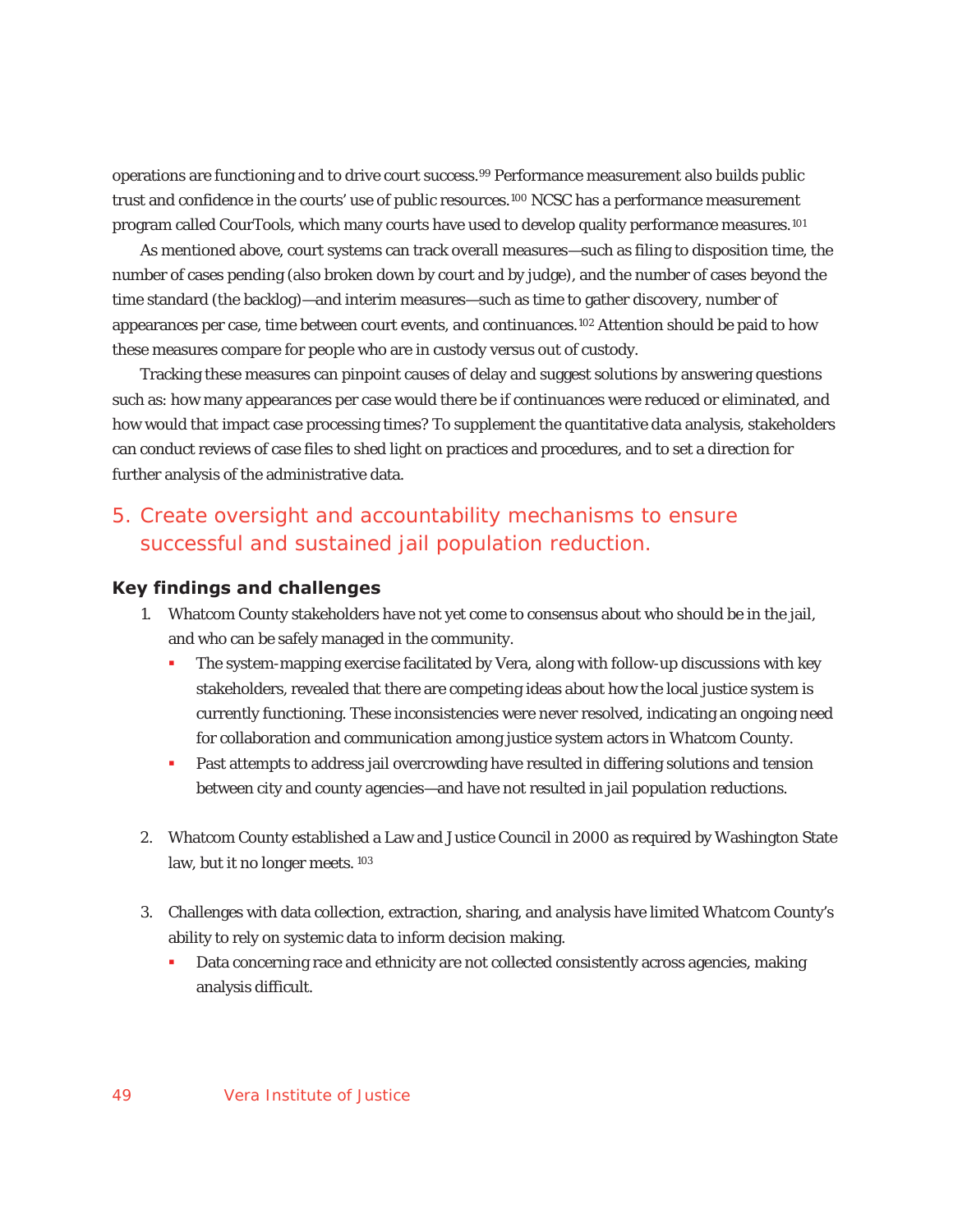### **Responsive strategies**

The following recommendations support the implementation of responsive strategies and ensure the overall sustainability of efforts to prevent and reduce incarceration.

### *Strategy 5 (a): Reconvene a Law and Justice Council and institutionalize the Council with regular meetings, sufficient staffing, and research capacity.*

Many counties have convened standing multi-agency bodies, most commonly referred to as criminal justice coordinating councils (CJCCs) to guide justice system reforms, coordinate responses to agreedupon challenges, and oversee implementation. CJCCs meet regularly, monitor local justice operations, collect data, track performance measures, and set budget priorities to address systemic challenges. These councils are meant to be permanent and ongoing advisory boards that both resolve issues as they arise and manage the local justice system's collective workload on an ongoing basis.104 A permanent, full-time staff that can provide administrative and planning support to CJCC members is essential to a successful CJCC. Other staffing considerations can include:

- $\blacksquare$  the capability to fundraise, including the ability to write grants;
- an understanding of data, research methods, and cross-system data matching; and
- **COMPTERENTIFY COMPTERENT COMPTERENT COMPTERENT COMPTERENT COMPTERENT COMPTERENT COMPTERENT COMPTERENT COMPTERENT COM**

*Strategy 5 (b): Report and publish data regularly to ensure transparency and accountability.*  Regularly reporting on key justice system trends and benchmarks is critical to achieving the accountability that leads to public confidence in the justice system. Either through a CJCC or independently, local justice system agencies should establish performance measures and develop mechanisms to report their key data points to the public.

Whatcom County criminal justice agencies such as the police, jail, and courts collect abundant data, but have limited capacity for extraction and analysis. There appears to be little sharing of data between these agencies or communication between computer systems. Key data elements that are necessary for matching records across systems, such as case numbers, are input inconsistently. The CJCC could become a place for coordinating sharing and analysis of data, either with its own research staff or in partnership with a local university. Additionally, the CJCC or partners could identify inconsistencies in data entry between agencies and establish standards to ensure accuracy in reporting.

Vera also recommends focus groups to allow for people who have experienced the local justice system and jail directly—or who have a loved one with direct experience—to provide their perspectives on which system practices currently work well and which do not, and their suggestions for improvements. Such research should be conducted by professional researchers with qualitative research experience.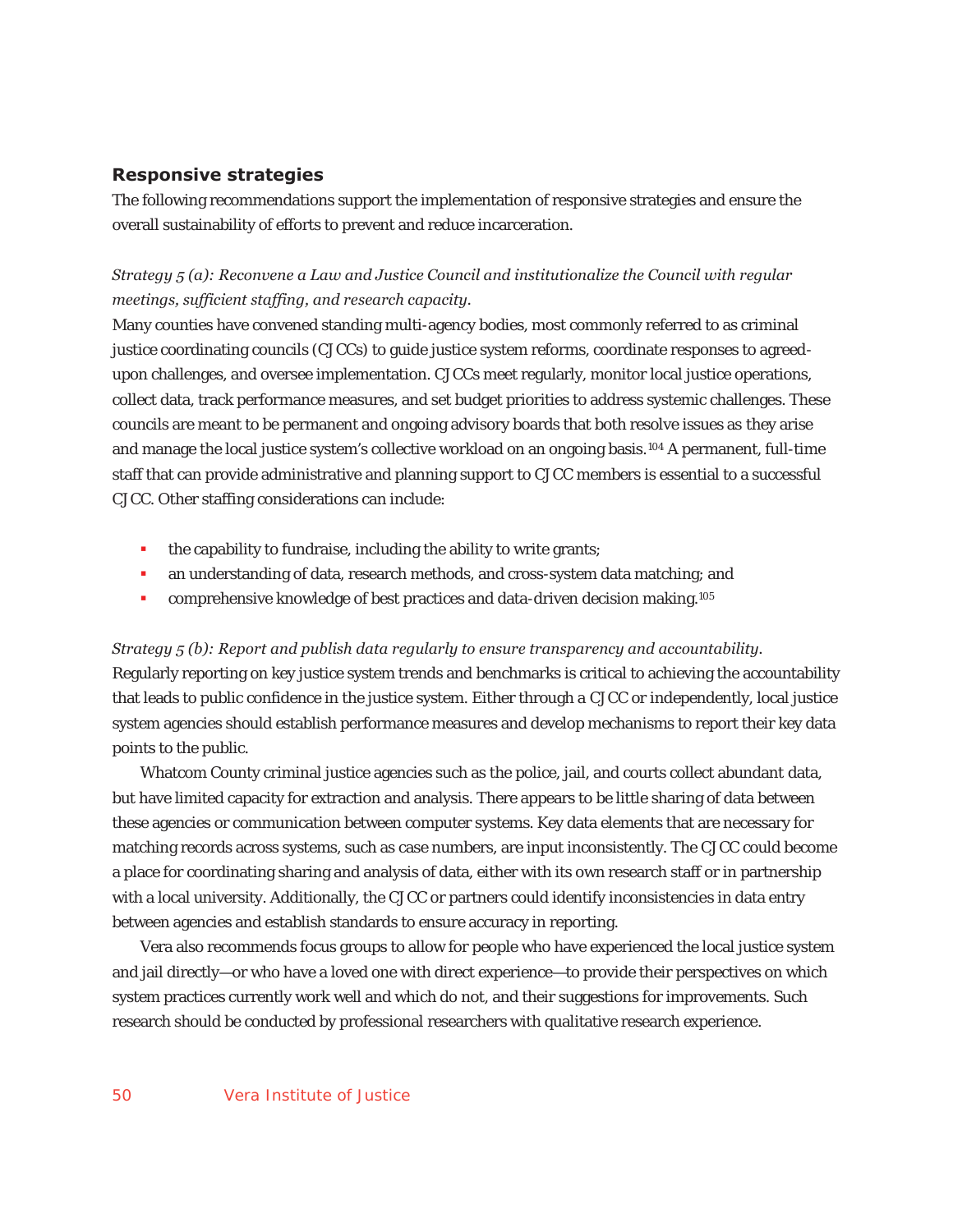### *Strategy 5 (c): Collect data regarding race, ethnicity, and gender at all system points.*

Vera's analysis showed substantial disparities for people of color in jail bookings and in the average daily population. Because pathways into jail are complex, this analysis did not determine particular causes for disparities. The county should take on this challenge and continue to monitor disparities to determine if reforms are reducing or increasing them. Data inquiries should examine disparities both across racial and ethnic groups and by gender. The analysis should include, but not be limited to:

- law enforcement records to determine if similar infractions are met with similar responses (citations, arrests, or bookings);
- **booking data to build a more nuanced understanding of the possible causes for disproportionate** admissions into jail;
- bond amounts and individuals' abilities to post bail—and to post bail quickly—to determine if bail contributes to fewer releases and longer stays for people of color;
- charging and sentencing data to determine if similar infractions are met with similar responses (dismissal, diversion, prosecution, or custodial versus community sentences); and
- associations between bookings and indicators of behavioral health needs to determine where needs are not being met and greater outreach may be warranted.

To improve practices regarding the collection of data on race, ethnicity, and gender, Whatcom County should undertake the following steps:

- *Allow people to self-identify*. To get the most accurate understanding of the racial, ethnic, and gender identities of the people who come into contact with the justice system, people should be asked how they identify, or asked to confirm how their demographic information is recorded.
- *Update methods of recording and reporting data*. Many justice system databases have preprogrammed options for the person entering the information to choose from, in an attempt to reduce human error in data entry. These categories, however, can create challenging limitations in recording data that do not conform to the predetermined categories. Updating technology to reflect current standards is an important step in accurately recording data.
- *Standardize data collection practices through official policies*. To the extent possible, justice system agencies within the same jurisdiction should collect data in similar ways to allow them to review disparities across every point of the justice system—arrest, charge, pretrial outcomes, case processing, sentencing, reentry, recidivism—and all the diversion or alternative options in between. It may be helpful to standardize practice with other county government agencies or social services that are frequented by people in the justice system, including hospitals, behavioral health providers, and public assistance programs.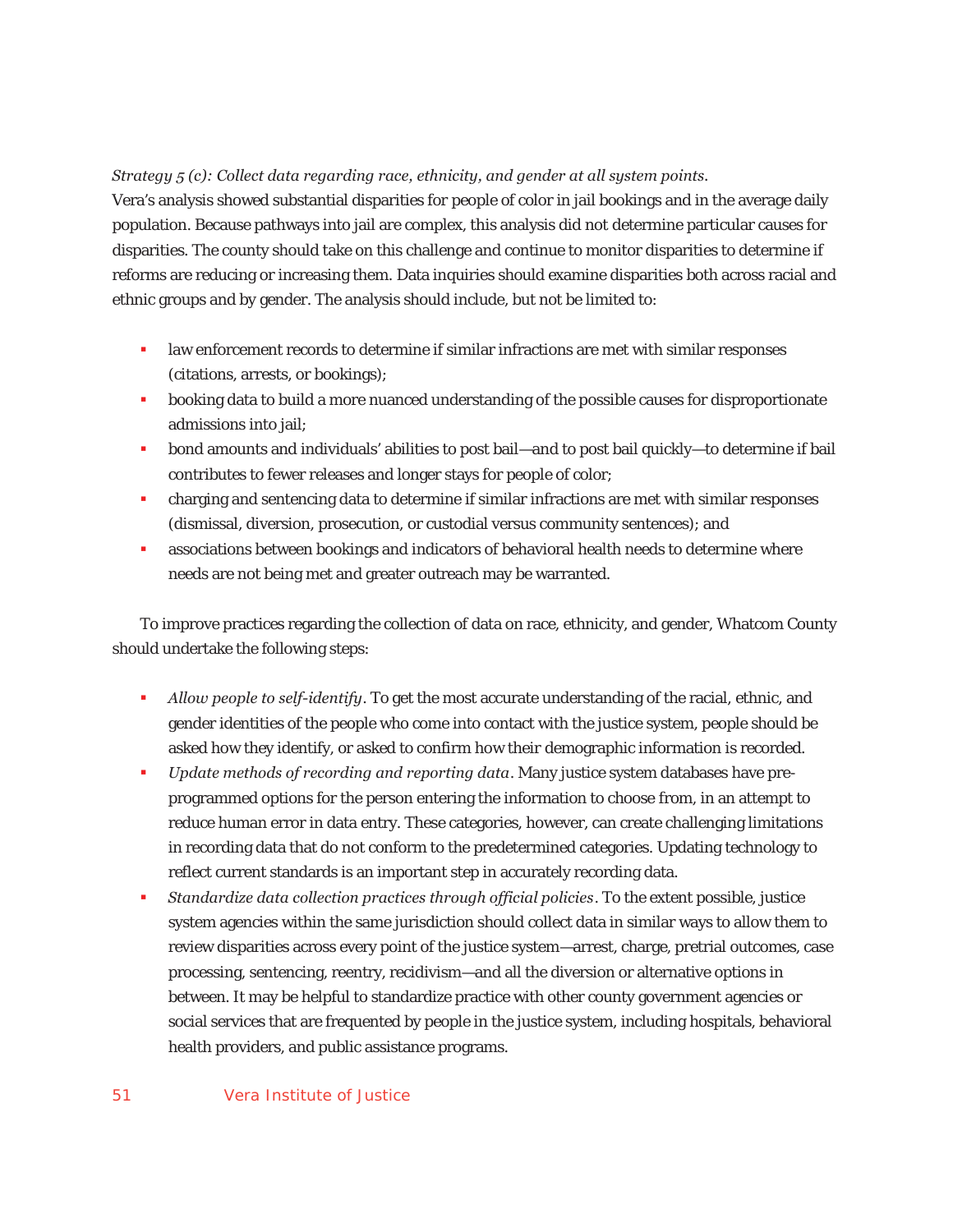- *Institutionalize systems of review*. Periodic review of data can help Whatcom County understand disparity trends, and can help answer outstanding questions (such as differences in case processing times, bail amounts, etc.).
- *Be transparent*. Sharing findings with the larger community is important in building trust in the justice system and collaboratively generating solutions to challenges.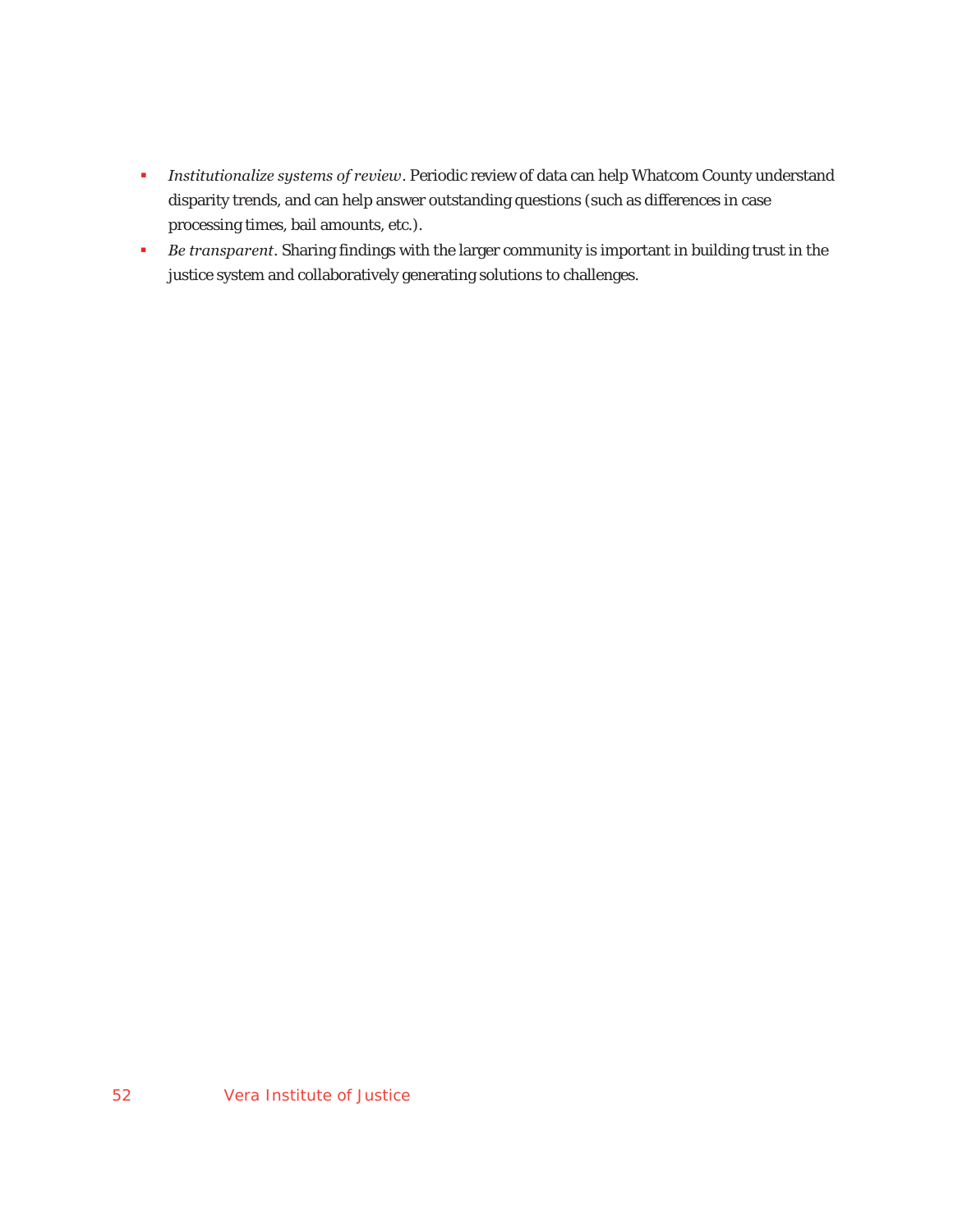# Impact Analysis

This impact analysis is offered to show that the recommendations above can lead to real and substantial reductions in the daily population of the jail. It is not a projection of population reductions in coming years but instead, using the 2016 jail population data, it illustrates how achieving even modest gains from these recommendations could have reduced the number of people in jail.

#### *How to read the tables*

The impact tables show alternative outcomes that could have happened for a segment of the jail population if Vera's recommendations were in place, compared to what actually occurred in 2016.

The "2016 Admissions" and "2016 ADP" columns show the actual number of admissions or the actual average daily population for the bookings described. The last three columns show how much smaller the jail population would have been if 25, 50, 0r 75 percent of the described segment of the jail population had the alternative outcome.

# Recommendation 1: Reduce unnecessary admissions to the jail

The recommendations in this section are focused on the types of charges that frequently lead to arrests and bookings, but for which the length of stay is most often quite short. This table demonstrates that implementation of Recommendation 1 will lead to a substantial reduction in admissions.

|                                                                                                                                             | 2016       |        | <b>Admissions impact</b><br>opportunity |            |
|---------------------------------------------------------------------------------------------------------------------------------------------|------------|--------|-----------------------------------------|------------|
| Alternative outcome                                                                                                                         | admissions | 25%    | 50%                                     | <b>75%</b> |
| Bring people arrested on DUI with no<br>warrants and at most one other criminal<br>traffic charge to a sobering center                      | 709        | $-177$ | $-355$                                  | $-532$     |
| Divert people booked for probation/parole<br>violations with no new charges, and who<br>were not eventually sentenced to serve jail<br>time | 48         | $-12$  | $-24$                                   | -36        |
| Book and release people with only<br>misdemeanor or criminal traffic charges<br>and no warrants                                             | 252        | $-63$  | $-126$                                  | $-189$     |
| Subtotal                                                                                                                                    |            | -252   | -505                                    | -757       |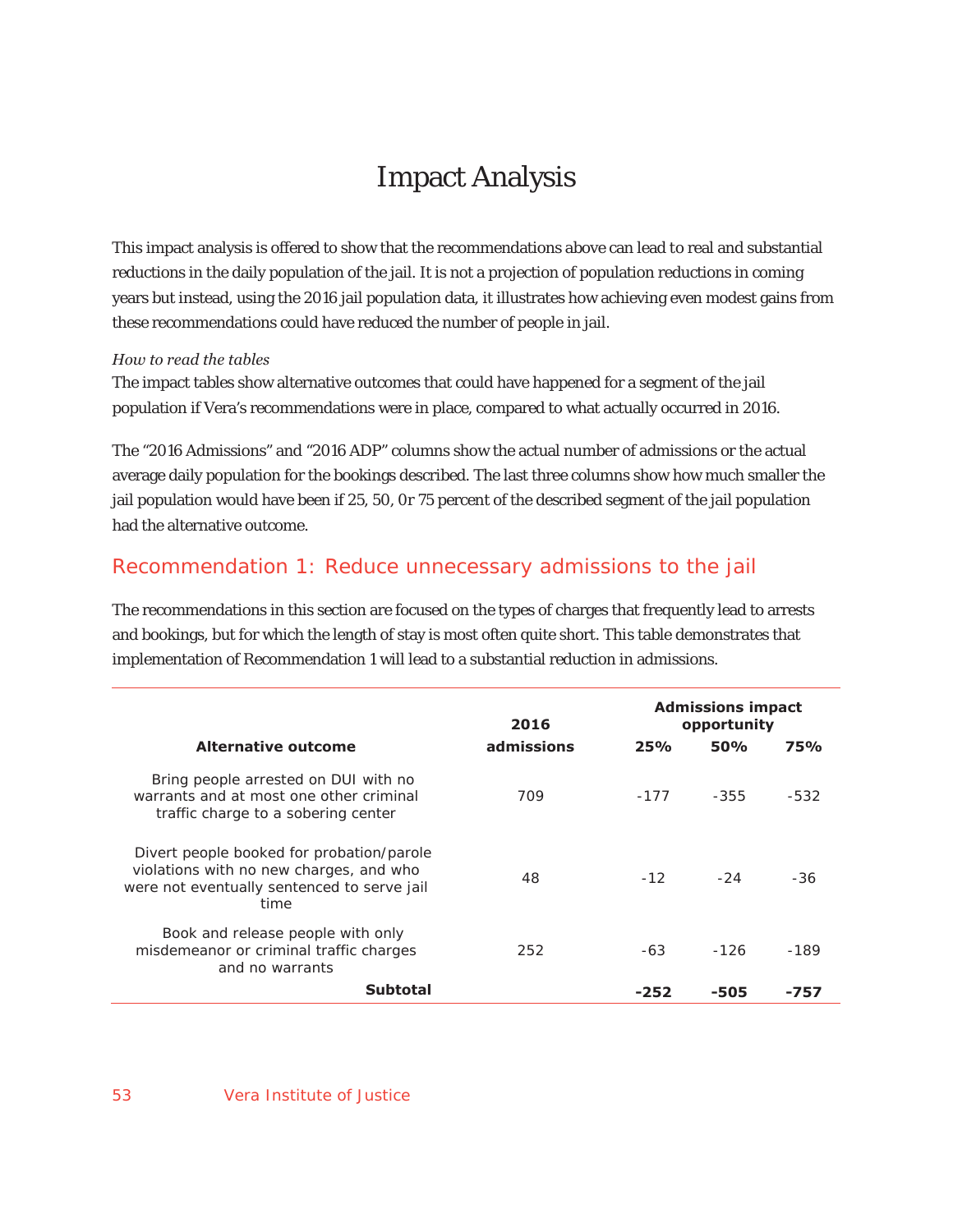# Recommendation 2: Curtail the number of new and outstanding warrants

In 2016, 53 percent of gross misdemeanor, 75 percent of misdemeanor, and 73 percent of non-DUI criminal traffic bookings involved warrants, possibly as the sole driver of the bookings. Together, these bookings contributed 31 people to the jail population on a given day. The recommendations in this section aim to substantially reduce bookings driven by warrants alone.

|                                                                                                              |            | <b>ADP</b> impact<br>opportunity |            |            |
|--------------------------------------------------------------------------------------------------------------|------------|----------------------------------|------------|------------|
| <b>Alternative outcome</b>                                                                                   | <b>ADP</b> | 25%                              | <b>50%</b> | <b>75%</b> |
| Reduce bookings for gross misdemeanor,<br>misdemeanor, and non-DUI criminal traffic arrests<br>with warrants | 31         | -8                               | $-15$      | $-23$      |
| <b>Subtotal</b>                                                                                              | 31         | -8                               | -15        | -23        |

# Recommendation 3: Create a pretrial release process based on datadriven risk assessment

With almost 60 percent of the ADP being held pretrial, moving away from reliance on financial bail affords the largest opportunity to reduce the jail population.

|                                                                                                                                                        | 2016       | <b>ADP</b> impact<br>opportunity |                  |            |
|--------------------------------------------------------------------------------------------------------------------------------------------------------|------------|----------------------------------|------------------|------------|
| Alternative outcome                                                                                                                                    | <b>ADP</b> | 25%                              | <b>50%</b>       | <b>75%</b> |
| Increase release rates and shorten time to release for<br>those being held pretrial on gross misdemeanor,<br>misdemeanor, and criminal traffic charges | 43         |                                  | $-11 - 21$       | $-32$      |
| Increase release rates and shorten time to release for<br>those being held pretrial on felony drug charges                                             | 22         |                                  | $-5$ $-11$ $-16$ |            |
| Increase release rates for the remaining people being<br>held on non-drug felony charges                                                               | 127        | $-32$                            | $-64$            | -95        |
| <b>Subtotal</b>                                                                                                                                        | 192        | -48                              | -96              | -144       |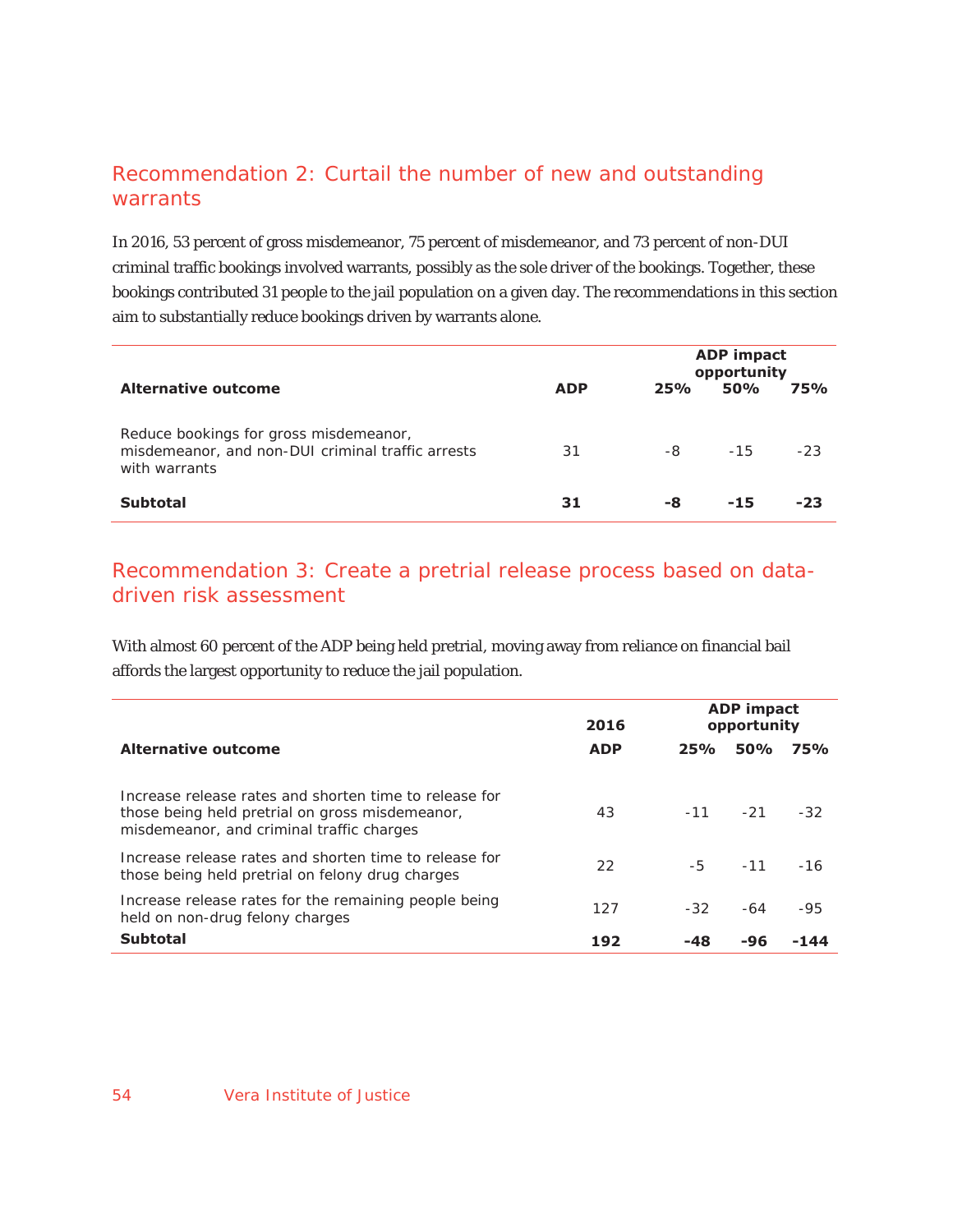# Recommendation 4: Develop a caseflow management plan

A reduction in case processing times for those remaining in jail pretrial could deliver substantial reductions in the average daily population. The ADP column shows the number of people with cases lingering for the described number of days. Expediting case processing will reduce the time they spend in jail.

|                                                                                              |            | <b>ADP</b> impact |            |            |
|----------------------------------------------------------------------------------------------|------------|-------------------|------------|------------|
|                                                                                              |            | opportunity       |            |            |
| Alternative outcome                                                                          | <b>ADP</b> | 25%               | <b>50%</b> | <b>75%</b> |
| Expedite case processing for felony cases<br>pending 90 to 180 days or more                  | 37         | $-9$              | $-18$      | $-28$      |
| Expedite case processing for felony cases<br>pending 181 days or more                        | 42         | $-10^{-}$         | $-21$      | $-31$      |
| Expedite case processing for misdemeanor<br>cases pending 60 days or more<br><b>Subtotal</b> | 14         | $-3$              | $-7$       | $-10$      |
|                                                                                              | 92         | -23               | -46        | -69        |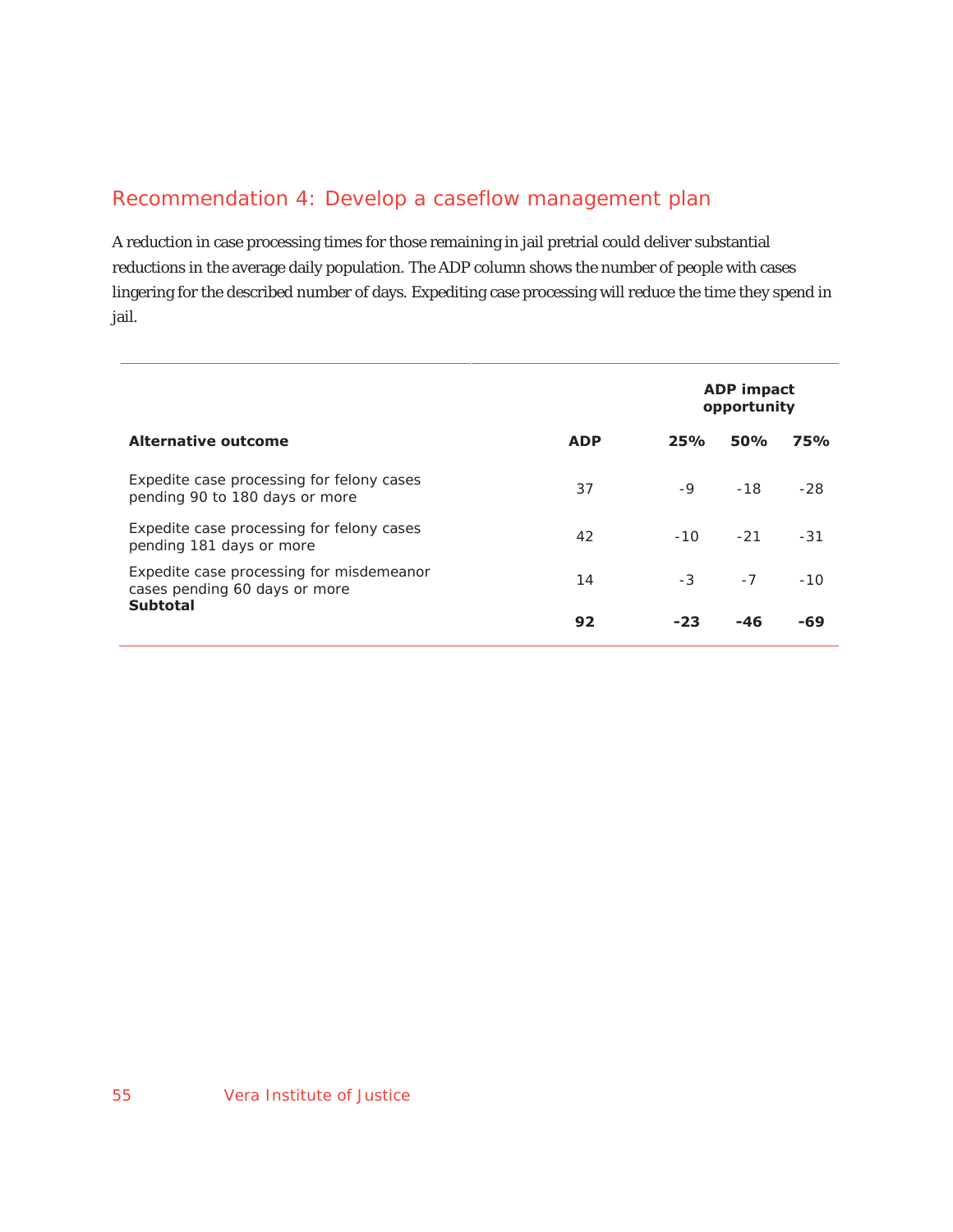# Conclusion

This report provides a range of strategies that Whatcom County can undertake to safely reduce the number of people in its jail and create a fairer, more efficient local justice system. These strategies include deflection of people away from the justice system before they enter jail; eliminating backlogs of outstanding warrants and preventing new warrants from issuing; shifting from relying on financial bail to data-driven, risk-based pretrial justice; and increasing case processing efficiency. More than any other factor, including the economy and crime rates, jail size is a function of these system policies and practices. Change has been possible in communities across the country due to strong leadership, collaboration, and willingness among justice system actors to take a hard look at how the justice system is currently functioning, and in partnership with the community, envision a new way forward. In Whatcom County, the foundation has already been laid for this process, but continued investment and commitment will be needed to truly transform how the local jail is used.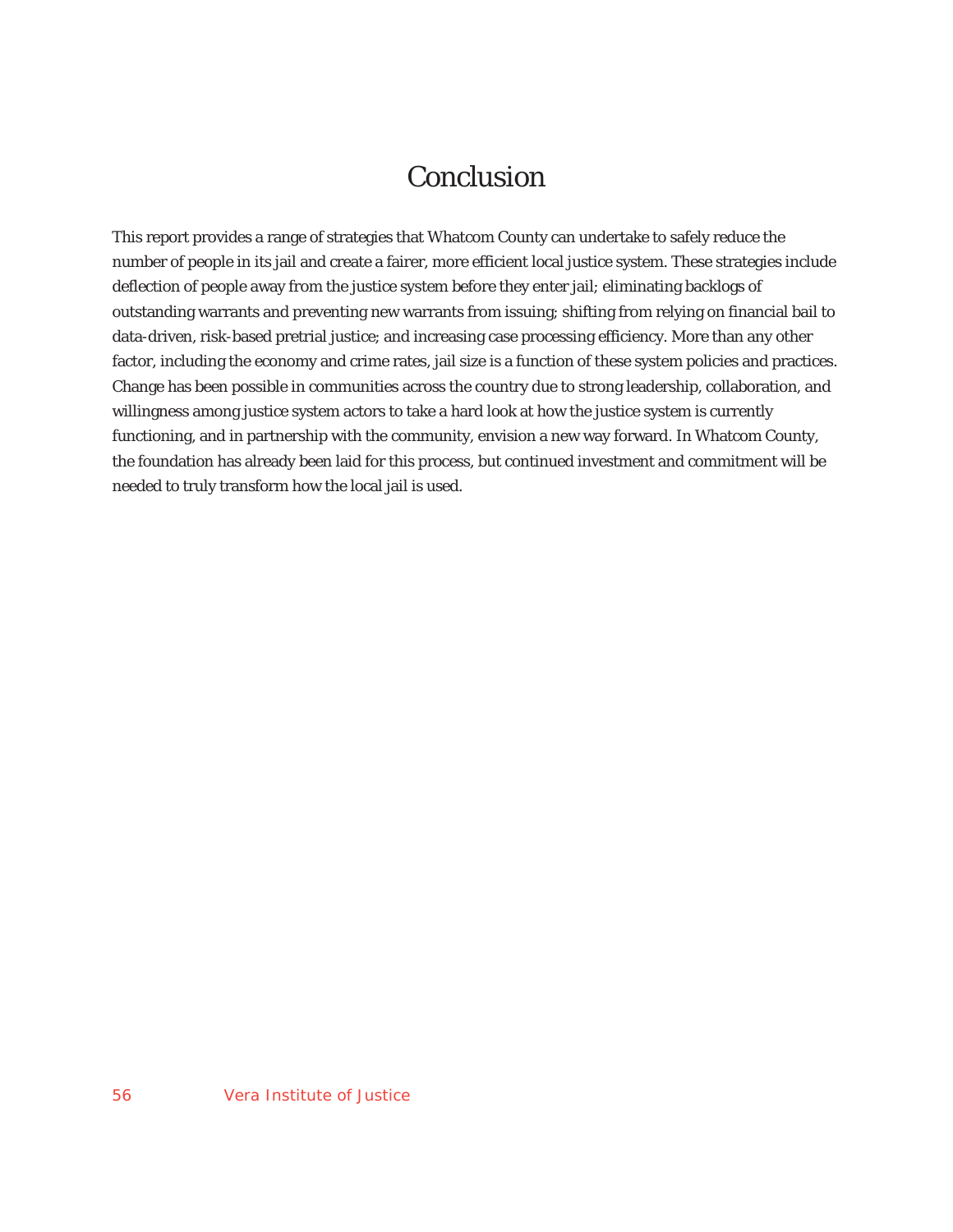Appendix: System Maps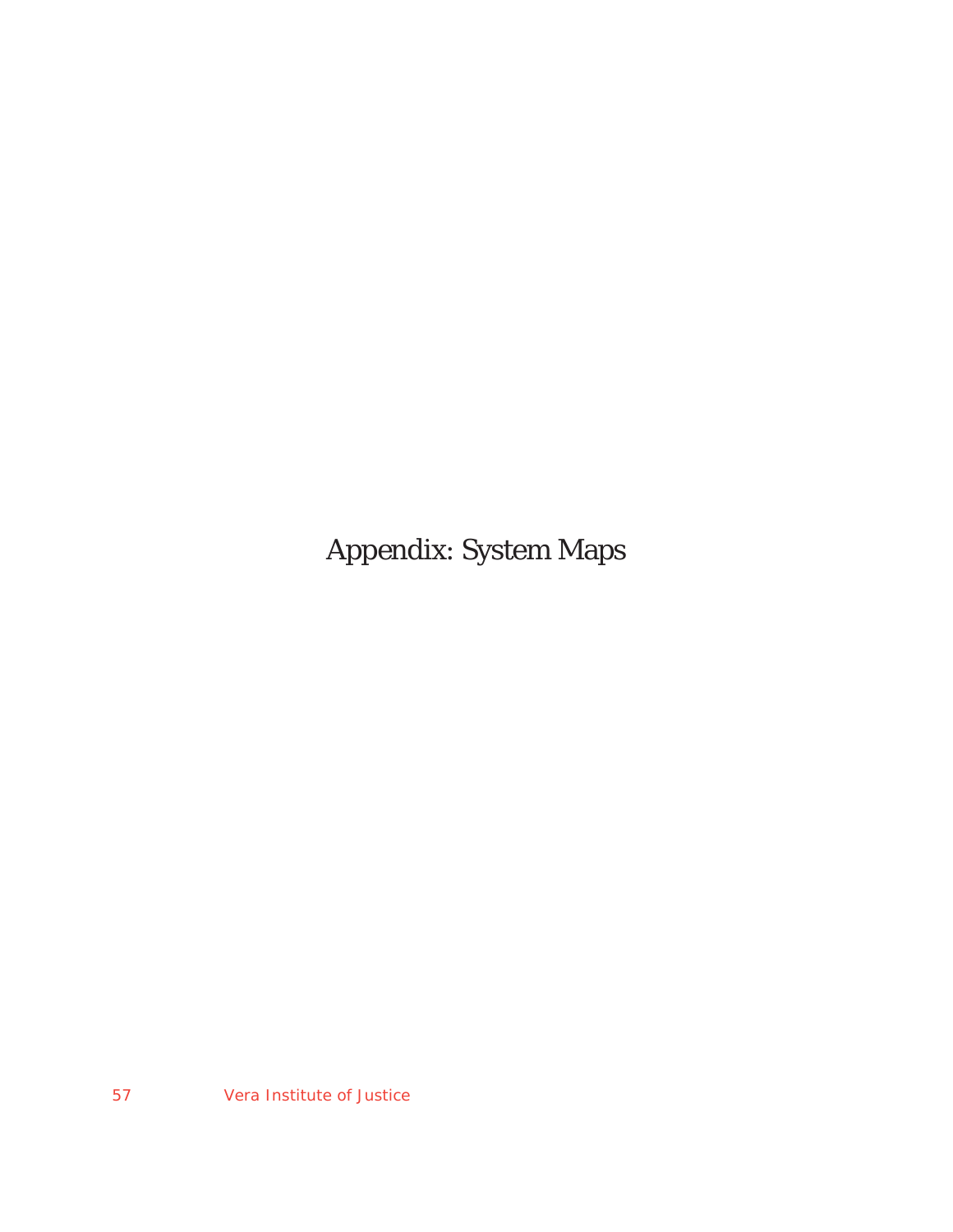

Decision Point in Dispute Decision Point in Dispute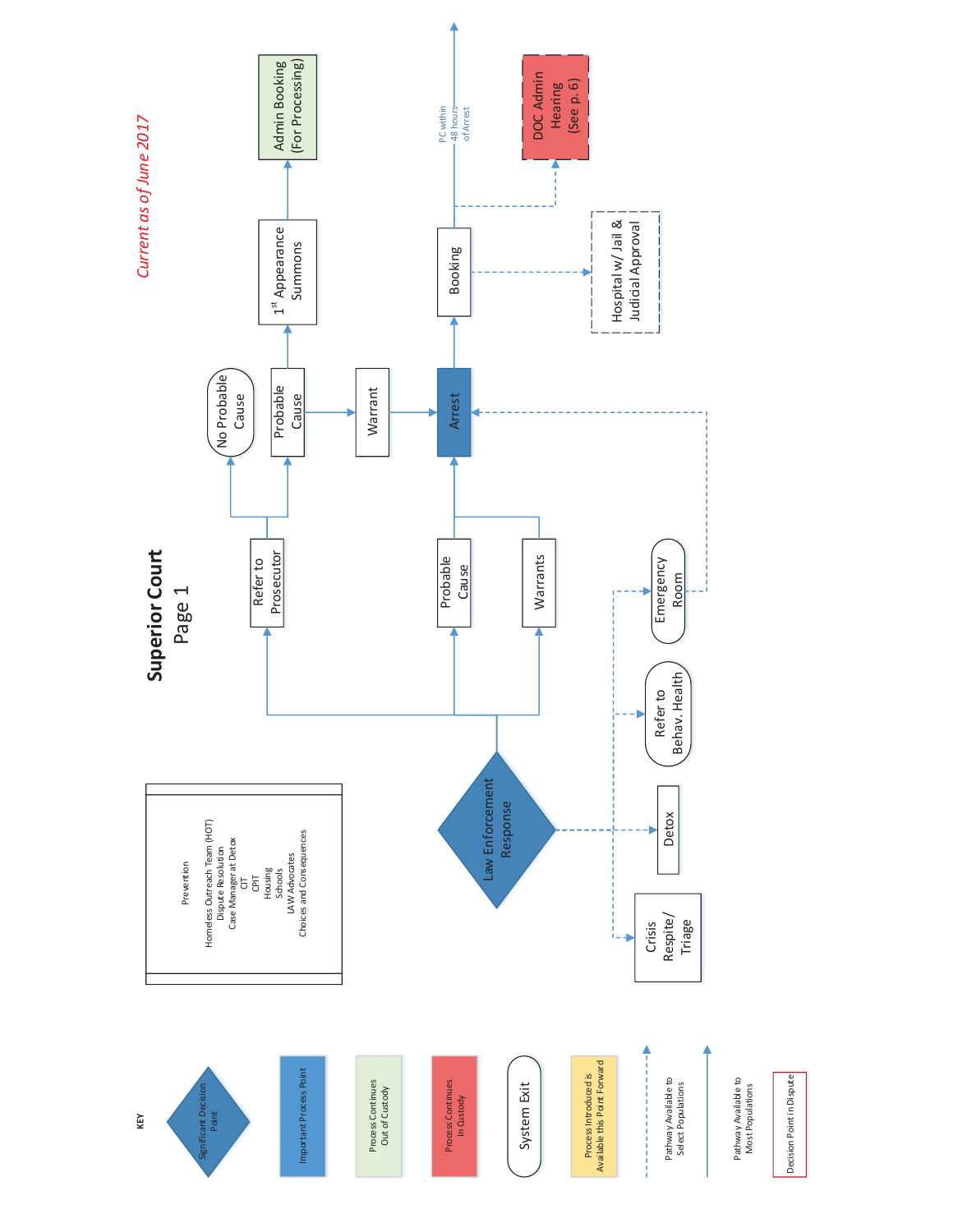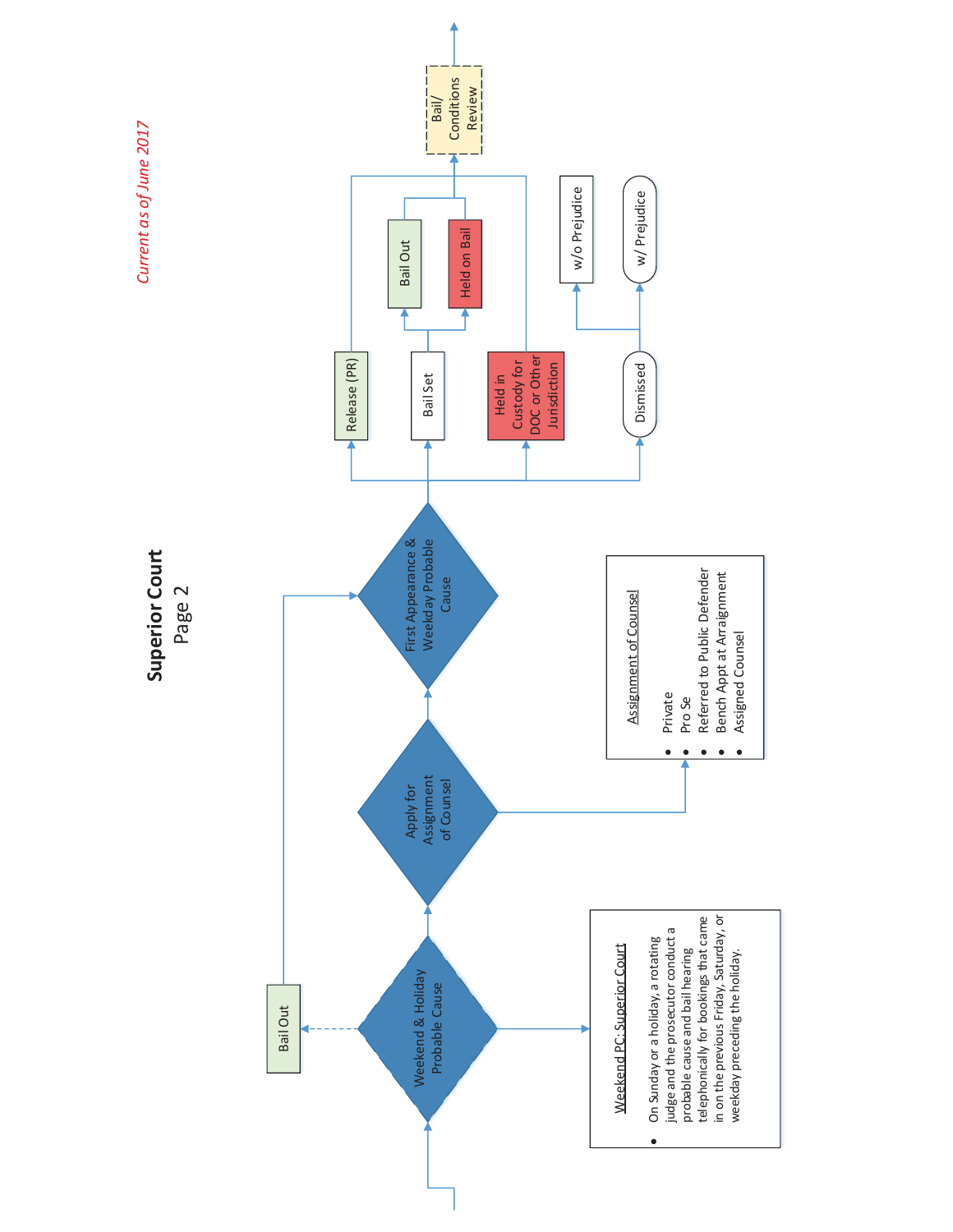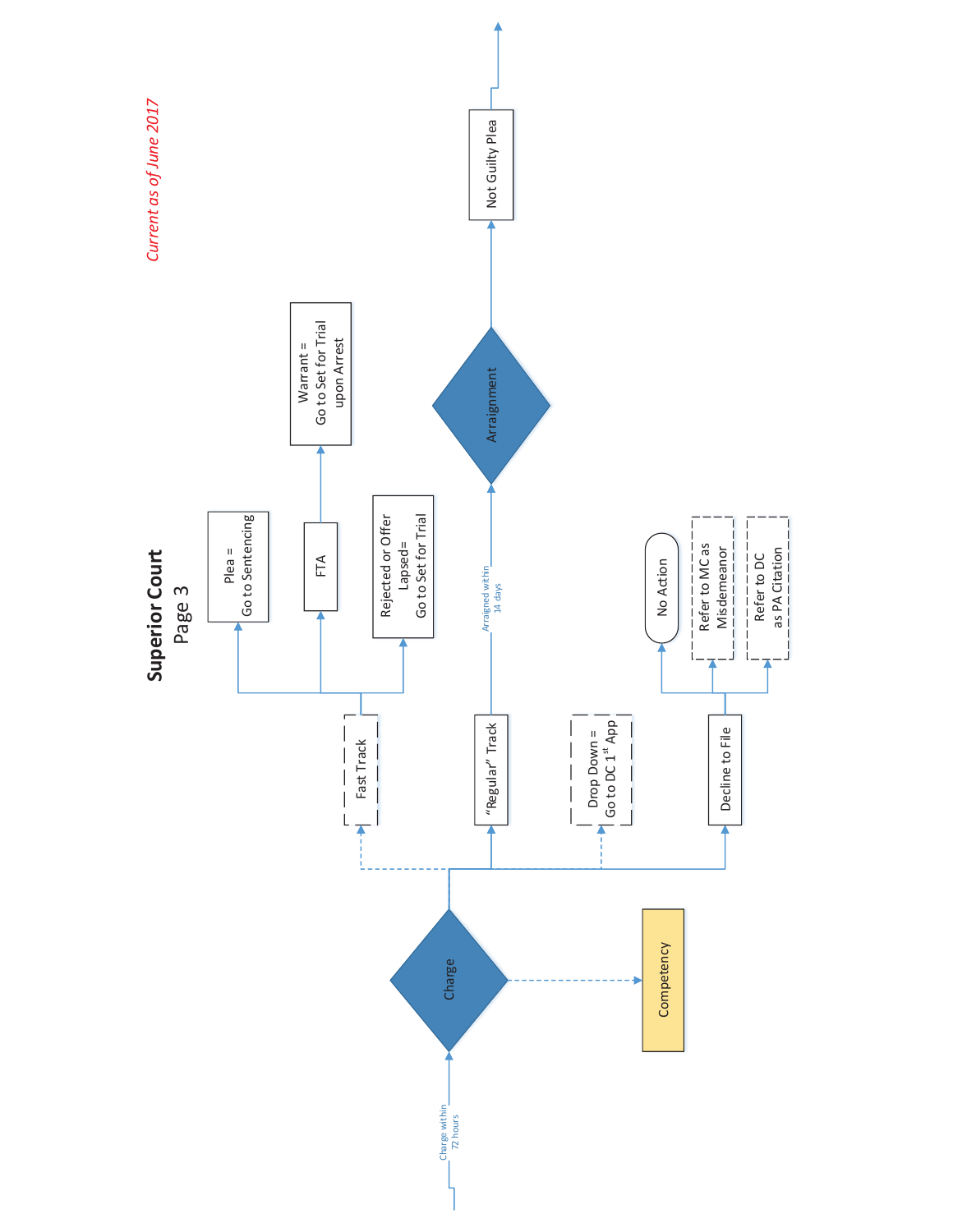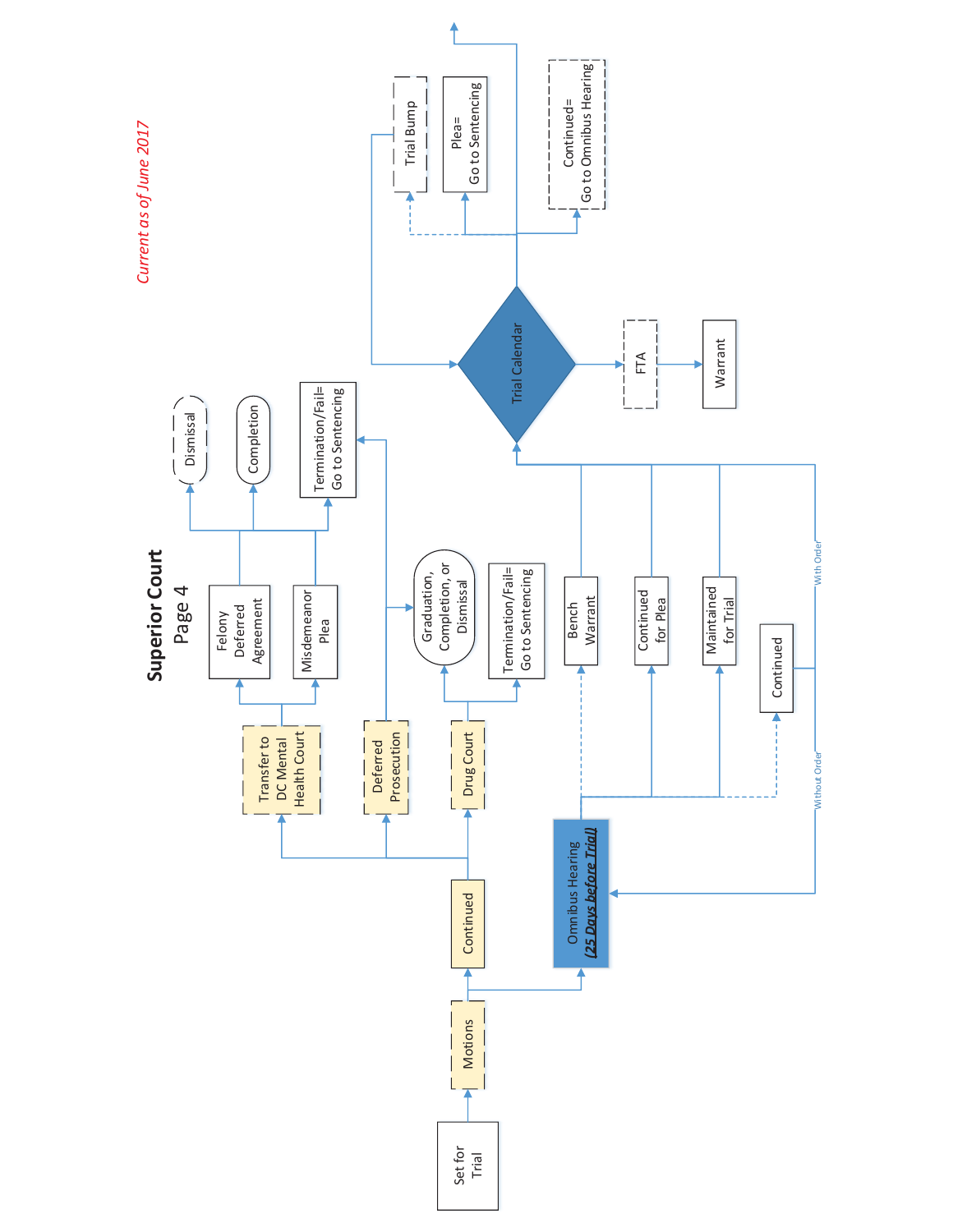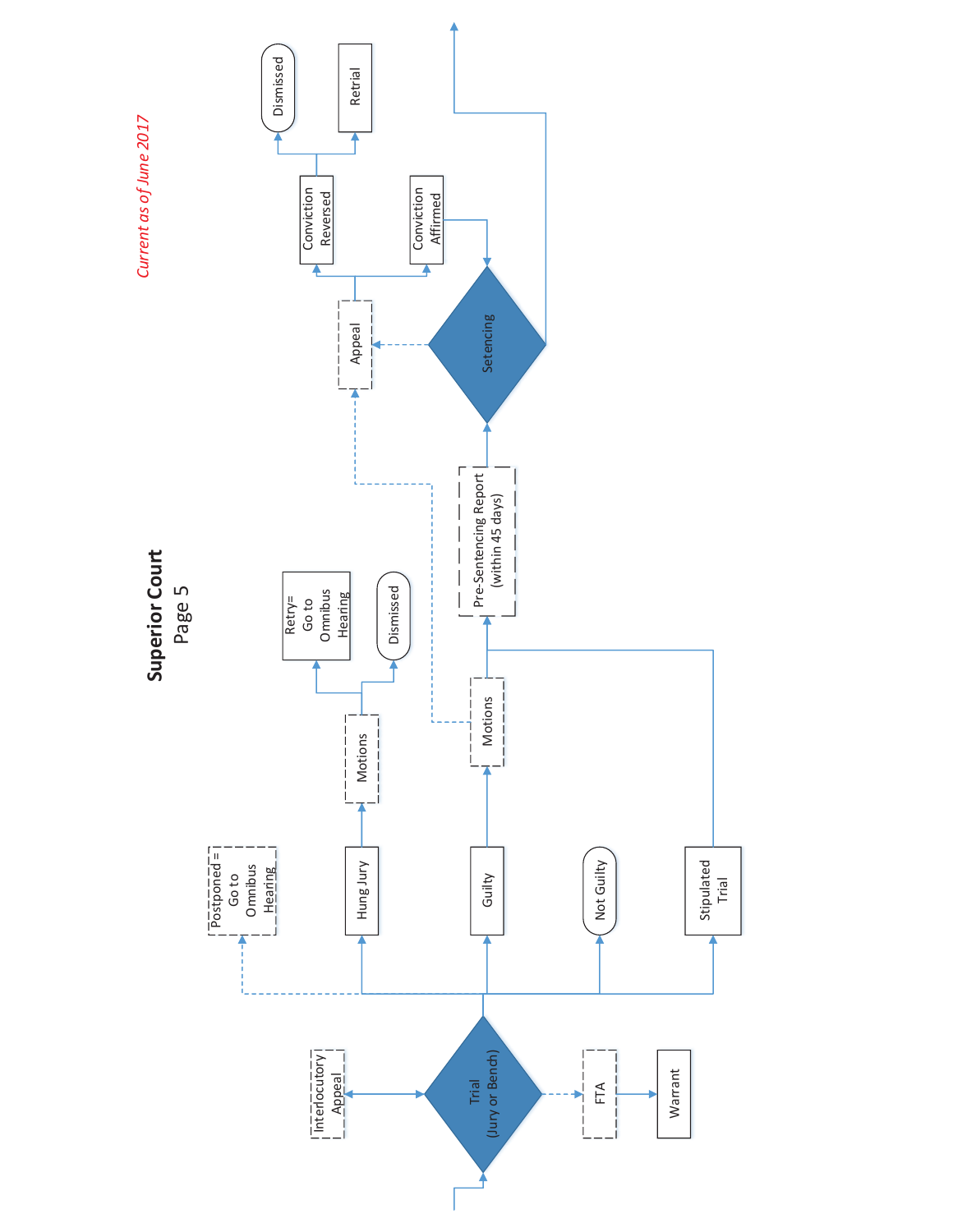

Current as of June 2017 *Current as of June 2017*

> Superior Court **Superior Court**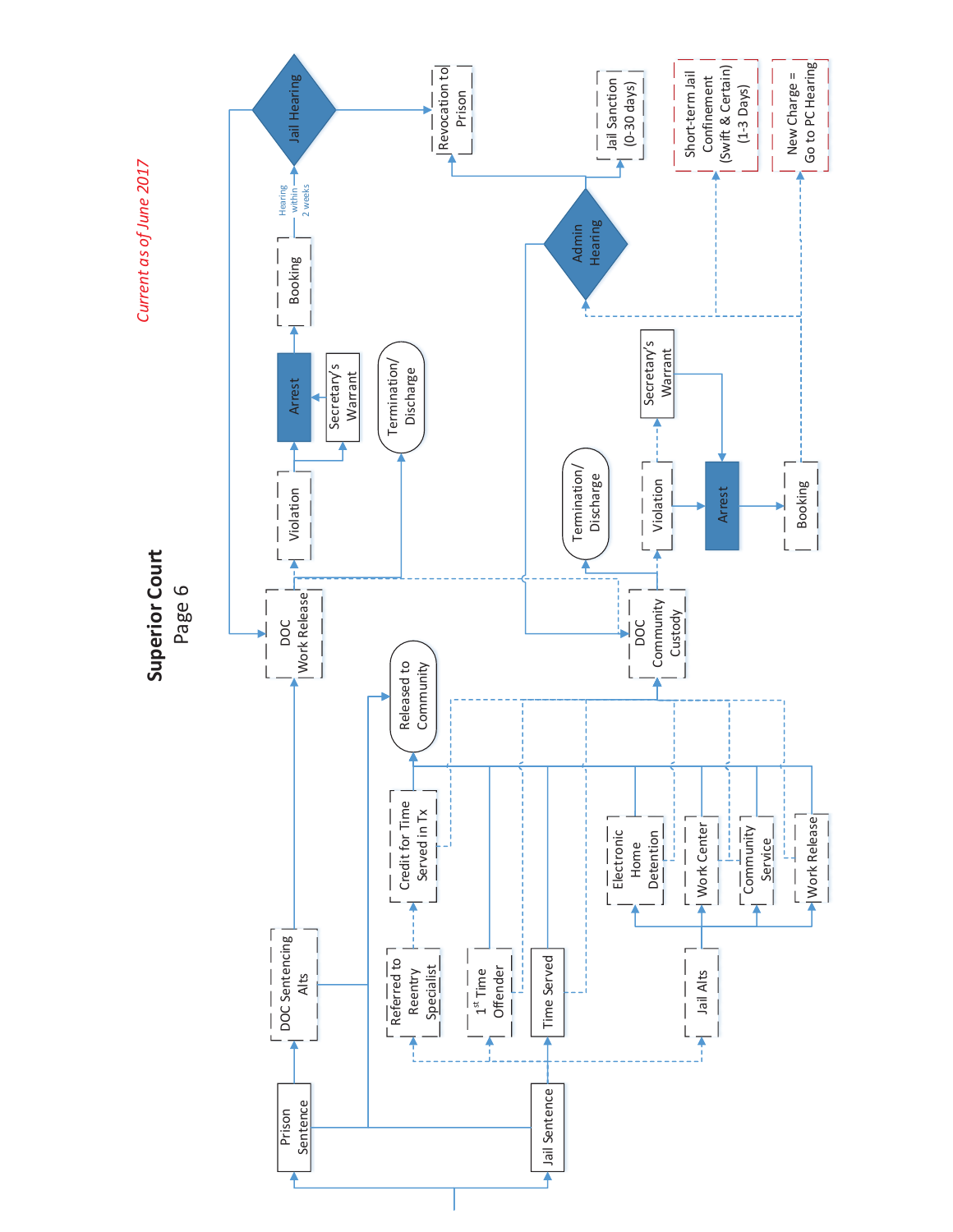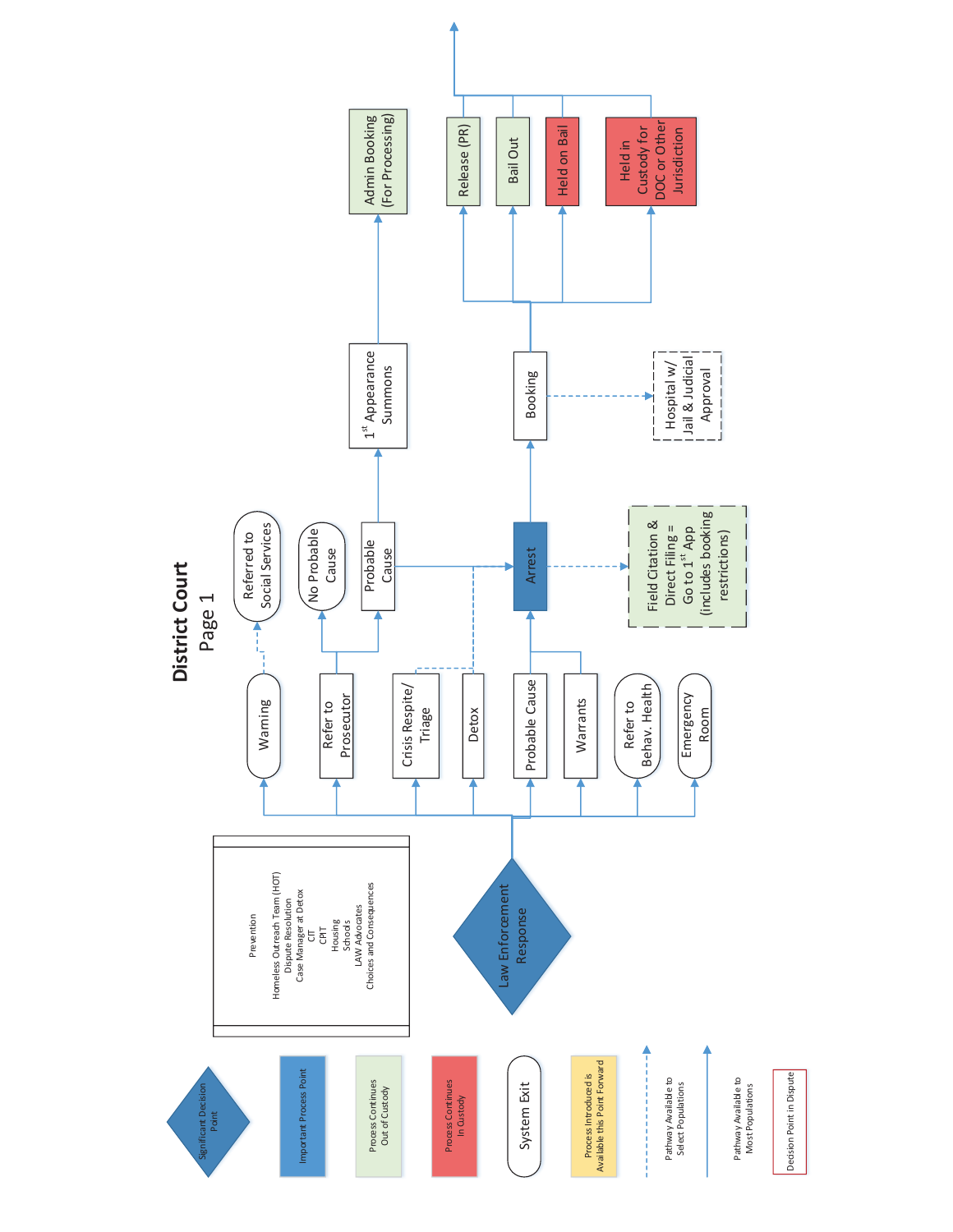District Court **District Court** Page 2

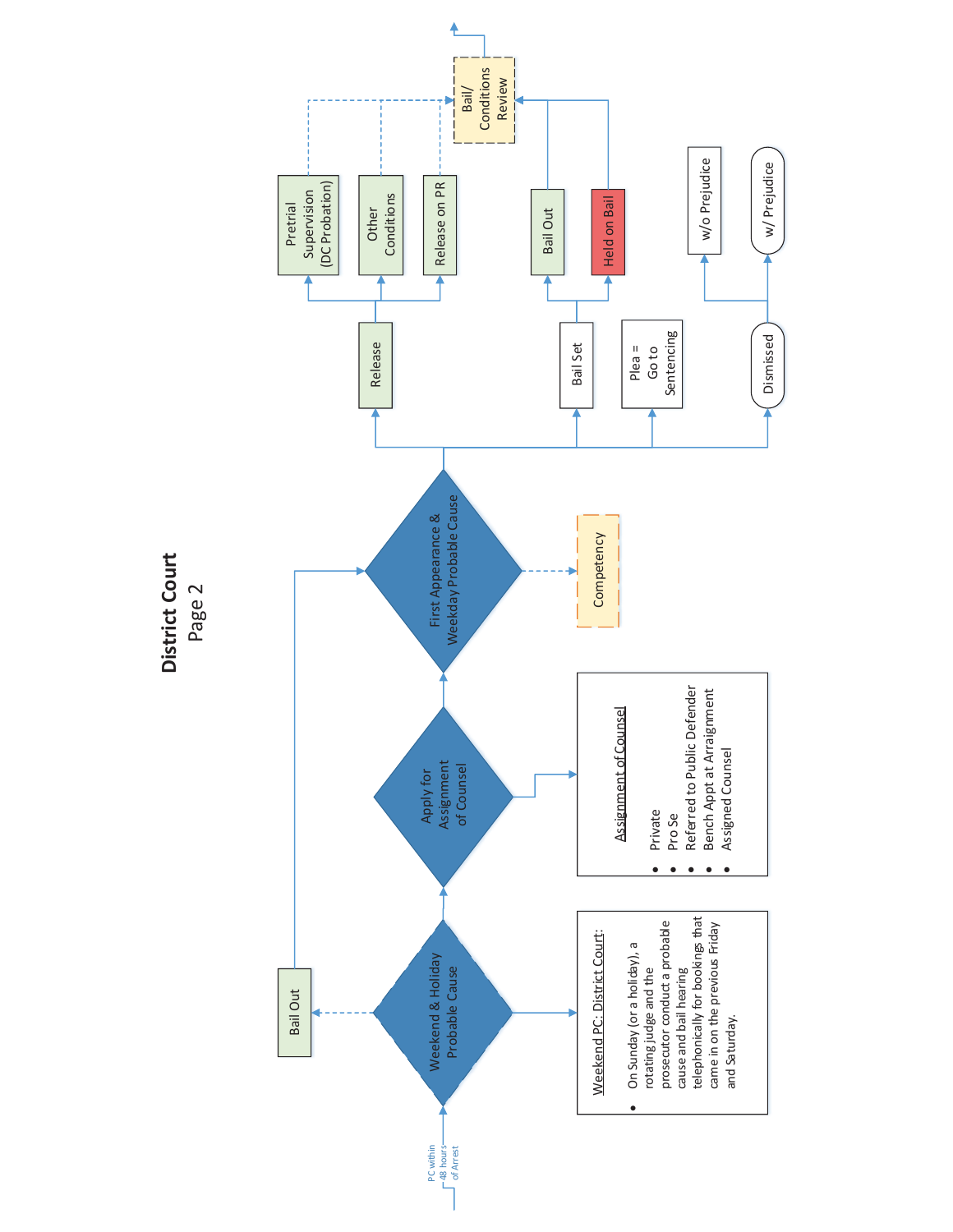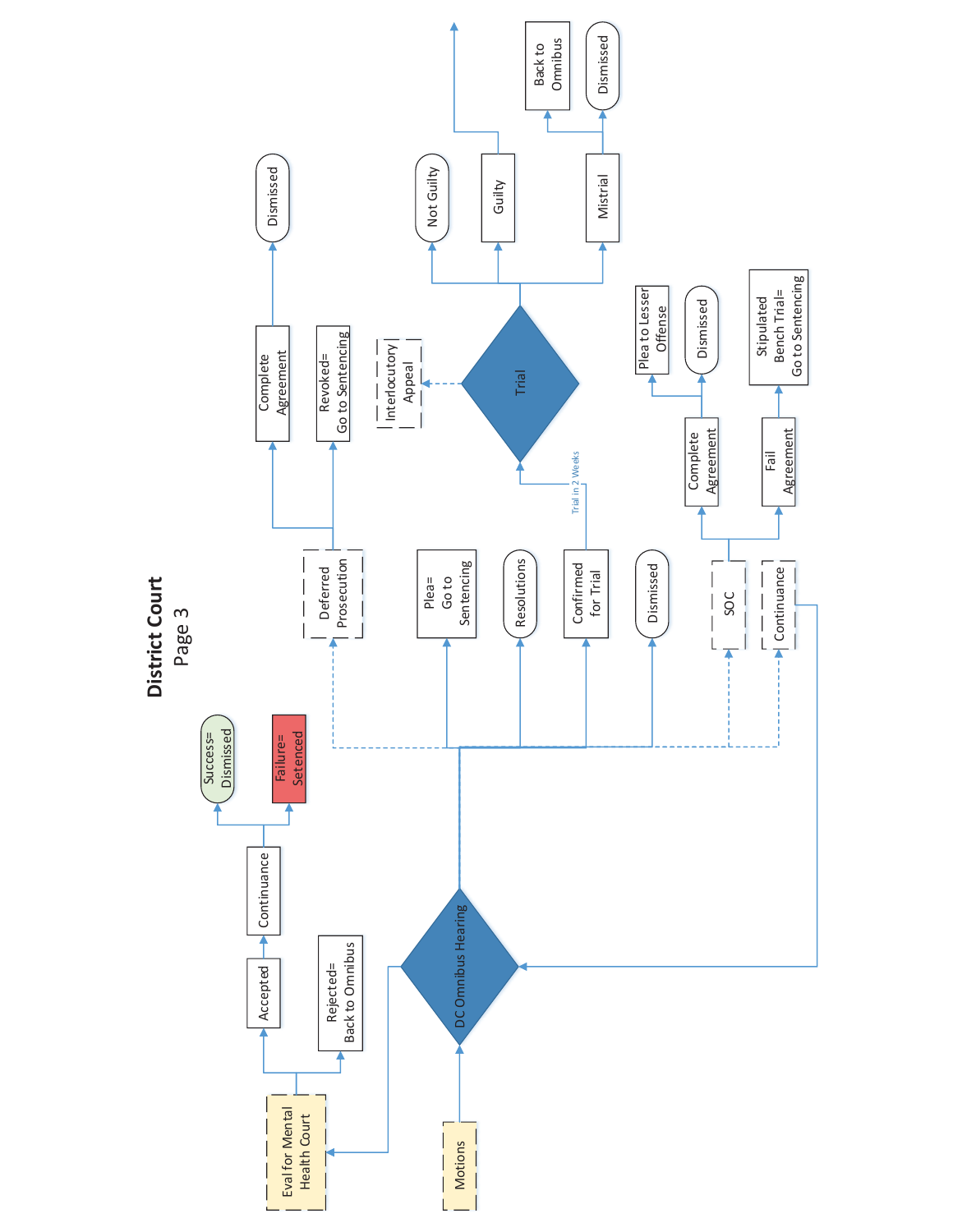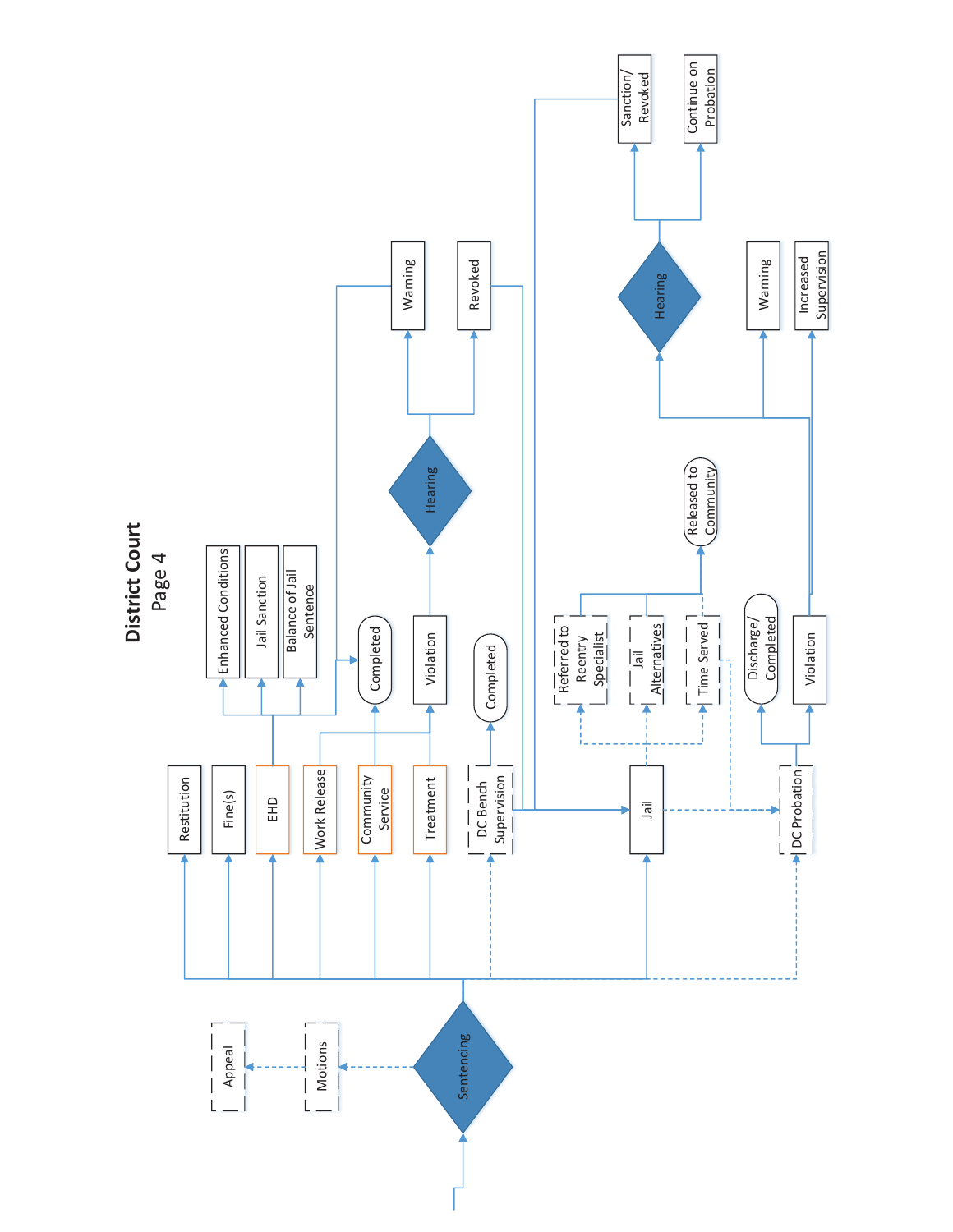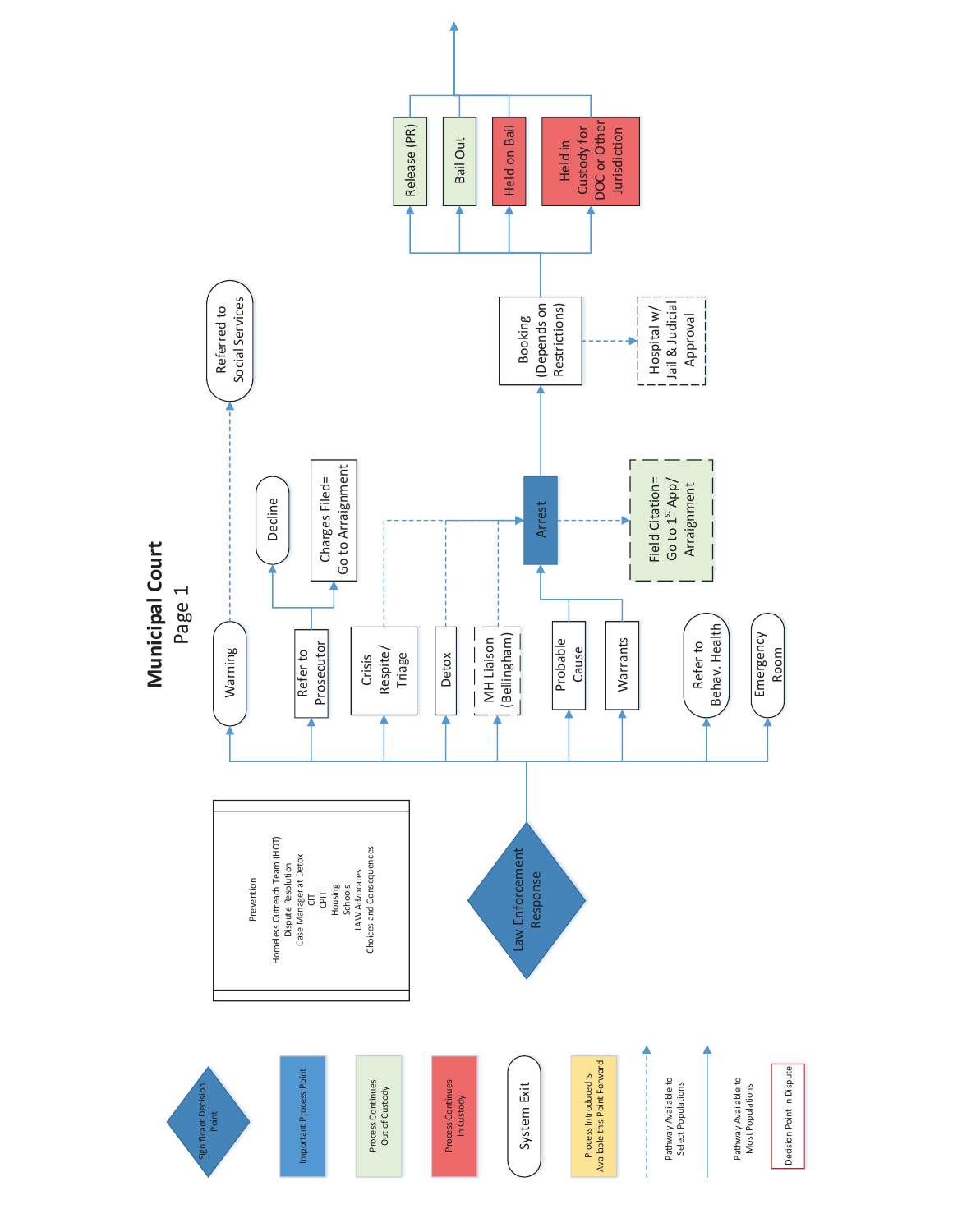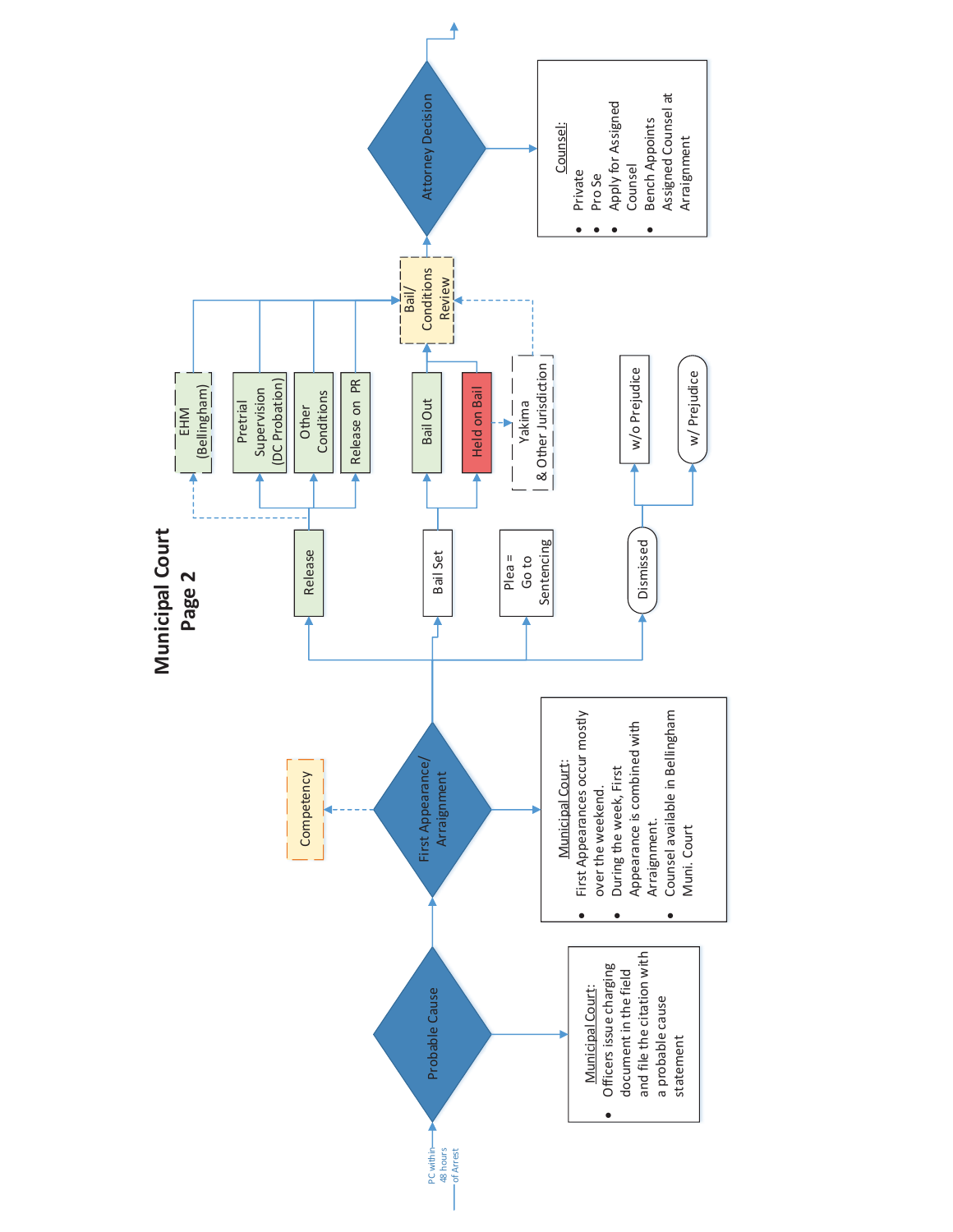

Municipal Court **Municipal Court**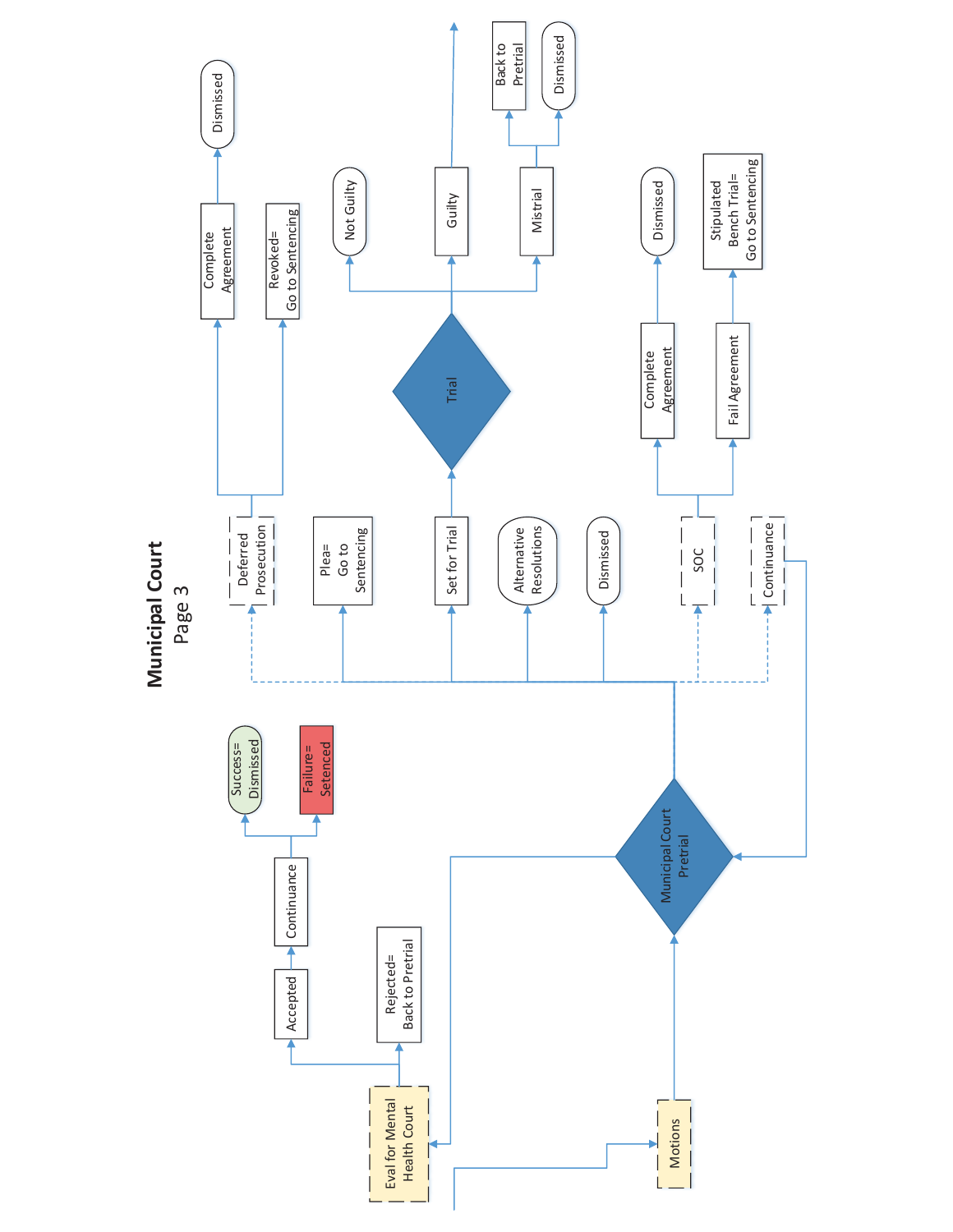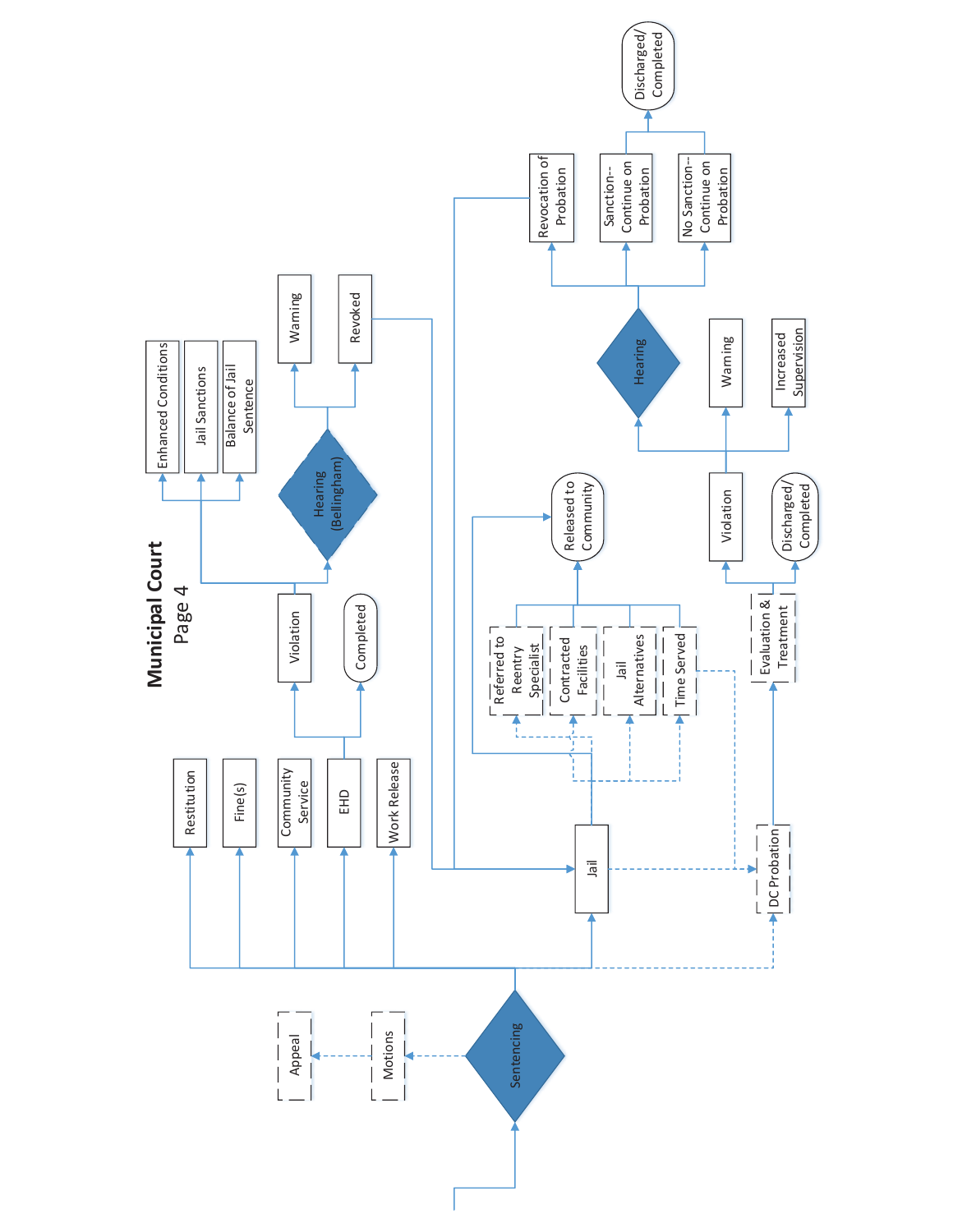## **Endnotes**

 $\overline{a}$ 

1 Vera Institute of Justice analysis of the Bureau of Justice Statistics Census of Jails and Annual Survey of Jails, available at http://trends.vera.org/rates/whatcom-county-

wa?incarcerationData=all&incarceration=count. During this same time period, the overall population of Whatcom County experienced a two-and-a-half-fold increase.

2 Ibid. A jail incarceration rate is a ratio that measures the number of people in jail for a geographical area (county, state, or nation) as a proportion of the population of that area. Jail incarceration rates allow for comparison between different sized geographical areas or within one area as the population grows. Due to substantial variations between geographical areas in the number of people younger than age 15 and older than 64—two age groups that have very low risk of jail incarceration—Vera only uses the area population between ages 15 and 64 in calculating jail incarceration rates.

3 Samantha Wohlfeil, "What's true, false in claims about Whatcom County Jail," *The Bellingham Herald,* October 23, 2015, http://www.bellinghamherald.com/news/local/article41270682.html.

4 Warren F. Cook and Mark Goldman, *Whatcom County Jail and Justice System Assessment*  (Washington, DC: U.S. Department of Justice, National Institute of Corrections, 2011), 5.

5 design2LAST, inc., *Building Assessment Studies and Cost Estimates for Capital Improvements at the Jail (Public Safety Building) and Work Center* (Edmonds, WA: design2LAST, inc., 2016), 4-5.

6 Whatcom County Council Ordinance No. 2015-025. Whatcom County's Health Department oversees the operation of a Crisis Triage Center that provides short-term stabilization services to people experiencing mental health crises or who need detoxification. The Crisis Triage Center's current capacity is 13 beds, but the county is seeking to expand to 32 beds—16 for voluntary crisis triage and stabilization, and 16 for detox services. See Whatcom County, "Crisis Triage Center," http://www.whatcomcounty.us/2075/Crisis-Triage-Center.

7 Whatcom County Council Ordinance No. 2015-037.

8 Whatcom County Incarceration Prevention and Reduction Task Force (Task Force), *Phase III Interim Report* (Whatcom County, WA: Task Force, 2017).

9 Whatcom County Jail Planning Task Force (JPTF), *Final Report and Recommendations* (Whatcom County, WA: JPTF, 2012), 1.

<sup>10</sup> Whatcom County JPTF, JPTF Final Recommendation on Size of the New Jail (Whatcom County, WA: JPTF, 2011).

11 Whatcom County Auditor, Election Division, "November 3, 2015 General Election," http://results.vote.wa.gov/results/20151103/whatcom/.

12 Whatcom County Council Resolution No. 2016-021.

<sup>13</sup> Whatcom County, "Interlocal Jail Facility Financing and Use Agreement," http://www.co.whatcom.wa.us/DocumentCenter/View/30019.

<sup>14</sup> City of Bellingham and Whatcom County, "Memorandum of Agreement Between City of Bellingham and Whatcom County Regarding their Commitment to Incarceration Reduction and Prevention,"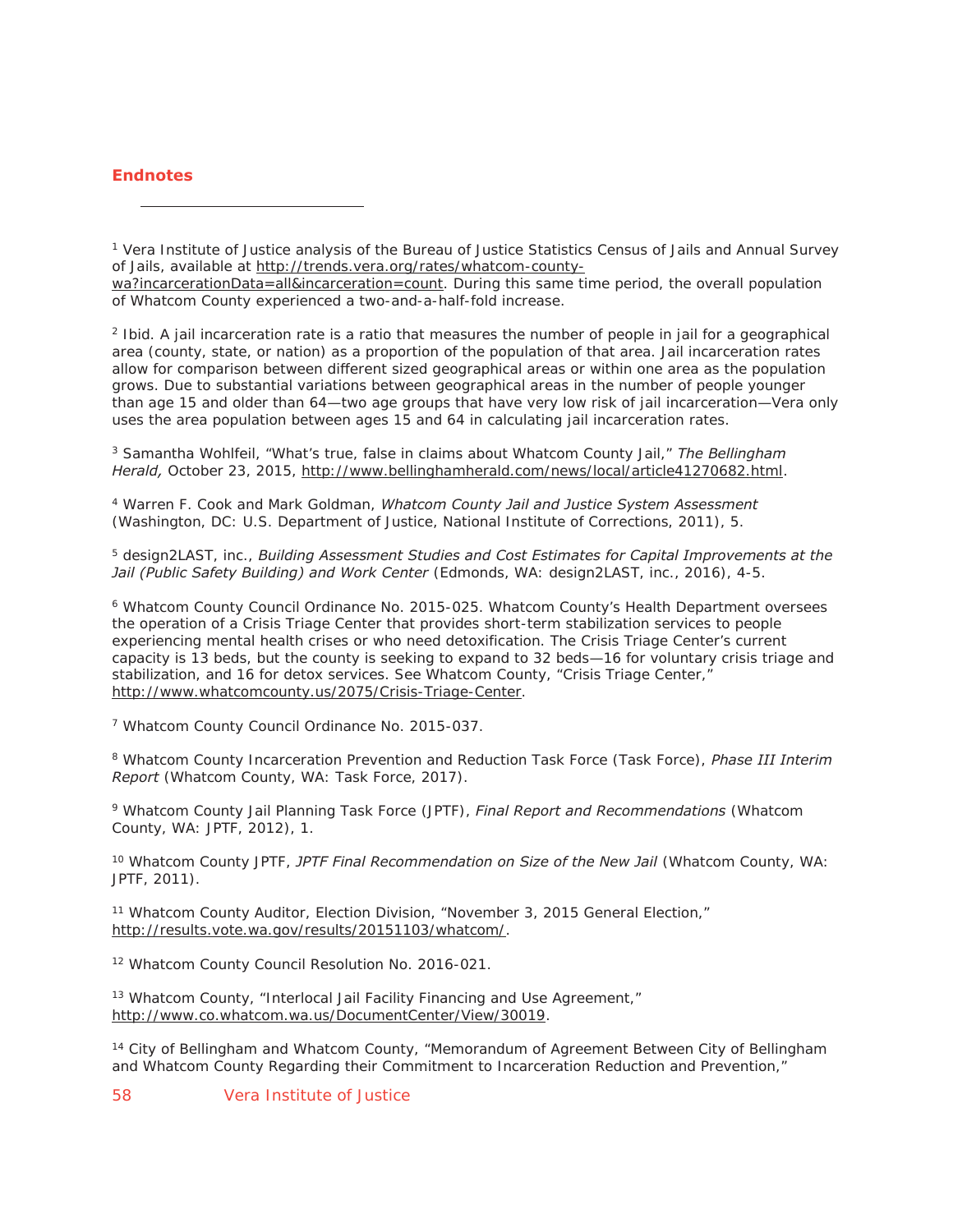http://www.whatcomcounty.us/DocumentCenter/View/29323.

15 Whatcom County Council Ordinance No. 2017-037.

 $\overline{a}$ 

<sup>16</sup> For examples of jurisdictions that have committed to safely reducing their jail populations and addressing racial and ethnic disparities, see Safety and Justice Challenge, "The Challenge Network," http://www.safetyandjusticechallenge.org/challenge-network-2017/.

<sup>17</sup> "Holds" refers to people detained in the jail for the Washington State Department of Corrections (DOC), the federal government, or other jurisdictions.

<sup>18</sup> A judicial determination of probable cause is usually made within 48 hours of arrest, unless probable cause was determined prior to the arrest.

<sup>19</sup> In 2016, booking restrictions presumably kept a certain number of people from going to jail who otherwise would have been booked into the facility, but the data available to Vera were not sufficient to estimate this number.

<sup>20</sup> Vera Institute of Justice analysis of the Bureau of Justice Statistics Census of Jails and Annual Survey of Jails.

 $21$  Ibid. The proportion of women booked into jail is typically higher than the proportion of women in the average daily population because, on average, women do not stay in jail as long as men do.

22 United States Census Bureau, "American Fact Finder,"

https://factfinder.census.gov/faces/nav/jsf/pages/index.xhtml. Pathways into the jail are complex, with many factors and decision points contributing to whether someone is booked into jail. This analysis describes the *outcomes* of bookings; it does not assess the determinants for those outcomes or make inferences about causality.

 $^{23}$  In these tables, the admission rate is the number of admissions (or unique people admitted) into the jail per 100 people in the Whatcom County population. Disparities are a comparison between the admission rates for black or Native American people and the admission rate for white people (or between the admission rates for Hispanic and non-Hispanic people); specifically, it is the ratio between these two numbers. Percentages may not add up to 100 due to rounding.

<sup>24</sup> "DOC holds" include bookings on "Swift & Certain" (20 percent), "DOC Detainers" (77 percent), and other charges (3 percent). "Other holds" refers to holds from other counties, state agencies, or federal agencies. Percentages may not add up to 100 due to rounding.

25 RCW 46.20.342.

 $26$  In 2013, the average length of stay in jail was 23 days nationally. See Ram Subramanian et al., *Incarceration's Front Door: The Misuse of Jails in America* (New York: Vera Institute of Justice, 2015), 10.

 $27$  In the table, disparities are a comparison between the rates at which black or Native American people are represented in the jail compared to their presence in the county population and the comparable rate for white people; specifically, it is the ratio between these two numbers.

<sup>28</sup> Population averages are rounded to the nearest whole number.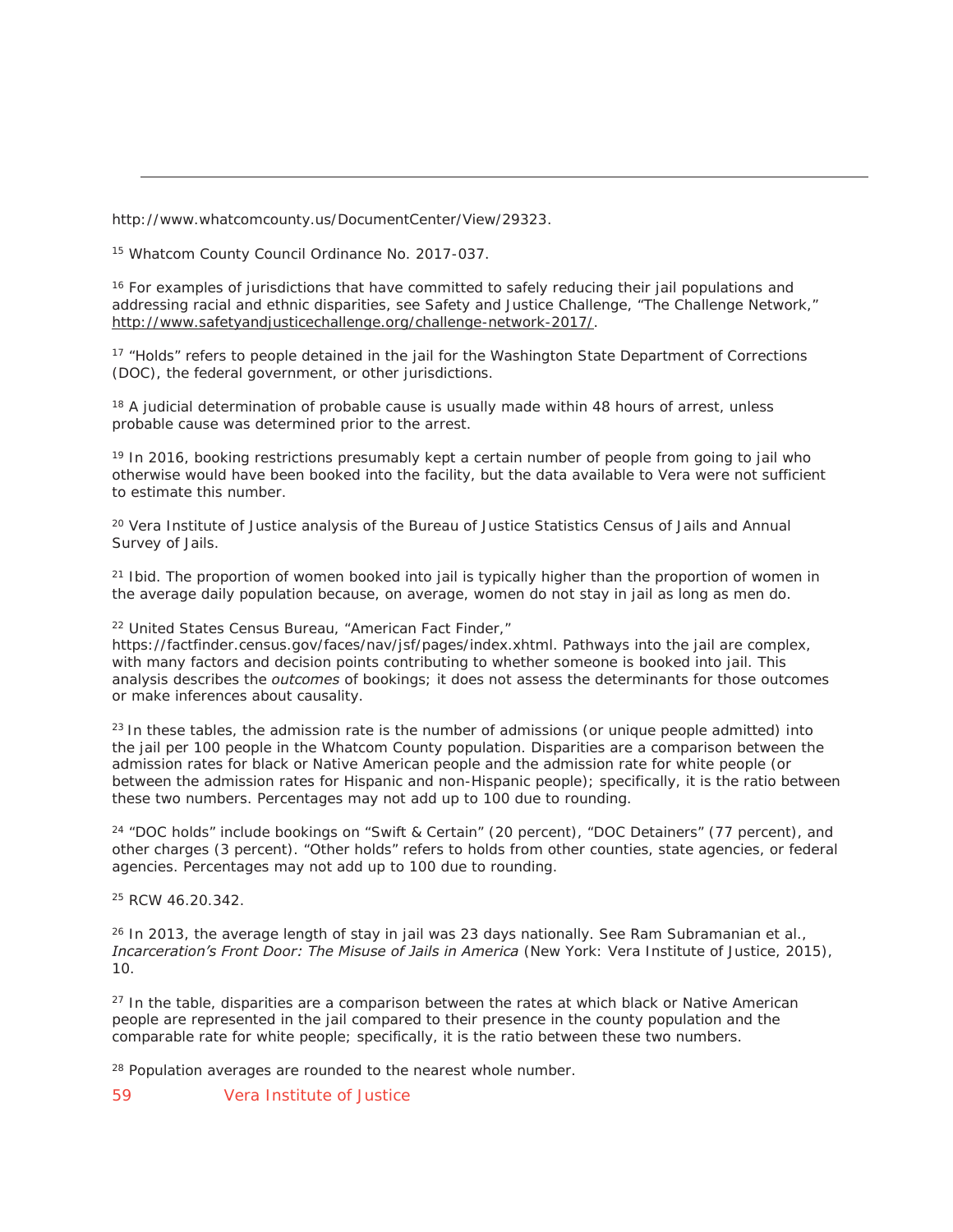$29$  The 2016 release cohort included 5,279 bookings that did not have DOC holds, federal holds, or holds from other jurisdictions. Vera researchers were able to associate assessed bail amounts with 3,549 (67 percent) of these bookings. Of the remainder, 444 (8 percent) were released on personal recognizance (PR) without bail having been assessed, bringing the PR total to 1,104 (21 percent) of non-hold bookings. Researchers were unable to determine assessed bail amounts for the remaining 1,286 (24 percent). Some of these arrived in jail as sentenced and were not eligible for bail. Others may have been assessed bail, but data entry inconsistencies prevented Vera from associating the amounts with the bookings and charges. Percentages may not add up to 100 due to rounding.

30 Richard Van Duizend et al., *Model Time Standards for State Trial Courts* (Williamsburg, VA: National Center for State Courts, 2011), 3-4; and Washington Courts, "Advisory Case Processing Time Standards for the General and Limited Jurisdiction Trial Courts of Washington State," http://www.courts.wa.gov/court\_rules/?fa=court\_rules.display&group=am&set=BJA&ruleid=ambjatim e. NCSC uses a 98 percent level rather than 100 percent to account for a very small number of cases that will require more time to resolve, such as capital cases or those with multiple defendants.

<sup>31</sup> Researchers only considered the 1,373 felony cases closed in 2016 that had been open for two years or less. Another 113 cases were closed in 2016 that had been open for more than two years. Because Vera could not determine if extenuating circumstances caused these cases to remain open as long as they did, Vera eliminated them from the dataset to provide a more conservative estimate of cases that remained open beyond the model time standards.

<sup>32</sup> Researchers only considered the 2,780 criminal cases in Whatcom County District Court and the 2,680 criminal cases in Bellingham Municipal Court closed in 2016 that had been open for two years or less. Another 322 cases in district court and 317 cases were closed in 2016 in municipal court that had been open for more than two years. Because Vera could not determine if extenuating circumstances caused these cases to remain open as long as they did, they were eliminated from the dataset to provide a more conservative estimate of cases that remained open beyond the model time standards.<br><sup>33</sup> Bellingham's criminal code defines disorderly conduct as using abusive language, disrupting a lawful assembly, obstructing traffic, fighting, and disturbing the peace. See Bellingham Municipal Code 10.24.010.

<sup>34</sup> Because people may be referred to the JBHP multiple times, the total number of referrals is likely higher than the number of distinct individuals referred. Vera analyzed the number of distinct individuals referred to the JBHP in 2016 (1,364 people) and compared that to the number of distinct individuals who were booked into the jail in 2016 (4,287 people).

35 Paul S. Appelbaum, "Violence and Mental Disorders: Data and Public Policy," *American Journal of Psychiatry* 163, no. 8 (2006): 1319-21; and Henry J. Steadman et al., "Violence by People Discharged from Acute Psychiatric Inpatient Facilities and by Others in the Same Neighborhoods," *Archives of General Psychiatry* 55, no. 5 (1998): 393-401.

36 New Freedom Commission on Mental Health, *Achieving the Promise: Transforming Mental Health Care in America, Final Report* (Rockville, MD: 2003, DHHS Pub. No. SMA-03-3832).

37 Sheriff Bill Elfo, e-mail to authors, September 8, 2017.

<sup>38</sup> New York City uses a form of book and release called Desk Appearance Tickets (DAT) for misdemeanors and some felonies. When first appearance court dates were held within 15 days of the DAT, the FTA rate was just 4 percent. See Mary T. Phillips, *The Past, Present, and Possible Future of Desk Appearance Tickets in New York City* (New York: Criminal Justice Agency, 2014), 42.

 $\overline{a}$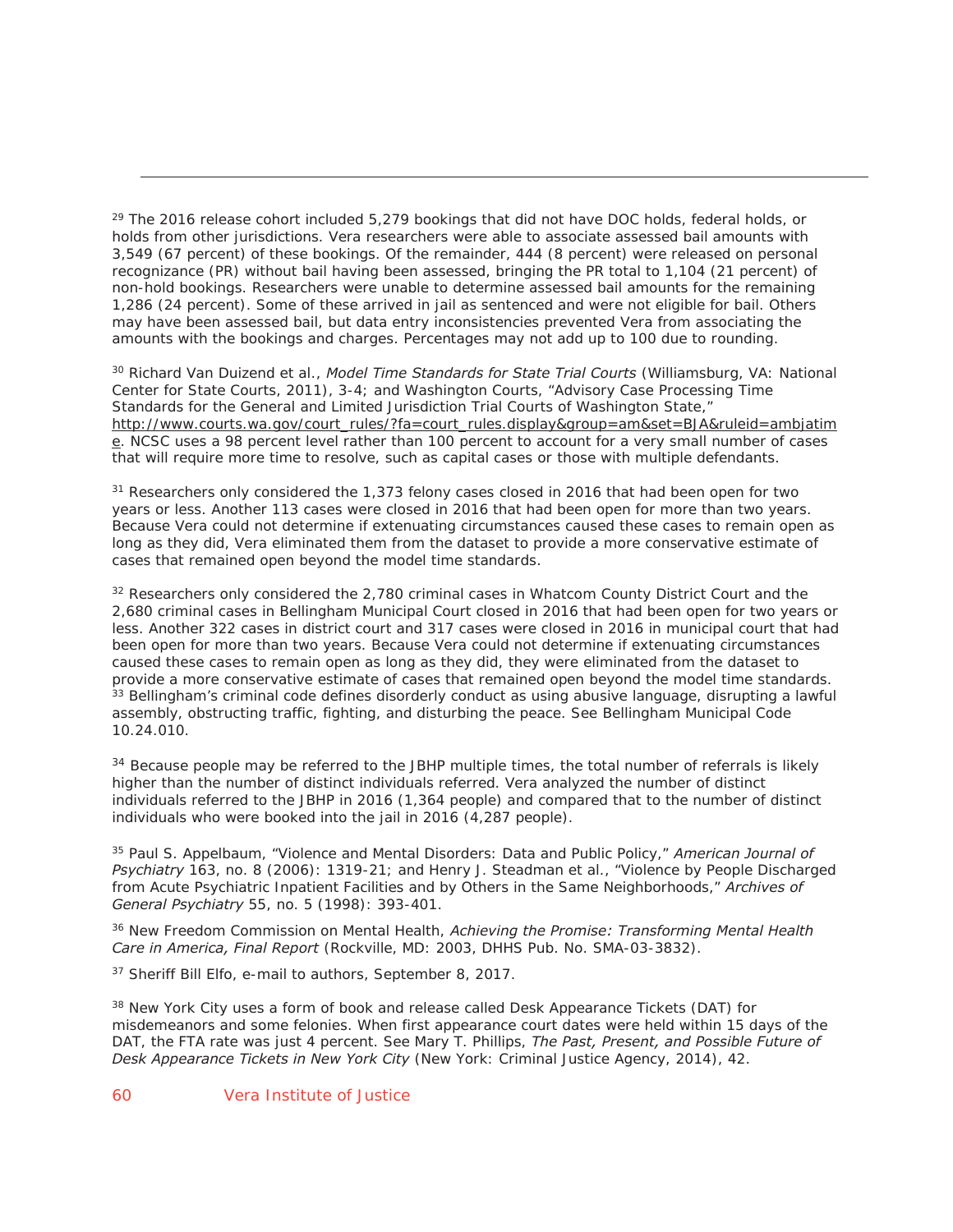39 Center for Justice, "Getting my license back," https://cforjustice.org/legal-services/getting-mylicense-back/.

40 King County District Court, "Relicensing Program," http://www.kingcounty.gov/courts/districtcourt/citations-or-tickets/relicensing-program.aspx; Jill Bernstein and Jane Boman, *Report of Drive Legal Whatcom Pilot Project* (Bellingham, WA: LAW Advocates, 2016), 6-7. It is important to keep in mind that those performing community service can often be supervised by a local nonprofit or community-based organization, and that supervision by law enforcement is not necessary in every case.

41 Task Force, 2017, pp. 15-17.

 $\overline{a}$ 

42 Leah Pope et al., *A New Normal: Addressing Opioid Use through the Criminal Justice System* (New York: Vera Institute of Justice, 2017), 2-5.

43 Ibid.; and Harm Reduction Coalition, "Principles of Harm Reduction," http://harmreduction.org/about-us/principles-of-harm-reduction/.

44 The LEAD National Support Bureau, "How does LEAD work?," https://www.leadbureau.org/aboutlead.

45 Seema L. Clifasefi and Susan E. Collins, *LEAD Program Evaluation: Describing LEAD Case Management in Participants' Own Words* (Seattle, WA: University of Washington Harborview Medical Center, 2016), 4-6.

46 Susan E. Collins et al., *LEAD Program Evaluation: Recidivism Report* (Seattle, WA: University of Washington Harborview Medical Center, 2015), 2; Seema L. Clifasefi et al., *LEAD Program Evaluation: The Impact of LEAD on Housing, Employment and Income/Benefits* (Seattle, WA: University of Washington Harborview Medical Center, 2016), 14-16.

47 RCW 10.31.100(16)(a).

48 American College of Emergency Physicians, "Sobering Centers," https://www.acep.org/Clinical---Practice-Management/Sobering-Centers/.

49 University of Memphis CIT Center, "Memphis Model," http://cit.memphis.edu/overview.php?page=2.

<sup>50</sup> Amy C. Watson and Anjali J. Fulambarker, "The Crisis Intervention Team Model of Police Response to Mental Health Crises: A Primer for Mental Health Practitioners," *Best Practices in Mental Health* 8, no. 2 (2012): 71-81.

51 Ibid. See also Curtis Gilbert, "Not Trained to Not Kill," *American Public Media,* May 5, 2017.

52 Horace A. Ellis, "Effects of a Crisis Intervention Team (CIT) Training Program Upon Police Officers Before and After Crisis Intervention Team Training," *Archives of Psychiatric Nursing* 28, no. 1 (2014): 10-16.

53 Community Solutions Workgroup, *Report of Recommendations* (Bellingham, WA: Community Solutions Workgroup, 2014), 8.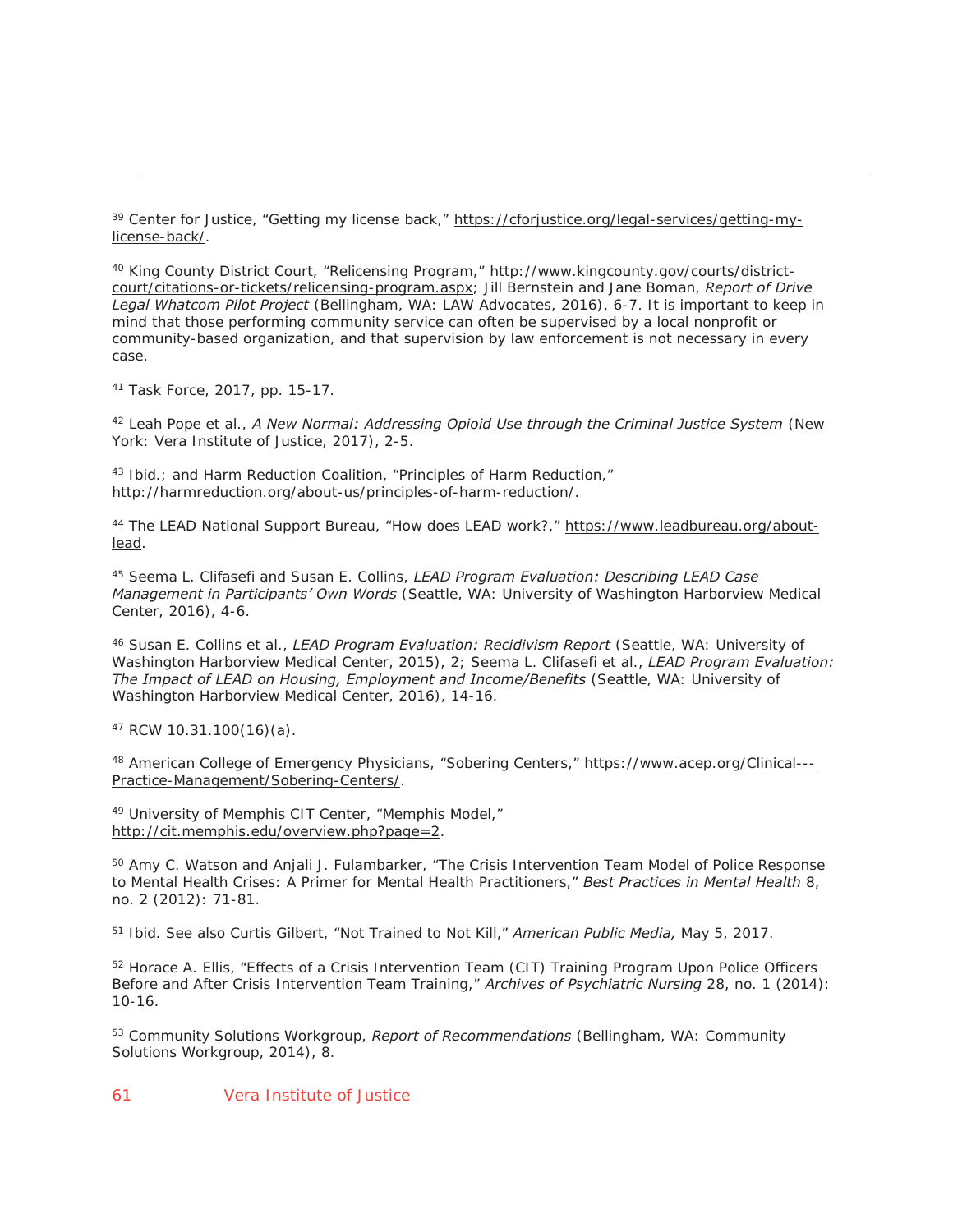54 Whatcom County, Washington, "Jail Diversion Programs," http://www.whatcomcounty.us/1438/Jail-Diversion-Programs; and Bruce Van Glubt, e-mail to authors, September 8, 2017. On September 8, 2017, the number of people under Whatcom County District Court Probation pretrial supervision was: Bellingham, 81; Blaine, 5; Everson, 5; Lynden, 13; Sumas, 4; and District Court, 198.

55 Michael R. Jones, *Unsecured Bonds: The As Effective and Most Efficient Pretrial Release Option* (Washington, DC: Pretrial Justice Institute, 2013), 10-11.

<sup>56</sup> Ibid., pp. 14-15. People with secured bonds remain in jail until they or someone else negotiates a payment contract with a commercial bail bond company or posts the full monetary amount of a cash bond.

57 Laura and John Arnold Foundation (LJAF), *Pretrial Criminal Justice Research* (Houston: LJAF, 2013), 4-5; Paul Heaton et al., "The Downstream Consequences of Misdemeanor Pretrial Detention," *Stanford Law Review* 69, no. 3 (2017): 711-94.

58 Christopher T. Lowenkamp et al., *The Hidden Costs of Pretrial Detention* (Houston: LJAF, 2013), 10- 11, 19-20.

<sup>59</sup> Ibid. When held eight to 14 days, low-risk individuals were 51 percent more likely to commit a crime within two years of case completion than equivalent individuals held no more than 24 hours. Low-risk individuals held for two to three days were also 22 percent more likely to FTA than equivalent individuals held for less than 24 hours. The number jumped to 41 percent for those held 15 to 30 days.

<sup>60</sup> Additionally, incarceration can have significant impacts on health and is increasingly seen as a social determinant of health, or "the conditions in which people are born, grow, work, live, and age, and the wider set of forces and systems shaping the conditions of daily life," as defined by the World Health Organization. See World Health Organization, "What are Social Determinants of Health?," http://www.who.int/social\_determinants/en/. Even short stays in jail disrupt healthy lifestyles and have major health consequences for individuals and communities: suicide and self-harm has been the leading cause of death in jail since 2000, with a suicide rate that is 3.5 times higher than the U.S. average; connections to community-based treatment, like medication-assisted treatment (MAT), is typically halted on entry into correctional settings; Medicaid benefits are frequently terminated or suspended; and lost income, the termination of employment, and criminal justice debt can lead to financial challenges, not only for incarcerated individuals but also for their families. For information about suicide rates in jails, see Margaret Noonan et al., *Mortality in Local Jails and State Prisons, 2000-2013-Statistics Tables* (Washington, DC: U.S. Department of Justice, Office of Justice Programs, Bureau of Justice Statistics, 2015), 1; and American Foundation for Suicide Prevention, "Suicide Statistics," https://afsp.org/about-suicide/suicide-statistics/. For information regarding access to MAT, see Peter D. Friedmann et al., "Medication-Assisted Treatment in Criminal Justice Agencies Affiliated with the Criminal Justice-Drug Abuse Treatment Studies (CJ-DATS): Availability, Barriers & Intentions," *Substance Abuse* 33, no. 1 (2012): 9-18. For information about Medicaid benefits and incarceration, see Families USA: the Voice for Health Care Consumers, "Medicaid Suspension Policies for Incarcerated People: 50-State Map," http://familiesusa.org/product/medicaid-suspension-policiesincarcerated-people-50-state-map. For information regarding the financial consequences of incarceration on families, see Saneta deVuono-powell et al., *Who Pays? The True Cost of Incarceration on Families* (Oakland, CA: Ella Baker Center, Forward Together, and Research Action Design, 2015), 7-37.

 $\overline{a}$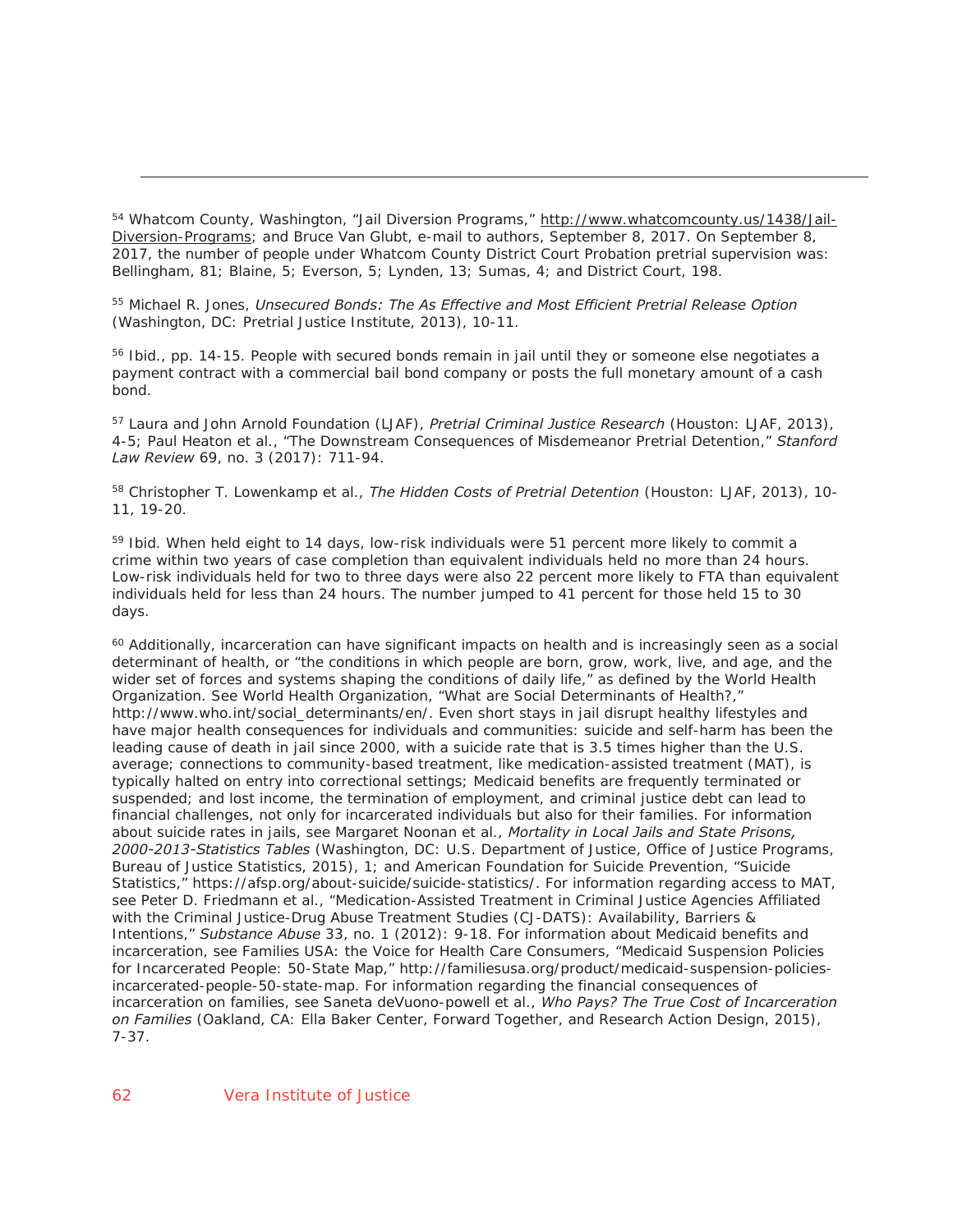61 Alliance for Safety and Justice, *Crime Survivors Speak: The First-Ever National Survey of Victims' Views on Safety and Justice* (Oakland, CA: Alliance for Safety and Justice, 2016), 13.

62 Ibid., p. 5.

 $\overline{a}$ 

63 Dottie Carmichael et al., *Liberty and Justice: Pretrial Practices in Texas* (Bryan, TX: Texas A&M University Public Policy Research Institute, 2017), 26-31.

64 Douglas L. Colbert et al., "Do Attorneys Really Matter? The Empirical and Legal Case for the Right of Counsel at Bail," *Cardozo Law Review* 23*,* no. 5 (2002): 1719-93.

65 Ibid., p. 1753. The median time in jail for represented individuals was seven days fewer than for those who were unrepresented (down from nine days to two). Representation for those who would not have been able to post bond and would have remained in jail until disposition without attorney negotiations at the bail hearing prevented an average of 67.6 days in jail. Ibid., p. 1756.

<sup>66</sup> *Rothgery v. Gillespie County*, 554 U.S. 191, 198, 213 (2008).

67 Evie Lotze et al., *The Pretrial Services Reference Book* (Washington, DC: Pretrial Services Resource Center, 1999), 25-26.

<sup>68</sup> Timothy R. Schnacke et al., "Increasing Court-Appearance Rates and Other Benefits of Live-Caller Telephone Court-Date Reminders: The Jefferson County, Colorado, FTA Pilot Project and Court Date Notification Program," *Court Review: The Journal of American Judges Association* 48, no. 3 (2012): 86-95.

<sup>69</sup> A risk assessment tool uses past patterns to predict future behavior. Most risk assessment tools used for criminal justice purposes weigh factors such as prior arrests and/or convictions, prior failures to appear, the severity of the charges, previous community supervision revocations, and demographic characteristics like age and gender. Some assessments use an interview to gain additional information about individuals' circumstances and needs. For an example of the validation process, see Brian Lovins and Lori Lovins, *Riverside Pretrial Assistance to California Counties (PACC) Project: Validation of a Pretrial Risk Assessment Tool* (Boston: Crime and Justice Institute and Correctional Consultants Inc., 2016), 3-4.

70 Independent Commission on New York City Criminal Justice and Incarceration Reform (NYC Commission), *A More Just New York City* (New York: NYC Commission, 2017), 47.

71 Ibid.

72 For a full list of pretrial performance measures, see Pretrial Justice Institute (PJI), *Pretrial Services Program Implementation: A Starter Kit* (Rockville, MD: PJI, 2009), 41-45.

 $73$  A study in Virginia, which uses its own tool called the Virginia Pretrial Risk Assessment Instrument (VPRAI), demonstrated that using a risk assessment tool with a decision making framework produced better results than using the tool alone: people were 30 percent less likely to be re-arrested or FTA pending trial in jurisdictions that used the framework for pretrial recommendations, compared to those that did not. See LJAF Blog, "Improving risk-based decision making," October 15, 2015, http://www.arnoldfoundation.org/improving-risk-based-decision-making/.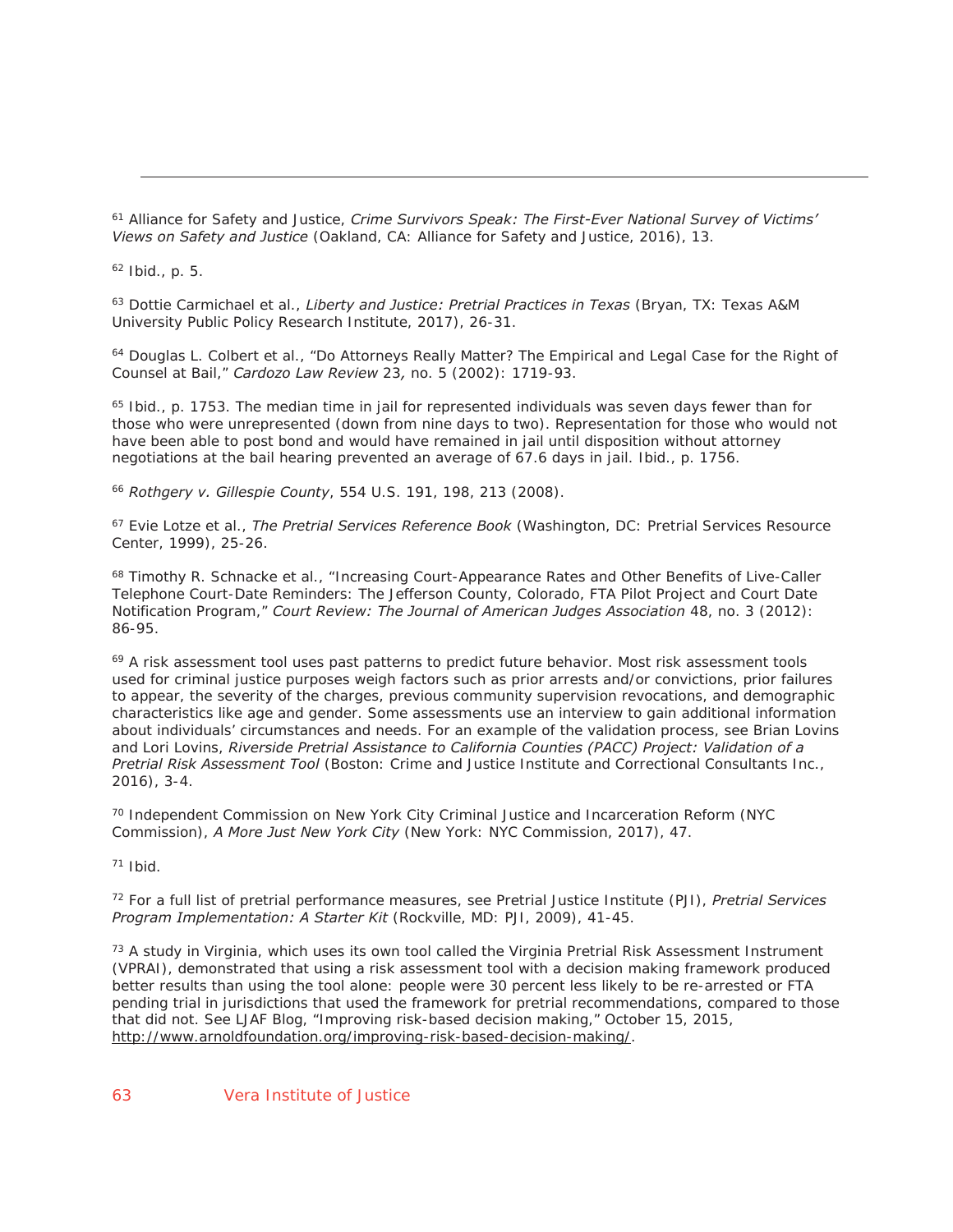74 For more on pretrial best practices and enhancing pretrial services agencies, see PJI, *Pretrial Services Program Implementation: a Starter Kit* (Rockville, MD: PJI, 2009).

75 International Association of Chiefs of Police (IACP), *Law Enforcement's Leadership Role in the Pretrial Release and Detention Process* (Alexandria, VA: IACP, 2011), 6.

76 Though somewhat dated, PJI's 2009 report *Pretrial Services Program Implementation: A Starter Kit* includes estimated program budgets based on survey results from existing programs. See PJI, 2009, p. 18.

77 Eric J. Wodahl et al., "Utilizing Behavioral Interventions to Improve Supervision Outcomes in Community-based Corrections," *Criminal Justice and Behavior* 38, no. 4 (2011): 386-405; and Marc Levin, "Pre-Trial Justice 101: Key Points for Policymakers," Right on Crime Blog, March 2, 2015, http://rightoncrime.com/2015/03/levin-new-report-on-pretrial-justice/.

 $78$  In Milwaukee County, for example, the district attorney's office has a diversion program for eligible people who are determined to be low-risk and a deferred prosecution agreement (DPA) program for eligible people found to be at medium- to high-risk for re-offense. A diversion agreement, which generally lasts up to six months, may include restitution payment and refraining from committing a crime for the diversion term. Those who successfully meet the conditions are not subject to a criminal charge. Participants in the DPA program, which lasts for at least six months, enter a guilty plea and sign an agreement, and the judgment of conviction is deferred. Conditions can include cognitive behavioral therapy, substance use or mental health treatment, and restitution payment, and must be directly connected to the individual's needs as determined by a risk-needs assessment. When a person successfully completes the DPA program, the charges are dismissed or reduced, depending on the signed agreement. Programs like these reroute cases from the criminal justice process to ease overloaded court dockets and the pressures of jail overcrowding. See Milwaukee County District Attorney's Office, "Milwaukee County Early Intervention Programs*,*" http://milwaukee.gov/ImageLibrary/Groups/2014.10.31MilwaukeeCountyEarly.pdf.

79 Washington State Criminal Court Rule 3.3. Pursuant to Rule 3.3, a person detained in jail shall be brought to trial within 60 days of the "commencement" of the case, which is typically arraignment unless commencement is reset for a variety of reasons, including the person's failure to appear, disqualification of counsel, and the waiver of the right to a speedy trial. A person who is not detained in jail must be brought to trial within 90 days. Under Rule 3.3, these time limits can be extended for several reasons, including competency proceedings, continuances, and unforeseen circumstances.

80 NYC Commission, 2017, p. 57.

 $\overline{a}$ 

81 David C. Steelman and Gordon M. Griller, *Rethinking Felony Caseflow Management to Create a Culture of High Court Performance* (Williamsburg, VA: National Center for State Courts, 2013), 1.

82 Nial Raaen, *The Caseflow Management Maturity Matrix: a Self-Assessment Tool for Trial Courts*  (Washington, DC: U.S. Department of Justice, Bureau of Justice Assistance and National Center for State Courts, 2015), 5.

83 Van Duizend et al., 2011, pp. 1-2.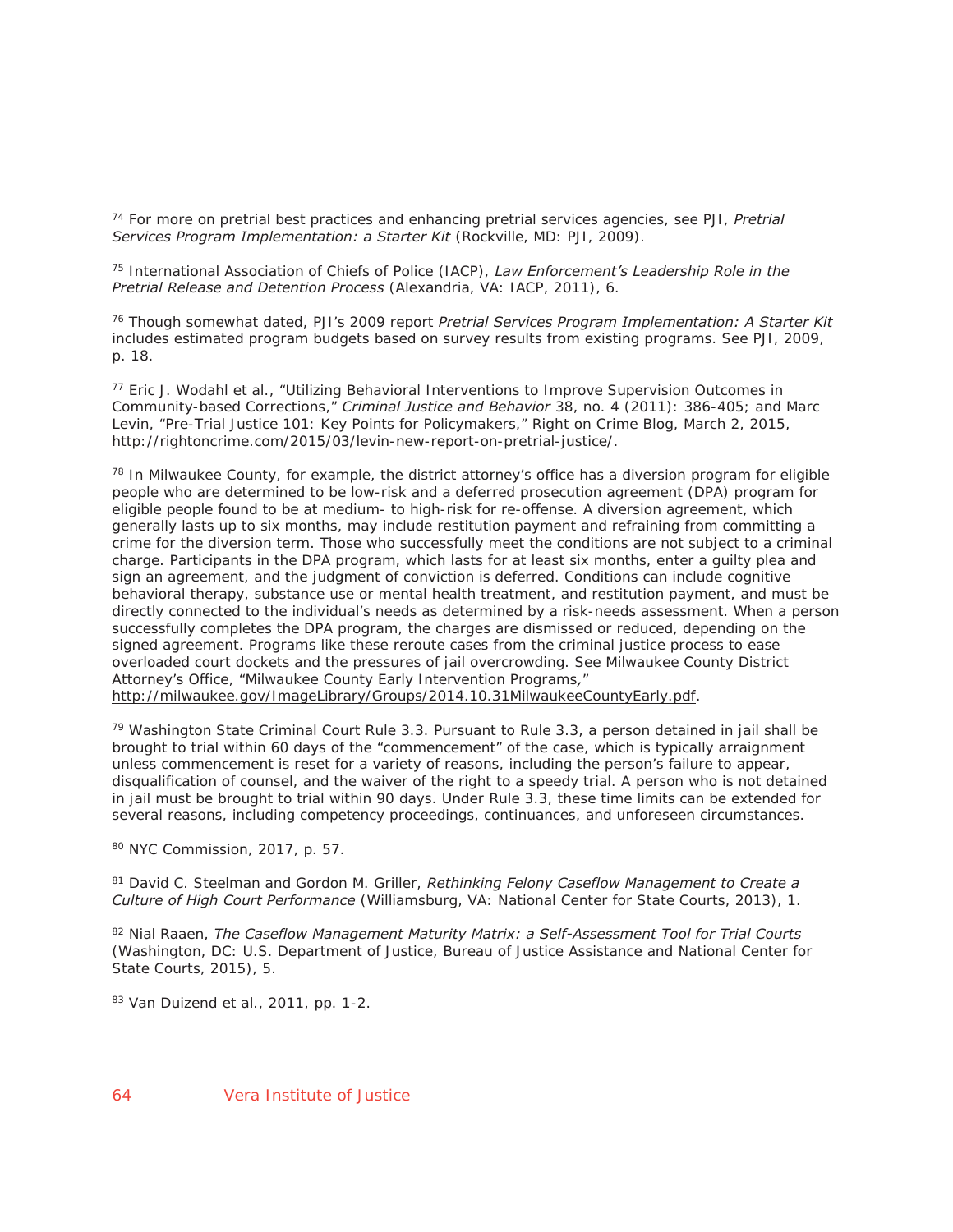84 Washington Courts, "Advisory Case Processing Time Standards for the General and Limited Jurisdiction Trial Courts of Washington State,"

http://www.courts.wa.gov/court\_rules/?fa=court\_rules.display&group=am&set=BJA&ruleid=ambjatim e.

<sup>85</sup> For more on intermediate time standards, see Van Duizend et al., 2011, pp. 6-7.

86 Steelman and Griller, 2013, p. 7.

87 Van Duizend et al., 2011, pp. 6-7.

88 Steelman and Griller, 2013, p. 8.

89 Ibid., p. 7.

 $\overline{a}$ 

90 NYC Commission, 2017, p. 57.

91 Raaen, 2015, p. 8.

 $92$  Ibid., p. 6.

93 Ibid., p. 7.

94 National Association for Court Management, "Caseflow Management," presentation, https://nacmnet.org/CCCG/toolboxes/pdf/Caseflow\_2.5%20Day.pdf, slide 61.

95 Steelman and Griller, 2013, p. 15.

96 NYC Commission, 2017, p. 58.

 $97$  Ibid.

98 Steelman and Griller, 2013, p. 12.

99 Raaen, 2015, p. 5.

100 Ibid.

<sup>101</sup> For resources and tools for court management strategies, see CourTools, "Trial Court Performance Measures," http://www.courtools.org/Trial-Court-Performance-Measures.aspx.

102 Van Duizend et al., 2011, pp. 5-7.

103 Whatcom County, *Law and Justice Plan: 2008 Plan Update* (Bellingham, WA: Whatcom County Law and Justice Council, 2008), 2; and RCW 72.09.300.

104 Michael R. Jones, *Keeping Your Criminal Justice Coordinating Committee Going Strong* (Washington, DC: U.S. Department of Justice, National Institute of Corrections, 2013), 1.